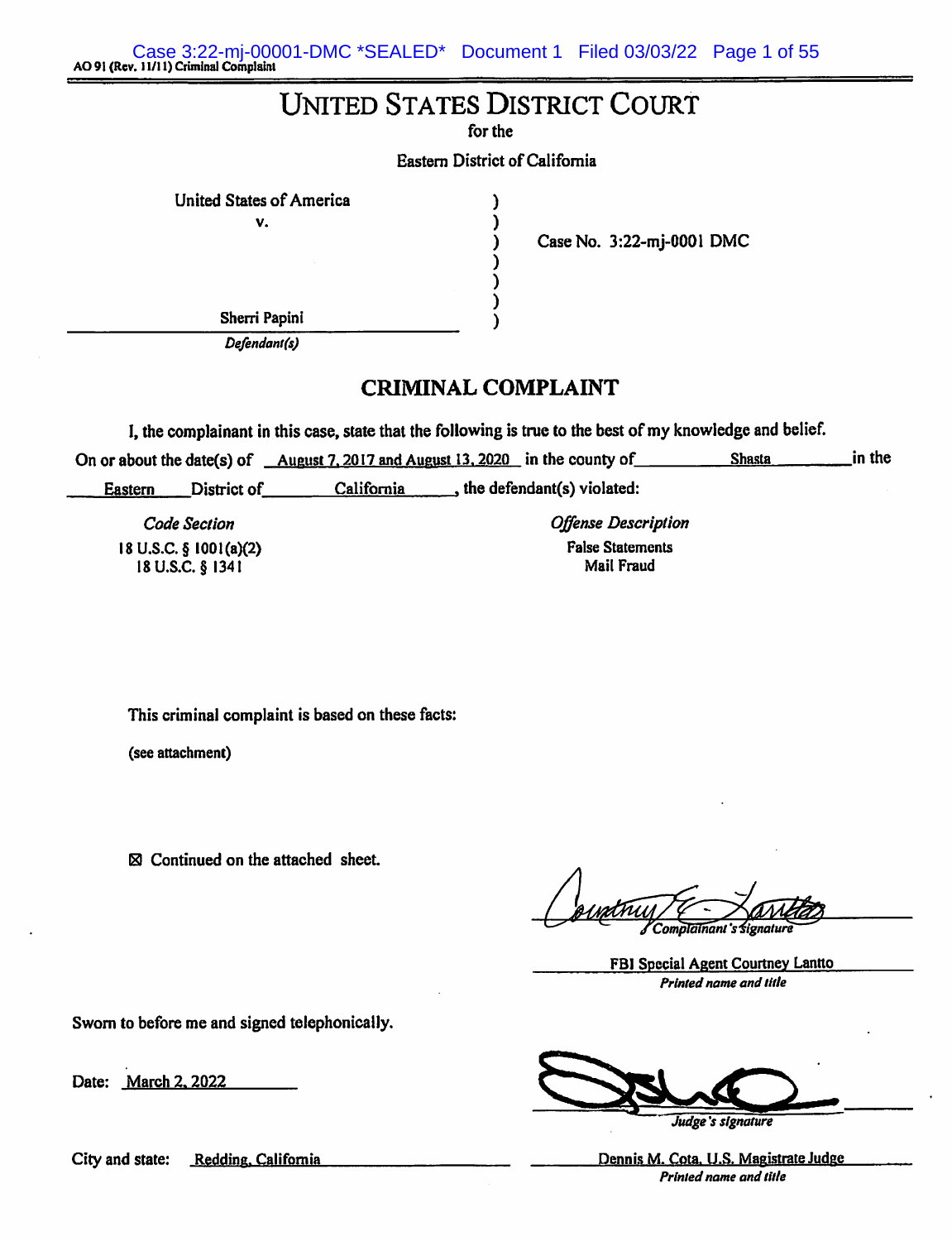|             |                                                                                                                                                     | Case 3:22-mj-00001-DMC *SEALED* Document 1 Filed 03/03/22 Page 2 of 55                                 |  |  |  |
|-------------|-----------------------------------------------------------------------------------------------------------------------------------------------------|--------------------------------------------------------------------------------------------------------|--|--|--|
|             |                                                                                                                                                     |                                                                                                        |  |  |  |
| 1<br>2<br>3 | PHILLIP A. TALBERT<br><b>United States Attorney</b><br>VERONICA M.A. AĽEGRÍA<br><b>SHELLEY D. WEGER</b><br><b>Assistant United States Attorneys</b> |                                                                                                        |  |  |  |
| 4           | 501 I Street, Suite 10-100                                                                                                                          |                                                                                                        |  |  |  |
| 5           | Sacramento, CA 95814<br>Telephone: (916) 554-2700<br>Facsimile: (916) 554-2900                                                                      |                                                                                                        |  |  |  |
| 6           |                                                                                                                                                     |                                                                                                        |  |  |  |
| 7           | <b>Attorneys for Plaintiff</b><br><b>United States of America</b>                                                                                   |                                                                                                        |  |  |  |
| 8           |                                                                                                                                                     |                                                                                                        |  |  |  |
| 9           |                                                                                                                                                     | IN THE UNITED STATES DISTRICT COURT                                                                    |  |  |  |
| 10          | EASTERN DISTRICT OF CALIFORNIA                                                                                                                      |                                                                                                        |  |  |  |
| 11          |                                                                                                                                                     |                                                                                                        |  |  |  |
| 12          | UNITED STATES OF AMERICA,                                                                                                                           | CASE NO. 3:22-mj-0001 DMC                                                                              |  |  |  |
| 13          | Plaintiff,<br>AFFIDAVIT IN SUPPORT OF CRIMINAL                                                                                                      |                                                                                                        |  |  |  |
| 14          | V.                                                                                                                                                  | COMPLAINT AND ARREST WARRANT                                                                           |  |  |  |
| 15          | SHERRI PAPINI,                                                                                                                                      | <b>UNDER SEAL</b>                                                                                      |  |  |  |
| 16          | Defendant.                                                                                                                                          |                                                                                                        |  |  |  |
| 17          |                                                                                                                                                     |                                                                                                        |  |  |  |
| 18          | I, Courtney E. Lantto, being first duly sworn, hereby depose and state as follows:                                                                  |                                                                                                        |  |  |  |
| 19          | I.                                                                                                                                                  | <b>INTRODUCTION AND AGENT BACKGROUND</b>                                                               |  |  |  |
| 20          | This affidavit is made in support of a criminal complaint and arrest warrant for Sherri<br>1.                                                       |                                                                                                        |  |  |  |
| 21          | Papini ("PAPINI") for making false statements to a federal law enforcement officer in violation of                                                  |                                                                                                        |  |  |  |
| 22          |                                                                                                                                                     | Title 18, United States Code, Section $1001(a)(2)$ and engaging in mail fraud in violation of Title 18 |  |  |  |
| 23          | United States Code, Section 1341.                                                                                                                   |                                                                                                        |  |  |  |
| 24          | I am a Special Agent with the Federal Bureau of Investigation ("FBI") and have been so<br>2.                                                        |                                                                                                        |  |  |  |
| 25          | employed since August 2010. Currently, I am assigned to the Sacramento Division, and I work out of                                                  |                                                                                                        |  |  |  |
| 26          | the Redding Resident Agency. My training has included attending the FBI Academy's Basic Agent                                                       |                                                                                                        |  |  |  |
| 27          |                                                                                                                                                     | Training, wherein I received instruction on various aspects of federal investigations. As part of my   |  |  |  |
| 28          | official duties, I investigate cases involving kidnapping, false statements, and fraud.                                                             |                                                                                                        |  |  |  |
|             |                                                                                                                                                     |                                                                                                        |  |  |  |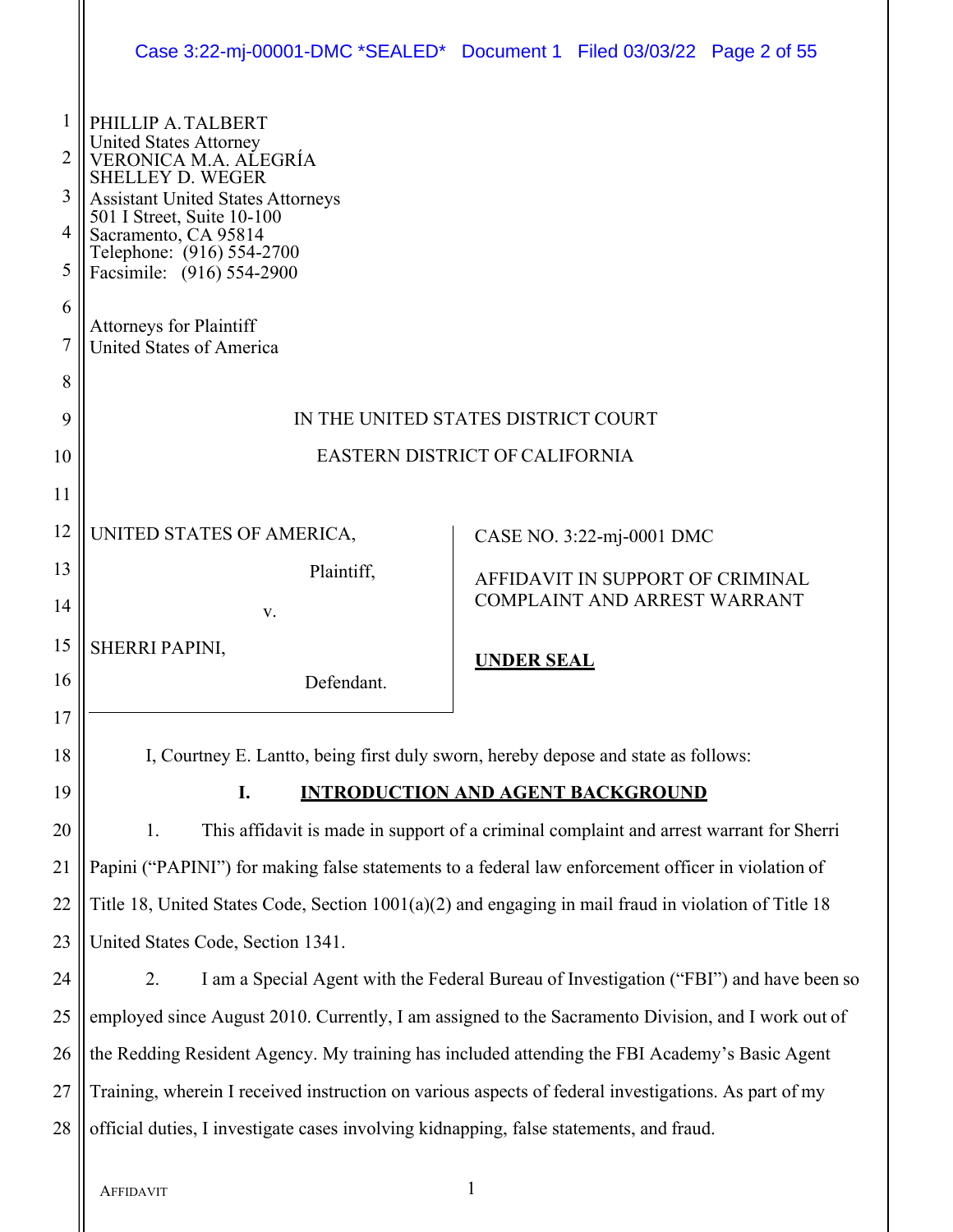1 3. The facts set forth in this affidavit are based upon my personal observations, my 2 || training and experience, and information obtained from various law enforcement personnel and 3 Witnesses. This affidavit is intended to show merely that there is sufficient probable cause for the 4 requested complaint and arrest warrant and does not purport to set forth all of my knowledge of or 5 investigation into this matter. Unless specifically indicated otherwise, all conversations and statements 6 described in this affidavit are related in substance and part only.

# 7 **II. SUMMARY OF PROBABLE CAUSE**

8 4. In November 2016, PAPINI went missing for several weeks and law enforcement 9 conducted a nation-wide search for her. When she returned, she told federal law enforcement officers 10 and others that she had been abducted by two Hispanic women. PAPINI also provided details of the 11 || alleged Hispanic women to an FBI sketch artist and sent text messages to FBI agents about instruments 12 the Hispanic women used to inflict injuries on PAPINI. However, this was a false narrative PAPINI 13 fabricated; in truth, PAPINI was staying with a former boyfriend ("Ex-Boyfriend") and harmed herself 14 || to support her false statements.

15 || 5. Ex-Boyfriend told investigators that PAPINI stayed with him at his house during the 16 dates of her disappearance, and that it was PAPINI who reached out to him and asked him to come 17 pick her up in Redding. DNA evidence recovered from PAPINI's clothing she was wearing when she 18 Teturned matched Ex-Boyfriend's DNA. Phone records show that PAPINI and Ex-Boyfriend were 19 talking to one another as early as December 2015. Ex-Boyfriend told investigators that he and PAPINI 20 || used prepaid phones to talk to one another; this was corroborated through evidence of two prepaid 21  $\parallel$  cellular phones that were tied to the Ex-Boyfriend and would communicate with each other – one from 22 PAPINI's location and the other from Ex-Boyfriend's location. Historical cell site analysis and toll 23 || records of the prepaid phones indicated that Ex-Boyfriend traveled to Redding on or about the date of 24 | PAPINI's disappearance, PAPINI and Ex-Boyfriend exchanged text messages the morning PAPINI 25 disappeared, they met together around the location where PAPINI was last seen, and PAPINI and Ex-26 Boyfriend traveled to Southern California together. Ex-Boyfriend's cousin ("Cousin") told 27 || investigators that Cousin saw PAPINI in Ex-Boyfriend's apartment on two different occasions, both 28 times unrestrained. Ex-Boyfriend also told investigators that, approximately three weeks later, he had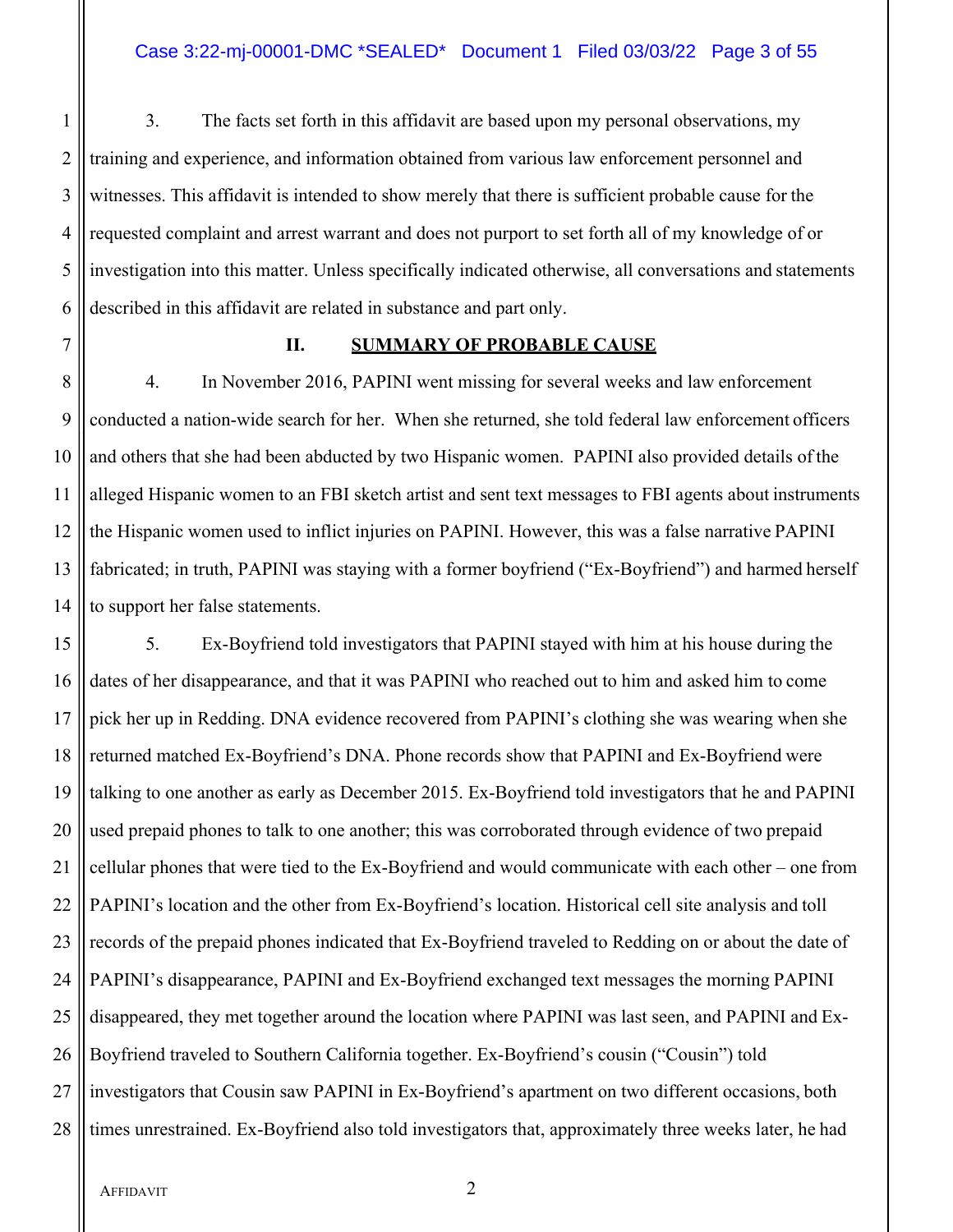1 a friend rent a car for him and then Ex-Boyfriend drove PAPINI back to Northern California, which 2 was corroborated by car rental records and the odometer reading on the rental car.

3 | 6. When PAPINI was interviewed by a federal agent in August 2020, she was warned that it was a crime to lie to federal agents and confronted with evidence that she was not abducted but instead arranged to have Ex-Boyfriend pick her up and take her to his home. PAPINI did not retract her kidnapping story, and instead continued to make false statements about her purported abductors and denied her Ex-Boyfriend's involvement. In addition, PAPINI caused the California Victim's Compensation Board ("CalVCB") to pay over \$30,000 in fraudulent victim assistance money based on her false kidnapping story, including reimbursements for therapy sessions, blinds, and ambulance 10 Services. At least one of these reimbursements was via the U.S. mail.

# 11 **III. STATEMENT OF PROBABLE CAUSE**

# 12 **A. Nationwide Search Conducted When PAPINI Went Missing**

13 | 7. At approximately 5:50 p.m. on November 2, 2016, PAPINI's then husband 14 ("Husband") reported his wife PAPINI missing from their home. PAPINI was the 34-year-old mother 15 of their two young children who lived in the Mountain Gate area of Shasta County, near Redding, 16 California, in the Eastern District of California. Husband told Shasta County Sheriff's Office 17 ("SCSO") deputies that when he arrived home from work, he was unable to locate PAPINI or their two 18 children. Husband learned that the children had not been picked up from daycare, as was customary. 19 Husband checked his "find my iPhone" app and was able to locate PAPINI's phone near Sunrise Drive  $20$  || in Redding, California. He went to the location and retrieved the phone. PAPINI was last seen 21 || running on Sunrise Drive and was believed to have gone missing between the hours of 10:00 a.m. and  $22 \parallel 12:00$  p.m. The SCSO requested FBI assistance in the investigation into PAPINI's disappearance.

23 || 8. Extensive searches were conducted for PAPINI all over Shasta County as well as in 24 Several states as the investigation gained worldwide attention. Hundreds of tips were submitted to the 25 SCSO and to the FBI. Numerous items of potential evidence were collected from various searches, 26 with none of them leading to PAPINI's whereabouts.

27 9. Immediately upon PAPINI's disappearance, law enforcement scoured the area where 28 || PAPINI appeared to have gone missing. Husband showed SCSO detectives where he found PAPINI's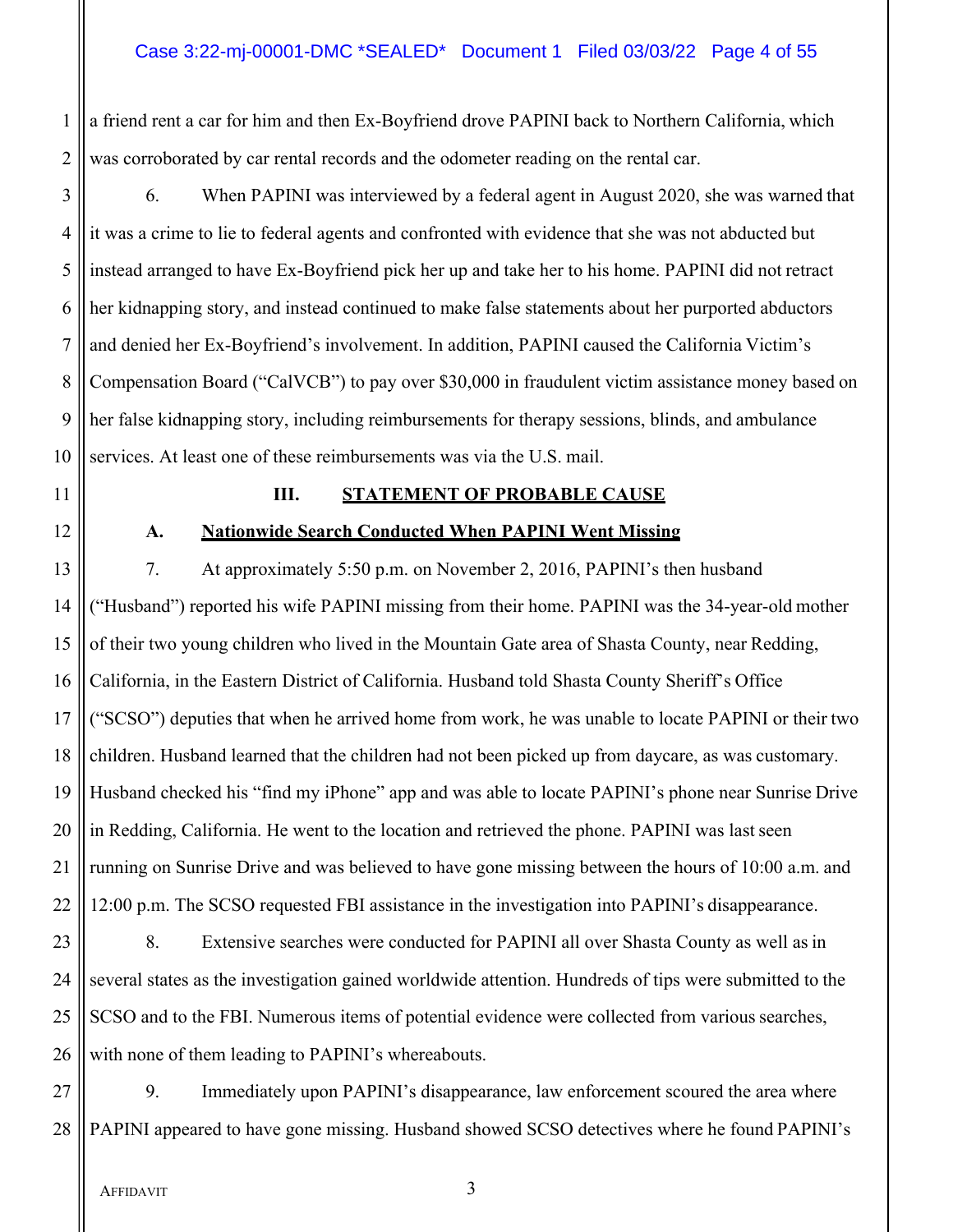#### Case 3:22-mj-00001-DMC \*SEALED\* Document 1 Filed 03/03/22 Page 5 of 55

1 cellphone and earbuds with blond hairs entangled in them at the south corner of Sunrise Drive and Old 2 || Oregon Trail, about two feet off the road. Husband thought the cellphone had been placed, which he 3 described as weird. SCSO detectives also did a walkthrough of the Papini residence and found nothing 4 || out of the ordinary. PAPINI's purse and jewelry were accounted for, but Husband did not know if any 5 unusual banking activity was occurring in PAPINI's bank accounts. In follow up interviews, Husband 6 S istated he and PAPINI did not have marital issues but occasionally fought as any married couple would. 7 The last fight they had was in October 2016 over a messy room. Husband stated PAPINI could get 8 || loud when she was angry and knew how to push Husband's buttons.

9 10. An analysis of PAPINI's cellphone found two phone numbers stored under women's 10 names that actually belonged to men: Man 1 and Man 2. In a text conversation between Man 1 and 11 PAPINI on November 1, 2016, the two discussed meeting in Redding. Additionally, travel records 12 Showed Man 1 traveled to San Francisco on October 28, 2016, and flew back to Michigan on 13 November 2, 2016, the day of PAPINI's disappearance. Investigators traveled out of state to interview 14 Man 1 and look for PAPINI. PAPINI was not located and Man 1 told investigators that PAPINI and 15 Man 1 met in approximately 2011 when PAPINI was out of town for work. The two spent the 16 weekend together and continued to exchange flirtatious text messages throughout the years. Although 17 If they had planned to meet during Man 1's trip to California, he returned home without seeing her.

 11. Investigators also interviewed Man 2, who described meeting PAPINI around 2000- 2001 at a Friday Night Live youth program and dating her for several years. Man 2 described PAPINI 20 || as an attention-hungry person who told stories to try to get people's attention. Man 2 stated that PAPINI fabricated stories of being the victim of abuse from her family, father, and then Man 2 after  $\parallel$  the couple broke up.

23 || 12. On November 16, 2016, investigators telephonically contacted Person 1, the director of 24 the Friday Night Live youth program, who knew PAPINI from the program. Person 1 stated that 25 || PAPINI was the only student Person 1 feared having in the program because PAPINI "was good at 26 creating different realities for people so that they would see what she wanted them to see, which got 27 || her really good attention."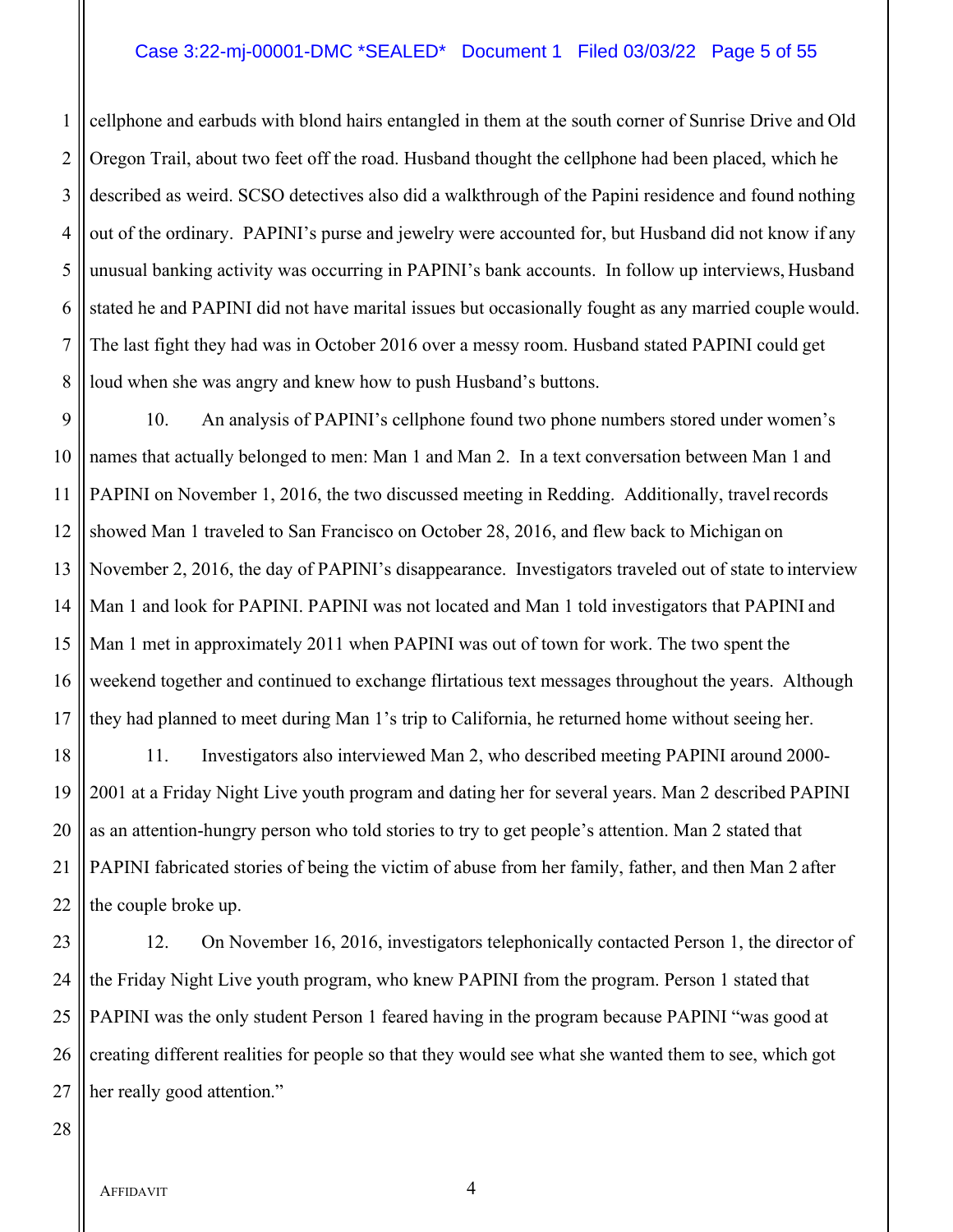#### Case 3:22-mj-00001-DMC \*SEALED\* Document 1 Filed 03/03/22 Page 6 of 55

 13. Investigators learned that PAPINI had a previous marriage to Man 3. Husband told investigators that PAPINI married Man 3, who was in the military, to get medical insurance because of 3 || a heart murmur issue. PAPINI's mother told investigators PAPINI traveled all over the world with her first husband. Investigators located Man 3 and interviewed him on November 14, 2016. Man 3 5 confirmed that he and PAPINI were married in 2006, prior to his deployment overseas, and stated it was because PAPINI needed health insurance due to complications related to regular egg donations. Man 3 stated that he and PAPINI never lived together and did not travel together, except for once when PAPINI visited Man 3 in Japan. When Man 3 returned from deployment, PAPINI told him she had found someone else and wanted a divorce, to which Man 3 agreed. PAPINI told Man 3 that her family abused her while growing up. After the divorce, Man 3 heard from mutual friends that PAPINI had a history of lying.

12 14. Investigators also interviewed several of PAPINI's friends. These friends described 13 PAPINI as being crazy and wild as a youth. The friends recounted that PAPINI used to run away and 14 || one described an incident in which PAPINI ran away from home at age 16 to Southern California and 15 Stayed with friends. Multiple friends also stated that PAPINI would make up lies, particularly about 16 || being the victim of abuse, especially as a youth.

## 17 **B. PAPINI Discovered on Thanksgiving Morning, 2016**

18 15. On November 24, 2016, at approximately 4:30 a.m., the California Highway Patrol 19 ("CHP") responded to several 911 calls made regarding a woman, subsequently identified as PAPINI, 20  $\parallel$  standing or running in the middle of Interstate 5 ("I-5"). These included a truck driver, who had 21 Stopped for PAPINI and then called 911 to report the incident. A CHP officer found PAPINI with the 22 || truck driver along I-5 near Woodland, California, in Yolo County, approximately 146 miles south of 23 the location of her disappearance. PAPINI had a chain around her waist that one arm was bound to, 24 With additional bindings around her other wrist and each ankle. PAPINI was transported to Woodland 25 Hospital where she underwent several physical examinations. She appeared to have lost a considerable 26 amount of weight, and her long blonde hair had been cut much shorter. She had been branded on her  $27$   $\parallel$  right shoulder, although the exact content of the brand was indistinguishable. PAPINI's nose was 28 Swollen, she had bruises on her face, rashes on her left arm and left upper inner thigh as well as other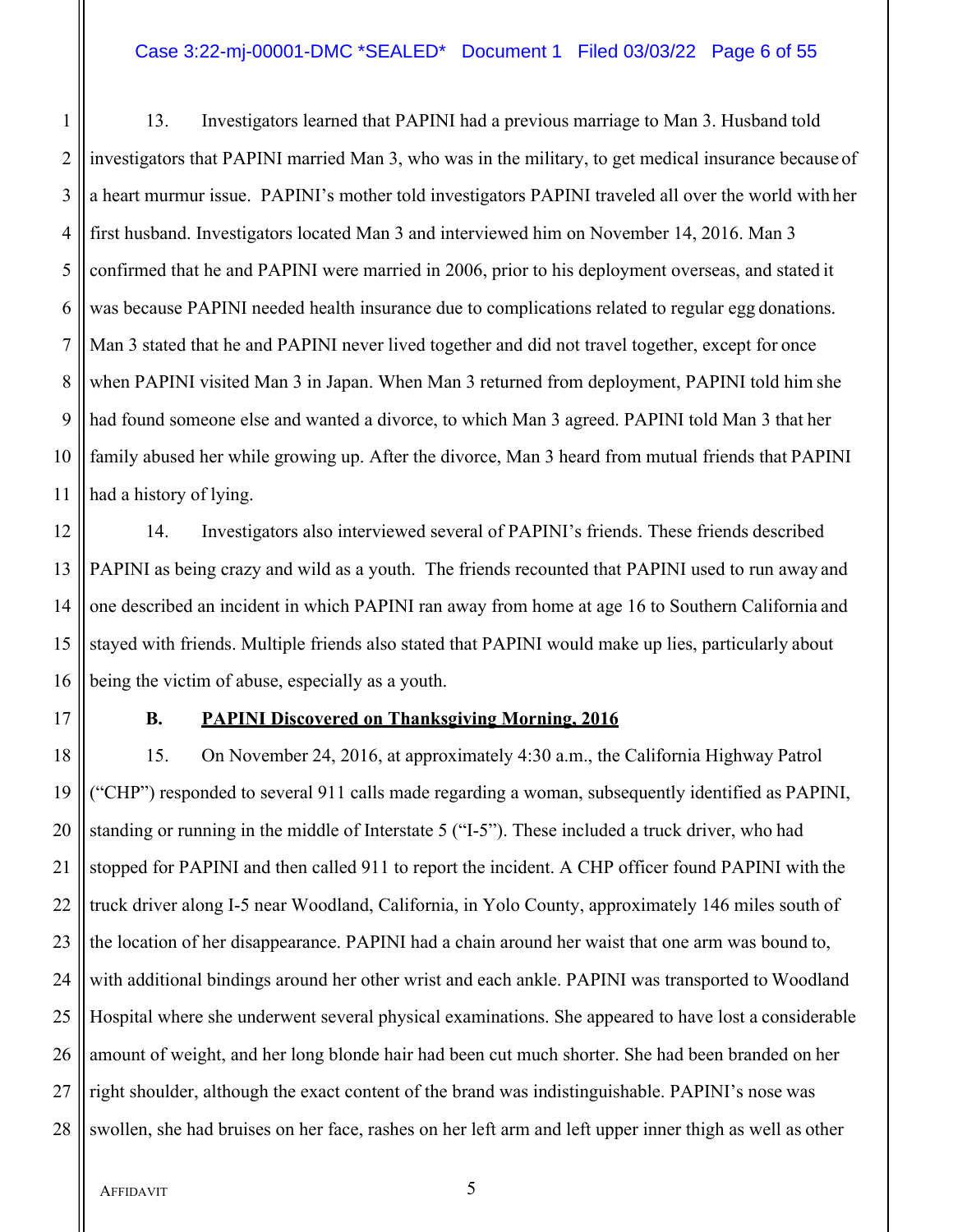# Case 3:22-mj-00001-DMC \*SEALED\* Document 1 Filed 03/03/22 Page 7 of 55

 parts of her body, ligature marks on her wrists and ankles, burns on her left forearm, and bruising on her pelvis and the fronts of both legs. Toxicology results did not show any significant trace of narcotics in PAPINI's system at the time of her return and a physical exam did not show evidence of 4 Sexual assault.

 16. While at Woodland Hospital, PAPINI's clothing was collected for DNA sampling, including her sweatshirt, sweatpants, socks, and underwear. PAPINI told investigators that this was her original underwear from the day of her disappearance. The clothing was submitted to the 8 California Department of Justice ("CA DOJ"), Bureau of Forensic Services ("BFS"), Redding Laboratory for processing. Mixtures of DNA consistent with PAPINI and one male contributor who 10 Was not Husband were recovered from multiple cuttings taken from PAPINI's underwear and one 11 || cutting taken from PAPINI's sweatpants.<sup>1</sup> The male contributor DNA to PAPINI's clothing was uploaded to the Combined DNA Index System ("CODIS"), where they were routinely searched against profiles from case evidence as well as individuals in the database. In 2020, a familial match to the male contributor DNA was identified, which eventually led to the Ex-Boyfriend, as described in 15 || greater detail below.

## 16 **C. PAPINI's Allegations of Abduction by Two Hispanic Women at Gunpoint**

17 | 17. On November 24, 2016, the day PAPINI was located, SCSO detectives attempted to interview PAPINI at Woodland Hospital and during an ambulance ride from Woodland Hospital to another facility. PAPINI refused to speak to the SCSO detectives, so they gave the audio recorder to Husband, who asked PAPINI questions. The SCSO detectives remained in the room and rode along in 21 If the ambulance; however, it was Husband who conducted the interview. The interview was recorded || and transcribed in its entirety. PAPINI provided the following information in the interview:

23 || a) PAPINI stated that her abductors alluded to law enforcement being involved in 24 | her kidnapping, and therefore she did not want to speak to law enforcement. PAPINI explained 25  $\parallel$  that her abductors read articles to her that stated PAPINI had left voluntarily as opposed to 26 **being kidnapped, which PAPINI denied. Further along in the interview, PAPINI again said** 

 $27$   $\parallel$  <sup>1</sup> A different analysis also identified some sperm or partial sperm in the clothing. However, the 28 || male contributor DNA material analyzed may have come from sperm or another source.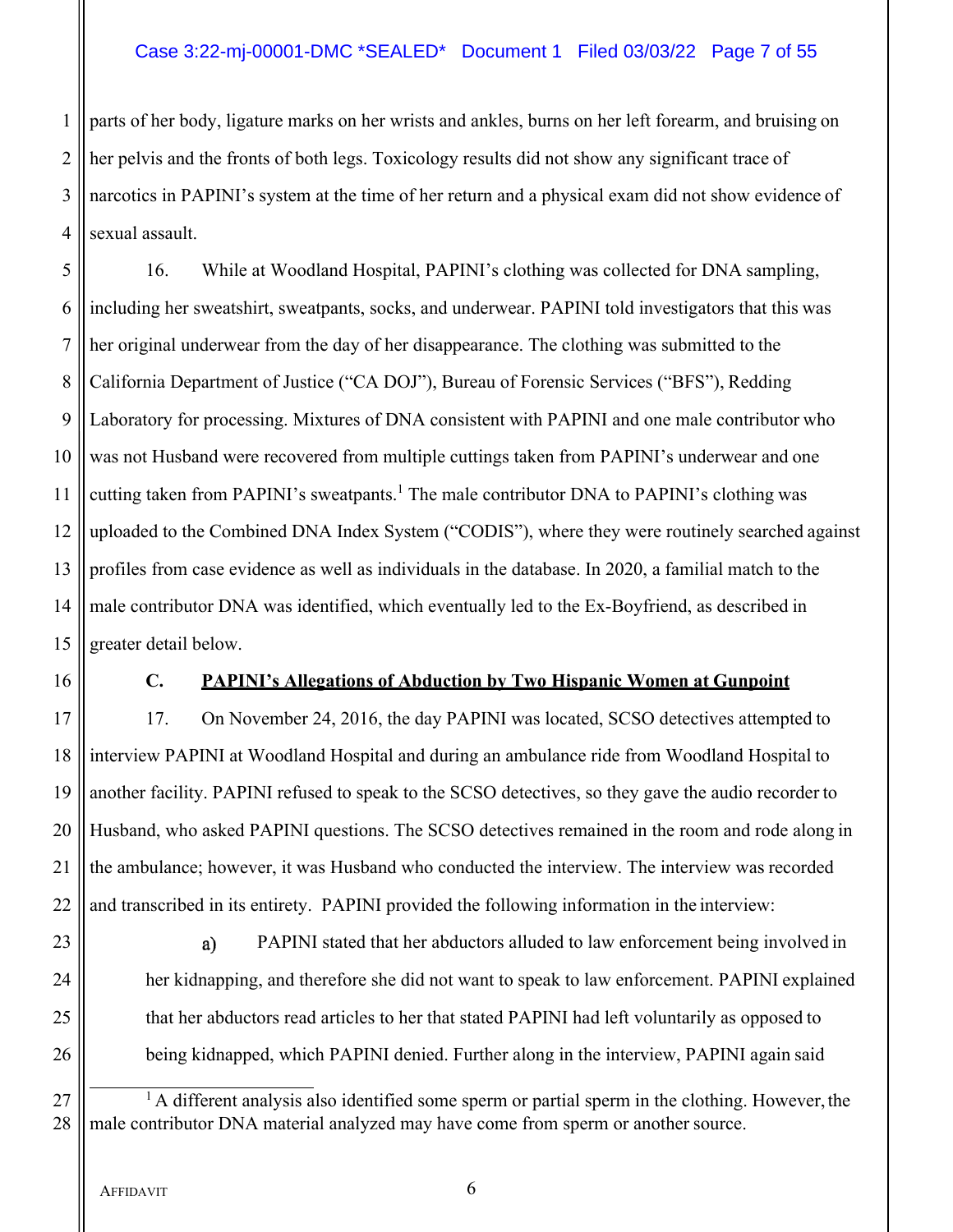# Case 3:22-mj-00001-DMC \*SEALED\* Document 1 Filed 03/03/22 Page 8 of 55

1 that her abductors told her that law enforcement was involved in her kidnapping. PAPINI 2 || stated, "She was laughing at me. No one believes you. Everyone thinks you ran away. No one 3 **believes you.** Guess what? The buyer's a cop, they're never gonna find you." Later in the 4 | same interview, PAPINI expressed concern because officers were writing everything down that 5 she was saying, and she repeatedly stated that she did not want to talk to law enforcement.

6 PAPINI said two Hispanic women abducted her, although one of the women 7 | brought her back. "There was an older one and a younger one. They were Hispanic, they 8 spoke Spanish a lot." The Hispanic women always wore masks and short, black leather gloves. 9 **PAPINI** described the older woman as really mean and the younger one as seeming reluctantly 10 involved. PAPINI described the younger abductor as smaller with curly, long, brown hair who 11 spoke more Spanish. PAPINI described the older woman as taller and fat, had straight, dark or 12 black hair with gray in it, and a raspy voice. The older abductor hit the younger abductor; 13 || although PAPINI never saw this happen, she could hear it. PAPINI stated that her abductors 14 | always wore masks, sometimes different colored bandanas and sometimes lace masks. PAPINI 15 had a hard time remembering many details about her abductors, including a description of the <sup>16</sup> clothing they were wearing or the words on a hat one of them was wearing.<sup>2</sup>

17 || c) PAPINI described the events that occurred at the time she was abducted: A 18  $\parallel$  dark-colored SUV containing the two Hispanic women first drove past her, then backed up 19 when they saw her jogging up the road. One of the women had on sunglasses, and PAPINI 20 **believed she said, "Can you help me?" PAPINI** walked towards the woman, who opened the 21 | door of the vehicle to show PAPINI she had a gun, which PAPINI described as a little revolver. 22 | The woman told PAPINI to put her phone down. PAPINI recalled the woman said something 23 | to the effect of "We don't want to kill you." PAPINI put her phone down and got into the 24 | SUV. PAPINI described the SUV as having tinted windows and either no seats or one seat on <sup>25</sup>  $\parallel$  the far side and a hump that went up.<sup>3</sup>

 $26 \parallel$  <sup>2</sup> For several months, and even years, Redding and the nearby community were on the lookout  $27$  for two Hispanic women. Multiple tips were given to law enforcement by the community about suspicious-looking Hispanic women.

 $28$   $\parallel$  <sup>3</sup> Investigators, including the FBI and SCSO, searched for vehicles that matched PAPINI's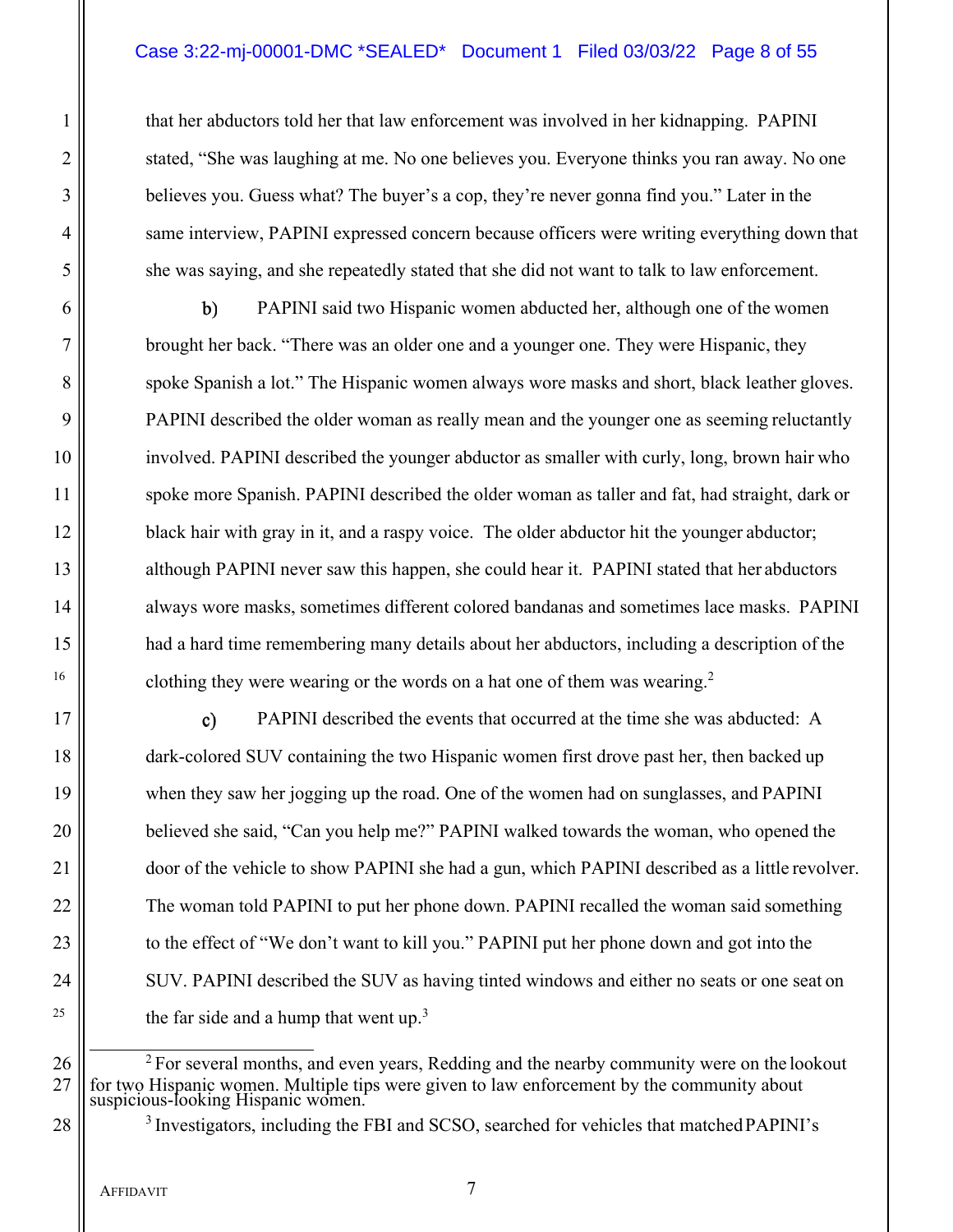# Case 3:22-mj-00001-DMC \*SEALED\* Document 1 Filed 03/03/22 Page 9 of 55

1 | d) PAPINI said that she did not see where the women took her because they 2 wrapped something over her face. Husband asked PAPINI if her kidnappers put a bag over her 3 head right away. PAPINI responded, "I don't remember. I don't know. I think she may have 4  $\parallel$  tazed me.... The next thing I remember is all my clothes were gone." Although PAPINI tried 5 to stay awake during the drive, she kept falling asleep. Husband tried to get PAPINI to 6 describe the road trip after she was abducted. He asked her how long the trip took, whether she 7 felt changes in altitude, what she could describe about the vehicle that she was in. PAPINI 8 || responded, "I don't remember a lot... I'm missing time... The car smelled really bad... 9 ||<br>Like sewage . . . She stuck me with something. I kept falling asleep."

**PAPINI** said that the older abductor liked to hit her and the younger one would yell at her in Spanish. PAPINI described how she tried to manipulate her abductors to give her more information about why she was abducted, including offering to clean and cook for them. However, any time the younger abductor spoke to PAPINI, the older woman hit her.

14 || **exteriber 14 || PAPINI** said the women put her in a closet with a bucket with kitty litter in it for 15 her to use as a toilet. She described the closet as containing shelves and a metal pole to which 16 the women hooked a cable and a chain to, with the other end of the chain hooked around her 17 waist. There was enough length on it for PAPINI to reach the bed, but she could not reach the 18 door. The chain was unmovable because it was bolted into the ceiling. PAPINI described how, 19 when she did not listen to the women, they would lock her in the closet. PAPINI stated that 20 || there were boards on the windows of the room she was kept in.

21 || g) PAPINI provided additional descriptions of her captivity location and her 22 **abductors: "They would play music loudly. That really annoying Mexican music. And they** 23  $\parallel$  would watch TV . . . There was a fireplace, I could smell it. I could hear that sound, you know 24 when you move the handle to open the fireplace. It made like a creaky sound . . . and it was 25 | cold. It was always cold. And it seemed like it rained almost every night." Husband asked

 $27$  description. Any vehicles that were presented to PAPINI as examples of the possible SUV used in her abduction never quite matched what she recalled as having been the SUV driven by the two Hispanic  $28$  Women.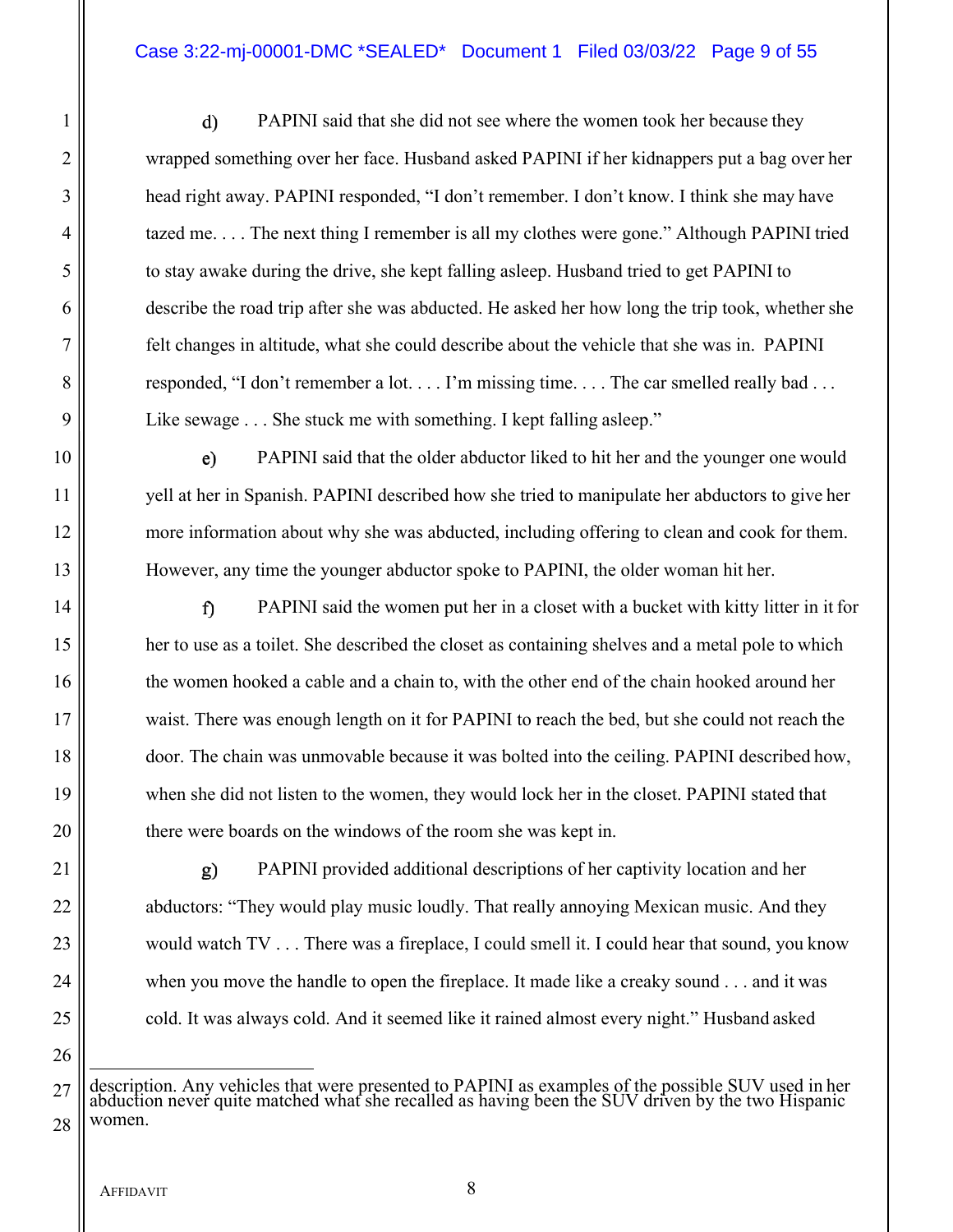# Case 3:22-mj-00001-DMC \*SEALED\* Document 1 Filed 03/03/22 Page 10 of 55

1 PAPINI if she ever heard anything distinct that might lead investigators to her abductors, and 2 || she answered, "I heard birds. I never heard anything else ....... they put the stereo right outside 3 || my door and ... played it super loud." PAPINI described how her location was always cold,  $4 \parallel$  and that her abductors would take her blankets away if she made noise." PAPINI told 5 Husband that there was no sexual abuse while she was in captivity.

6 || h) PAPINI said her abductors fed her once a day, maybe rice or tortillas, and sometimes apples. However, if PAPINI behaved, her abductors gave her additional food. PAPINI stated that many times her abductors gave her Cream of Wheat to eat and described how everything "tasted horrible" and was "crap" or "leftover crap." PAPINI was also given a bottle of water. To give her meals, her abductors "opened the door, put it in there and slammed the door."<sup>5</sup>

12 When PAPINI disappeared, she was wearing jogging clothes; when she 13 **returned, she was wearing grey sweatpants, a grey sweatshirt and her original underwear.** 14 | During the interview, PAPINI could not explain what happened to her original clothes. 15 PAPINI said she fell asleep during the car ride after she was abducted and woke up in a room 16 with different clothes on with no recollection of how her clothes came to be changed. PAPINI 17 || stated, "I didn't have any clothes. All I had left was my underwear, which she let me wash 18 when I took a shower." PAPINI also stated that her abductors cut her hair and put an adult <sup>19</sup> diaper on her.<sup>6</sup>

20 || i) PAPINI also stated that she was branded after the first time she tried to escape: 21 | "I tried to get out the first time and that's when she branded me." PAPINI described how her 22 | abductors brought a table in, hit her back, and tied her to the table. When they branded 23 **PAPINI**, her skin made "a sizzling popping sound" and it was very painful. Later in this same 24 | interview, PAPINI said her abductors told her that her buyer wanted PAPINI branded because

25  $\parallel$  <sup>4</sup> Based on the descriptors PAPINI provided, investigators believed she had been held in a 26 || mountainous location, and focused efforts in areas of higher altitudes.

<sup>5</sup> PAPINI had lost a significant amount of weight by the time she returned.

 $27$   $\parallel$  <sup>6</sup> In all of her subsequent interviews, PAPINI never again mentioned being put in an adult  $28$  | diaper.

AFFIDAVIT 9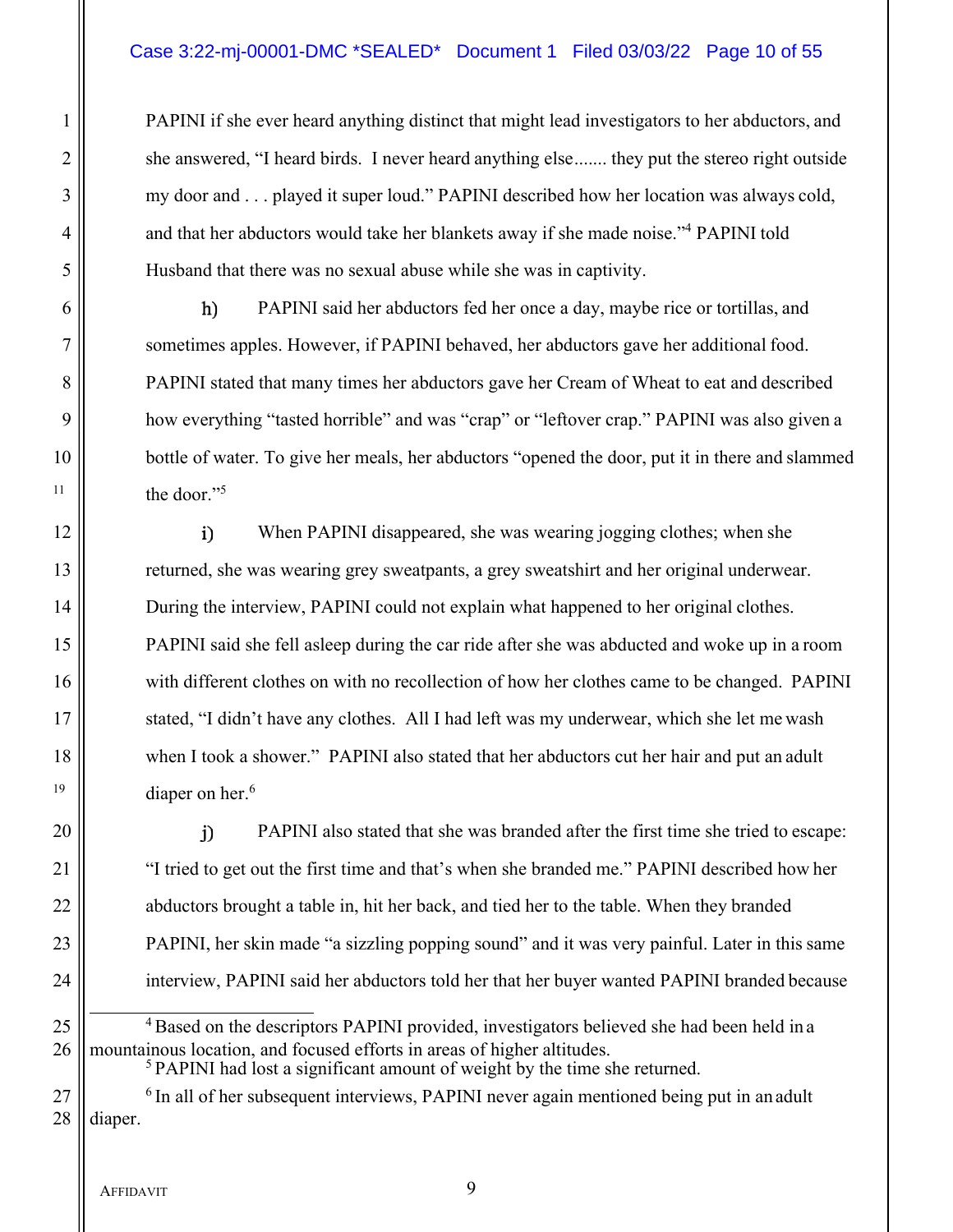1 that was what he liked. PAPINI never heard her buyer's name because the abductors spoke 2 **mostly Spanish and PAPINI** did not understand more than a few Spanish words. These 3 included discussions about medicine, traffic cameras, a delivery date, and a "gamble," as well 4 as Spanish insults directed at PAPINI. When PAPINI would take a shower, she was guarded 5 by the younger abductor holding a gun. The abductor said that they were not supposed to hurt  $\lceil 6 \rceil$  PAPINI, and also mentioned getting paid.<sup>7</sup>

 $7 \parallel$  k) PAPINI could not remember much of the day she was returned. She heard the 8 || two women arguing in Spanish. PAPINI believed the younger abductor was saying that 9 PAPINI needed medicine. PAPINI heard what she believed was a gun shot, and then said she 10 could hear the younger one leave. PAPINI said the younger abductor was gone for a long time, 11 and PAPINI was left alone in the house. PAPINI stated that she screamed and screamed until 12 she fell asleep. PAPINI explained, "I listened so carefully, but it was all Spanish ....... I heard 13 | [the word] gambling." PAPINI was asleep when the younger abductor came to get her to leave. 14 It "happened really fast" and then PAPINI was in the car. PAPINI believed a pillowcase was 15 || put over her head at some point but did not recall when or how.

16 || PAPINI said that she tried hard to stay awake during the drive, but it was hard for her to stay awake, and she kept falling asleep. PAPINI's abductor stopped the car and told **PAPINI** to "get out." PAPINI explained that when the younger abductor dropped her off, she "clipped something" off PAPINI's arm that allowed PAPINI to move her arm. Then the **abductor sped off. PAPINI's abductor was already far away by the time PAPINI was able to** 21 | pull the pillowcase off her head. PAPINI stated that she ran to a church and banged on the  $\parallel$  door, but nobody was there. PAPINI then ran to the freeway, where she tried to flag down motorists. Eventually a truck driver stopped for PAPINI and assisted her until CHP arrived. 24 | 18. On November 28 and 29, 2016, SCSO detectives interviewed PAPINI at her residence || and the residence of a family member. These interviews were recorded and transcribed in their

 $27$  the statements she made regarding a buyer and her abduction was related to human trafficking based on the statements she made regarding a buyer and her abductors discussing getting paid for having  $28$  || abducted PAPINI.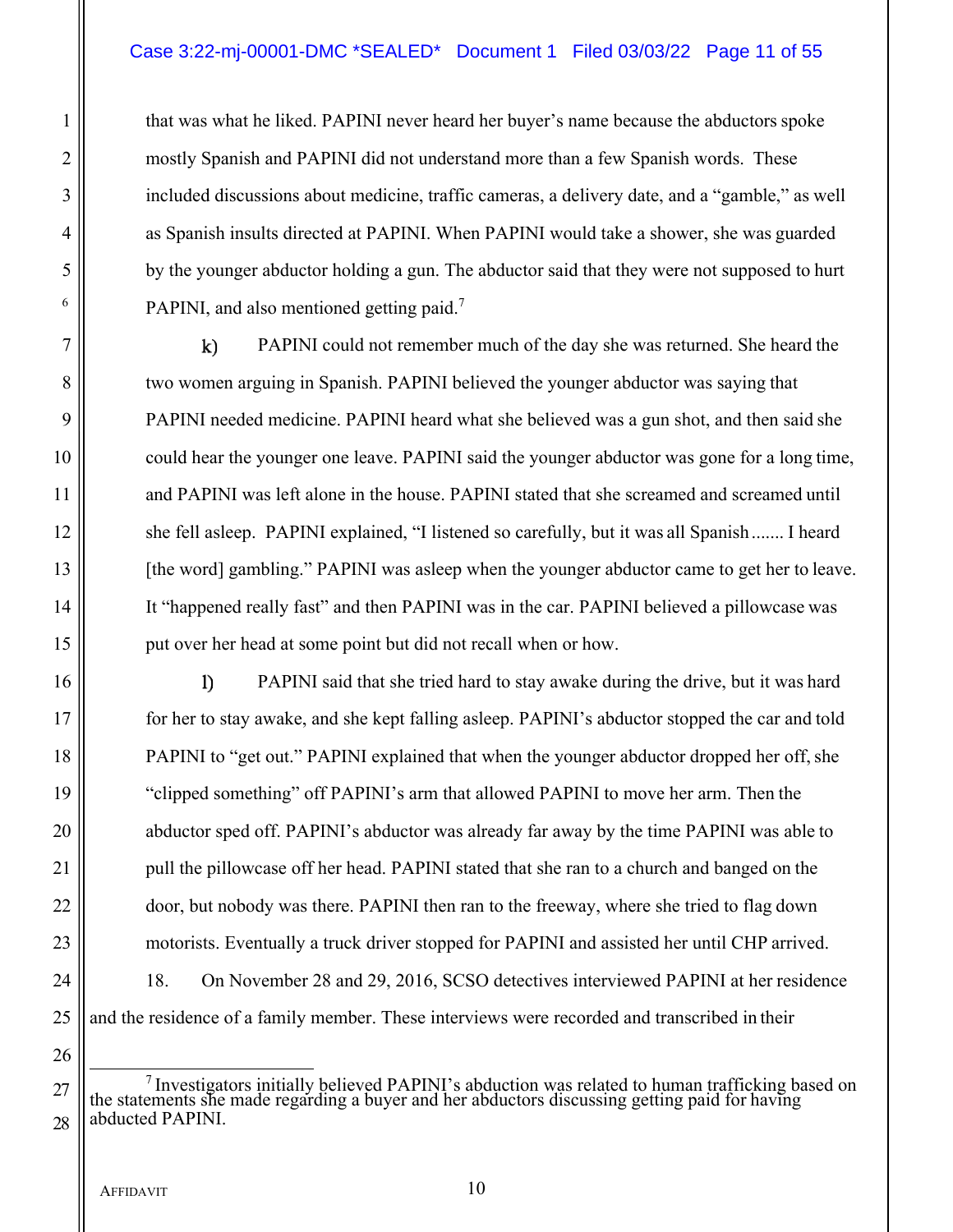1 entirety. During these interviews, PAPINI described more details about her abduction. PAPINI 2 || refused to be alone with the detectives and insisted Husband be present.

3 || a) Detectives explained to PAPINI that even though their questions to PAPINI 4  $\parallel$  might seem trivial or dumb, there was a reason the detectives were asking those questions. 5 PAPINI explained that she understood because she watched a lot of crime shows on television. 6 SCSO detectives asked PAPINI to start from the beginning and describe the events that led up 7 | to her abduction.

8 || b) PAPINI described the morning of her abduction as following her usual routine; 9 || she took her kids to daycare, cleaned up around the house and had begun to wrap a Christmas 10 present for Husband. At approximately 11:00 a.m., PAPINI sent a text message to Husband, 11 || asking him to come home for lunch. PAPINI joked with the detectives that Husband was 12 embarrassed about the last text message PAPINI sent him before she disappeared, which she 13 || stated was along the lines of: "Honey, would you please come home, to have sex with your 14 | wife, for lunch?"

15  $\parallel$  c) Since Husband would not be able to come home for lunch, PAPINI decided to 16 go for a run. She explained that she recently had a breast augmentation procedure and had just 17 || begun to heal enough to start jogging. PAPINI wanted to train for a local 5K race and had been 18 using a cell phone app to help her train. PAPINI said she almost always listened to her 19 wedding song – Michael Buble's "Everything" – when she ran because "it's a good pace  $\log 20$  keeper."<sup>8</sup>

21 | d) PAPINI described the route she took and the people she saw along the route. As 22 | she approached the end of Sunrise Drive, she saw a dark colored SUV with a long back 23 window drive past her, and then back up after the occupants of the vehicle saw her. When the 24  $\parallel$  vehicle backed up, the woman in the passenger seat called out to PAPINI and asked for help. 25 PAPINI explained that she had her phone in her right hand and her earbuds on and she took out 26 **h** her left earbud to hear the woman. When PAPINI approached the vehicle, the woman opened

27 | <br><sup>8</sup> When Husband found PAPINI's phone, it was playing Michael Buble's song "Everything" on  $28$  | repeat.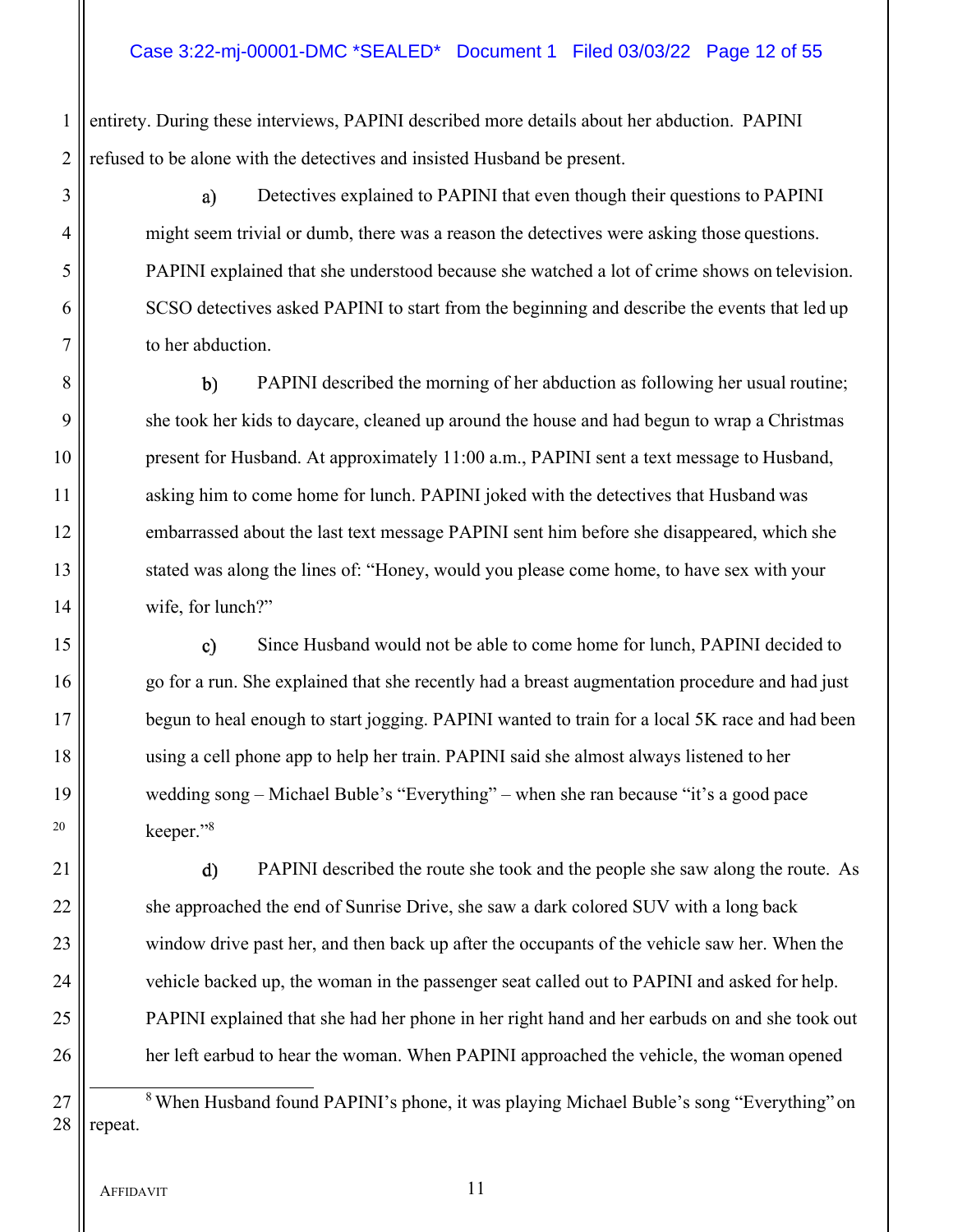1 the door and PAPINI saw she had a "small revolver" in her hand. PAPINI "immediately 2 ||<br>
2 || ducked down," set her phone and earbuds on the ground, and pulled out some of her hair to 3 || leave with her phone and earbuds. PAPINI said she believed the woman said something like, 4  $\parallel$  "We don't want to hurt you" or "we don't want to kill you."

5 || e) PAPINI could not remember getting into the car. She remembered she had a 6 pillowcase over her head but had no recollection of how the pillowcase came to be over her 7 head. She stated that she woke up already in the vehicle with the pillowcase over her head, and 8 it smelled of laundry detergent. PAPINI stated that she felt nauseous and cold during the drive. 9 She was lying in the back of the vehicle on the floor, the road was windy, her wrists hurt, and 10 her hips were achy from the way she was positioned. When a detective asked how long it took 11 | for PAPINI to get achy hips when she laid on her side, PAPINI estimated approximately forty 12 minutes based on the television show she last watched, which was a crime television show 13 called "Black List." When asked further questions by detectives regarding the trip, PAPINI 14 could not describe the direction that the vehicle went after she got into it and did not recall any 15 stops during the trip. PAPINI could not determine the length of the trip because she kept 16 falling asleep. Her two abductors were women; she could hear them speaking, but they spoke 17 in Spanish, which PAPINI could not understand. When a detective asked if she recalled any 18 music during the trip, PAPINI answered, "Yes. Mariachi music." PAPINI could not remember 19 if she heard any commercials to suggest it was a radio playing the music or if it was some type 20 **o** of streaming music from an app.

21 || **c f p PAPINI** did not remember getting out of the vehicle; the first thing she 22 || remembered was waking up in a room. She had zip ties around her wrists, and was no longer 23 in the clothes she had been jogging in. She was wearing sweatpants, a sweatshirt, and no 24 | socks. Detectives asked PAPINI if these sweats were the same sweats she had on when she 25 was recovered. PAPINI stated, "No...Um because they would change me..." Detectives asked 26 | PAPINI how many times she thought she was changed, and PAPINI stated, "Yeah I...think 27 || maybe one more time...The sweatshirt...the top, the top was changed more..."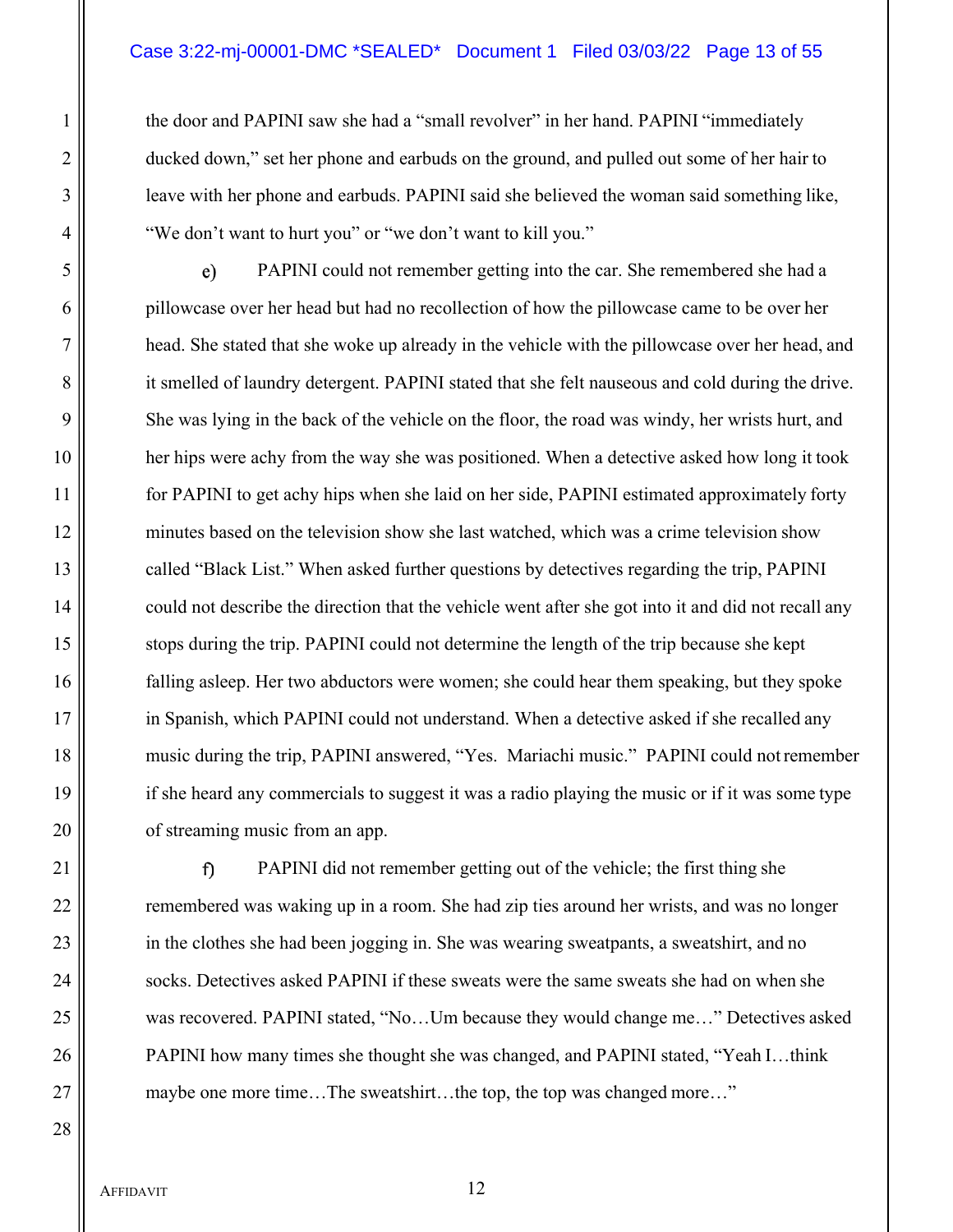1 When she first woke up in the room, PAPINI tried to break the zip ties off her 2 wrists. PAPINI initially stated that her wrists were bound with zip ties behind her back and 3 || couldn't break them. When she couldn't break the zip ties, she chewed them until she could 4 | break them, and cut her lip in the process. Detectives asked PAPINI if her wrists were bound 5 with one zip tie or two. PAPINI responded, "One." PAPINI explained that she unsuccessfully 6 tried to do "one of these moves" to chop her hands down to break the ties, but she eventually <sup>7</sup>  $\parallel$  got them off by biting through them, which cut her lip.<sup>9</sup>

8 || **h**) PAPINI said that any time she made noise, her captors would come running into 9 her room. Detectives asked PAPINI if there was ever a time that she made a noise and her 10 || abductors would not come running in. PAPINI responded, "No .........It was pretty much almost 11 every time." PAPINI stated later in the interview that her abductors often played loud music 12 || outside of her room. When detectives asked PAPINI if she ever felt as though she was the only 13 || person in the house, she responded, "No" and explained that she could feel movement in the 14 | house and the radio was often blaring loud music. PAPINI said that when the music wasn't 15 || playing, her abductors would hear her moving in her room and come rushing into the room to 16 **beat her.** Detectives stated that PAPINI mentioned in a previous interview that she heard the 17 television, and asked if she picked up on any commercials or anything that could help them 18 || identify the location of where PAPINI was held. PAPINI said no, because she kept falling 19 asleep and the television was in Spanish. PAPINI said, "The sound of the radio was scary to 20 || me but the TV was...I feel like I would just kind of... rest more." PAPINI never heard English 21 | on the radio or on the television. She later stated that the television wasn't on often, and if 22  $\parallel$  there had been English, she just might not have heard it because the television volume was low.

23 || i) Detectives asked PAPINI about the sounds she heard while she was in captivity. 24 | PAPINI said that she listened for neighbors and cars, but she heard nothing. She then stated 25 | that she heard the birds. The detectives asked PAPINI what kind of birds she heard, and she

 $27 \parallel \frac{9 \text{ PAPINI}}{20}$  PAPINI did not clarify how she was able to get her zip-tied wrists from behind her back to the front of her body to be able to chew them off.

26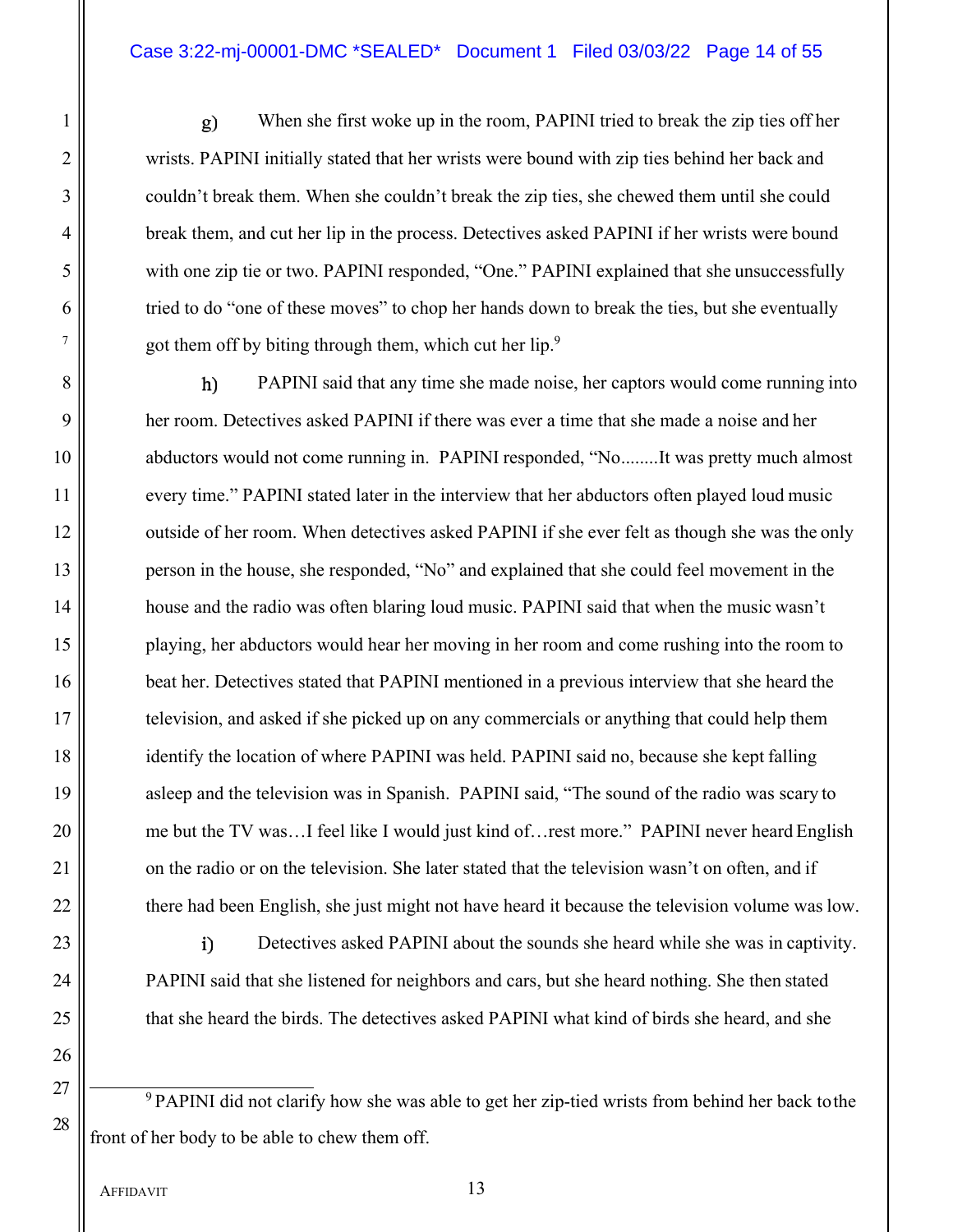1 stated, "I know I heard a flicker, because I know what the flicker sounds like." PAPINI told 2 **detectives she heard the flicker from the window of the room in which she was held.** 

3 || i) After PAPINI was able to get the zip ties off her wrists, she tried to open the 4 door of the room, but it was locked with a deadbolt. She stood on the bed to get to the window, 5 which was covered with two boards. PAPINI stated that she "yanked the fucker out of the wall 6 super quick," referring to a board over the window, and broke her nail in the process. The 7 noise she made while trying to get the boards off the window caused her two abductors to rush 8 into PAPINI's room. They struck PAPINI with something, although PAPINI did not see the 9 | object her abductors used to hit her and thought it could have also been a Taser. The next thing 10 PAPINI recalled was waking up in a lot of pain on her back, side, back of the head, and her <sup>11</sup>  $\parallel$  neck was sore. She stated, "That's all I remember from that experience." <sup>10</sup>

12 || k) In her previous interview in the hospital and during the ambulance ride, PAPINI 13 stated that she was branded as punishment for her first escape attempt, when she pulled the 14 | board off the window. In those same interviews, PAPINI also stated that her abductors told her 15 that her "buyer" wanted her branded. Detectives tried to get clarification from PAPINI and 16 ||
said it was their understanding that it was after this first escape attempt that PAPINI was 17 branded. PAPINI explained that, no, the burn occurred during a later punishment. She stated 18 || that her abductors would hurt her when PAPINI "would look up at her" and "any time 19 [PAPINI] wasn't on all fours with [her] head down." Detectives asked PAPINI how she came 20 || to understand that she had to drop down to the floor whenever her abductors came into the 21 | room, and PAPINI explained that her abductors often told her, "Don't look at me!" although 22  $\parallel$  they never said to "get on all fours." Detectives continued to ask PAPINI to explain when and 23 **how** she was branded and why she had said it was punishment for her first escape. PAPINI 24 explained that the branding was not punishment trying to escape through the window but for 25 || making too much noise.

 $27 \parallel$  detectives explained that it could not. PAPINI did not mention being tazed during her abduction in her abduction in her  $28$  subsequent interviews.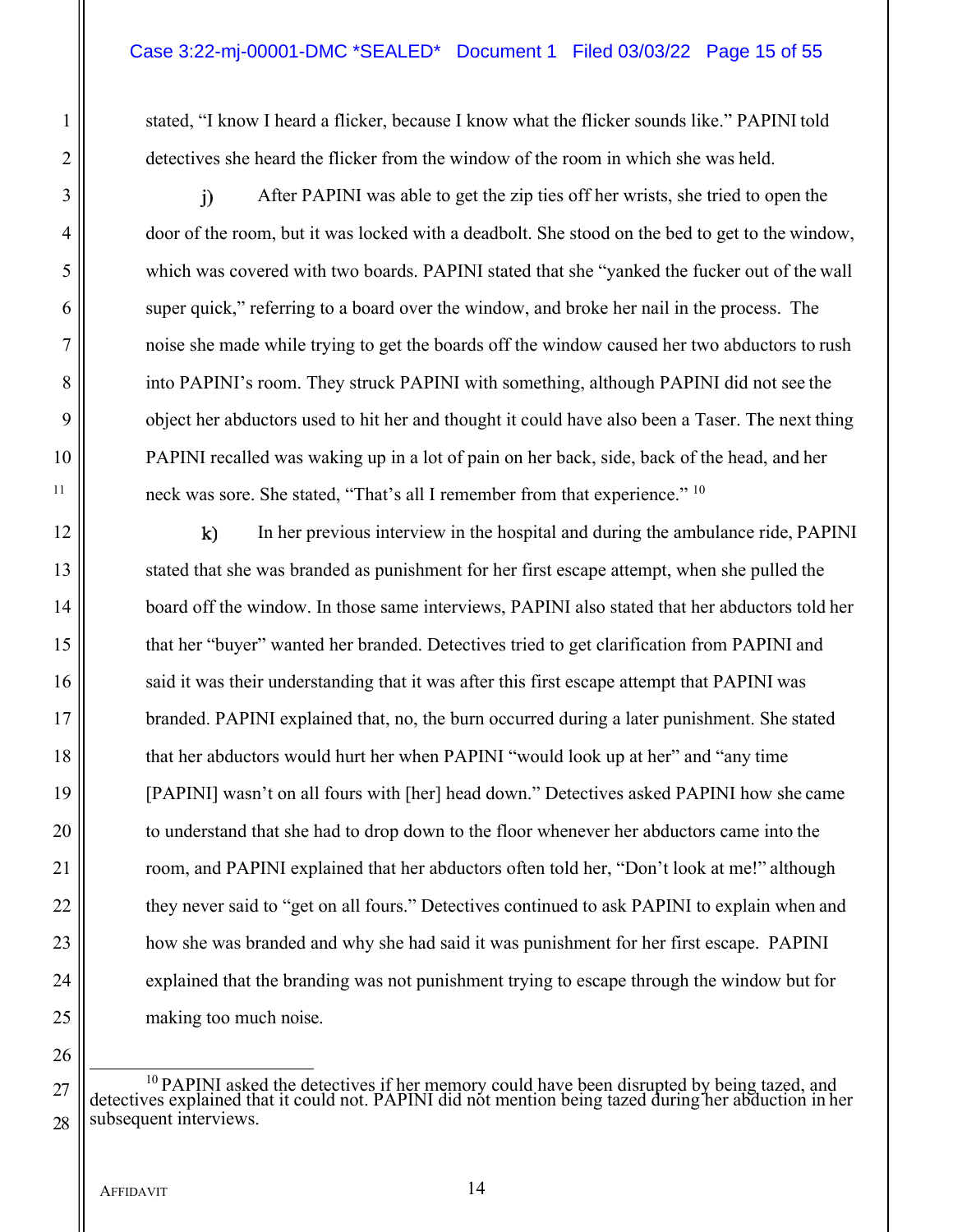#### Case 3:22-mj-00001-DMC \*SEALED\* Document 1 Filed 03/03/22 Page 16 of 55

1 PAPINI said the branding was done all in one extended time period, and that it 2 was the older abductor who did the actual branding. The younger abductor was to the right and **behind PAPINI**, and PAPINI believed it was the younger abductor who held the tools they used to brand her with. PAPINI could not see the tools her abductors used because they were behind her, but she described a clicking sound similar to the "tinking of a metal pan…[like] if you 6 were watching a show where they were removing a bullet from someone, and dropping it into a pan?" PAPINI had a hard time remembering the details because she was in so much pain, both **from the branding and also because of the weight of her body on her breast implants.**  Detectives asked PAPINI if she was held down while she was branded. PAPINI responded, "I wasn't necessarily held down. It was…my arm, like I couldn't…pull up." PAPINI did not know what her abductors used for a heat source. PAPINI offered up the possibility that it could have been a craft tool of some sort that was used to brand her, but she never saw it. PAPINI postulated that the tool was smaller than a fire poker, more like the size of a screwdriver, as her 14 | abductor was close to her.

15 || m) PAPINI explained that after she tried to escape by ripping the board off the 16 window, her abductors put a chain around her waist and tethered her to a cable attached to a 17 pole in the closet. She could reach the bed but not the door or the window. PAPINI tried to get 18 || the chain that was around her waist down over her hips, but her abductors caught her trying to 19 do this and tightened the chain. It was the cable that was attached to a pole in the closet that 20 || made noise when she moved. PAPINI stated, "Fucking pole is the only reason I was there." 21 | PAPINI tried to rip the pole out of the closet, which caused her hands to bleed and her 22 fingernails to break when she tried to get the screws out. PAPINI could not remember if the 23 || pole was in the closet before her escape attempt.

24 || m) Detectives asked PAPINI what she ate while she was in captivity. PAPINI's 25 answers included the following: Cream of Wheat, but dry and "barely mixed," once she was 26 given two apples, a "weird" cracker, scraps, like "the fat off of . . . a piece of meat or 27 || something," a piece of bread, and mostly tortillas and "homemade" "gritty" Spanish rice.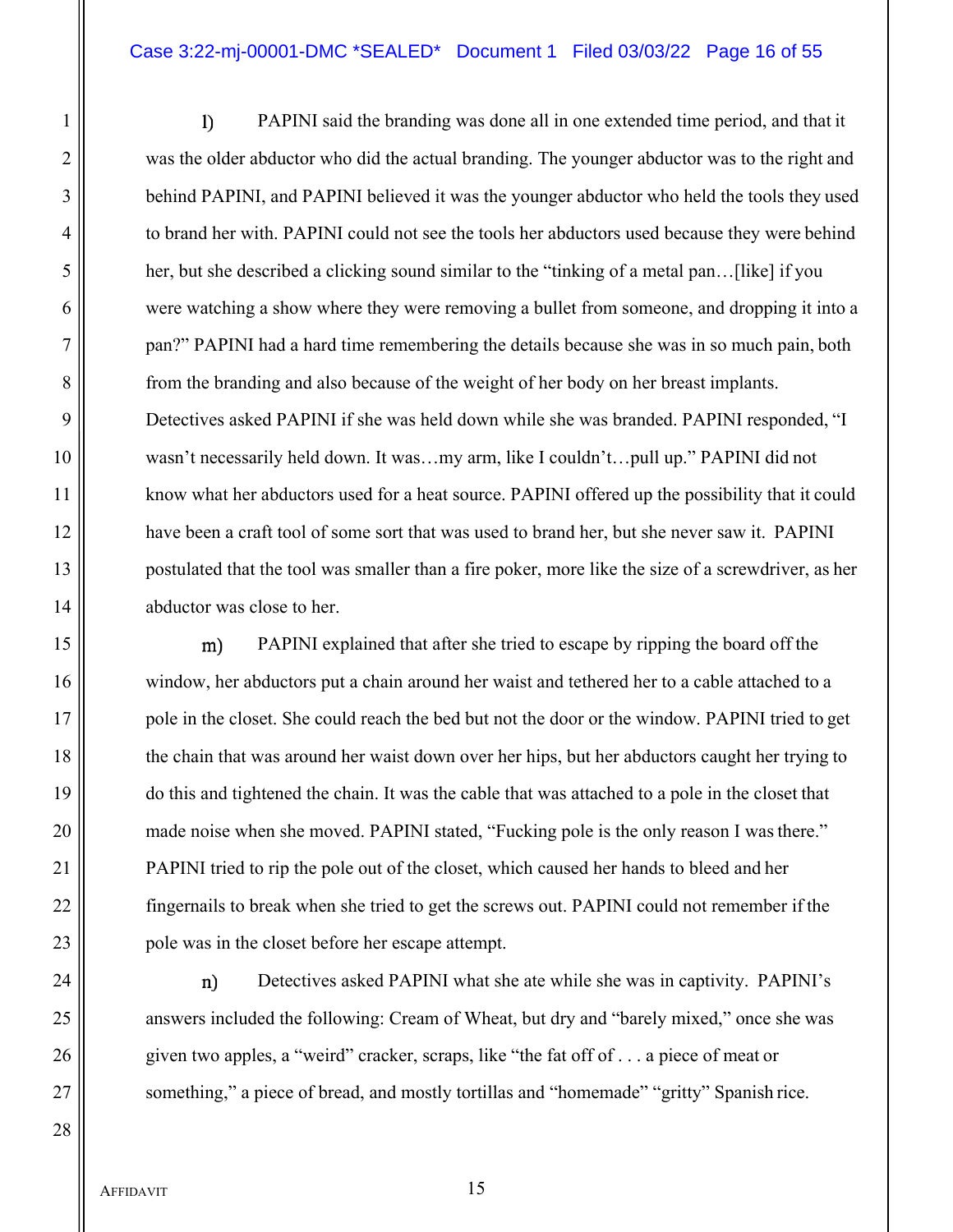1 PAPINI described how she tried to exercise everyday so she could keep a 2 || solutine while she was in captivity. However, she had difficulty keeping track of the days 3 **because she did not sleep at regular times and generally slept a lot. Detectives asked PAPINI** 4 how she could exercise without making noise that would alert her captors. PAPINI stated that 5 || she would pull the cable tight and tuck it between her legs.

6 || p) PAPINI told detectives that her abductors punished her for trying to escape by 7 burning her forearm. PAPINI could not describe the object to the detectives but believed they  $\vert$ <sup>8</sup> used something metal.<sup>11</sup>

9 PAPINI's abductors provided her with a bucket, initially described as a trash 10 can, for her to use as a toilet. PAPINI suggested to her abductors that they put kitty litter in the 11 | bucket, "I tried to say, you know, if you line it with a bag and put kitty litter in it, it will 12 | probably make your job a little easier." PAPINI's abductors took her advice and lined the 13 bucket with kitty litter.

14 || **T** PAPINI was given a shower twice while she was being held. PAPINI could not 15 recall the approximate days that she was given showers because she was unable to tell the 16 **passage of time while she was in captivity. PAPINI described the first shower as hurting her** 17 because she had burns and open wounds. PAPINI described the bathroom as having a high-18 || pressured shower, the shower had light-colored speckled tile with a crack in it, there was no 19 shower curtain, and the shower head was chrome and "inexpensive." PAPINI's older abductor 20 || stood at the door while the younger abductor stood behind PAPINI. PAPINI did not look at her 21 | abductors because she was always told not to look at them. PAPINI was provided with a body 22 wash that smelled like coconut, but no shampoo. PAPINI first stated that she washed her 23 underwear in the shower, but later stated that she kept her underwear on while she showered 24 || and only had a few seconds to wash herself. PAPINI was not provided with a towel to dry 25 herself. PAPINI tried to hit the younger abductor with something, but couldn't remember what

 $27 \parallel$  Agent working the investigation with a picture of a spoon. In the text message, PAPINI stated she and FBI Agent working the investigation with a picture of a spoon. In the text message, PAPINI stated she  $28 \parallel$  believed it was something similar to the spoon that was used to burn her arm.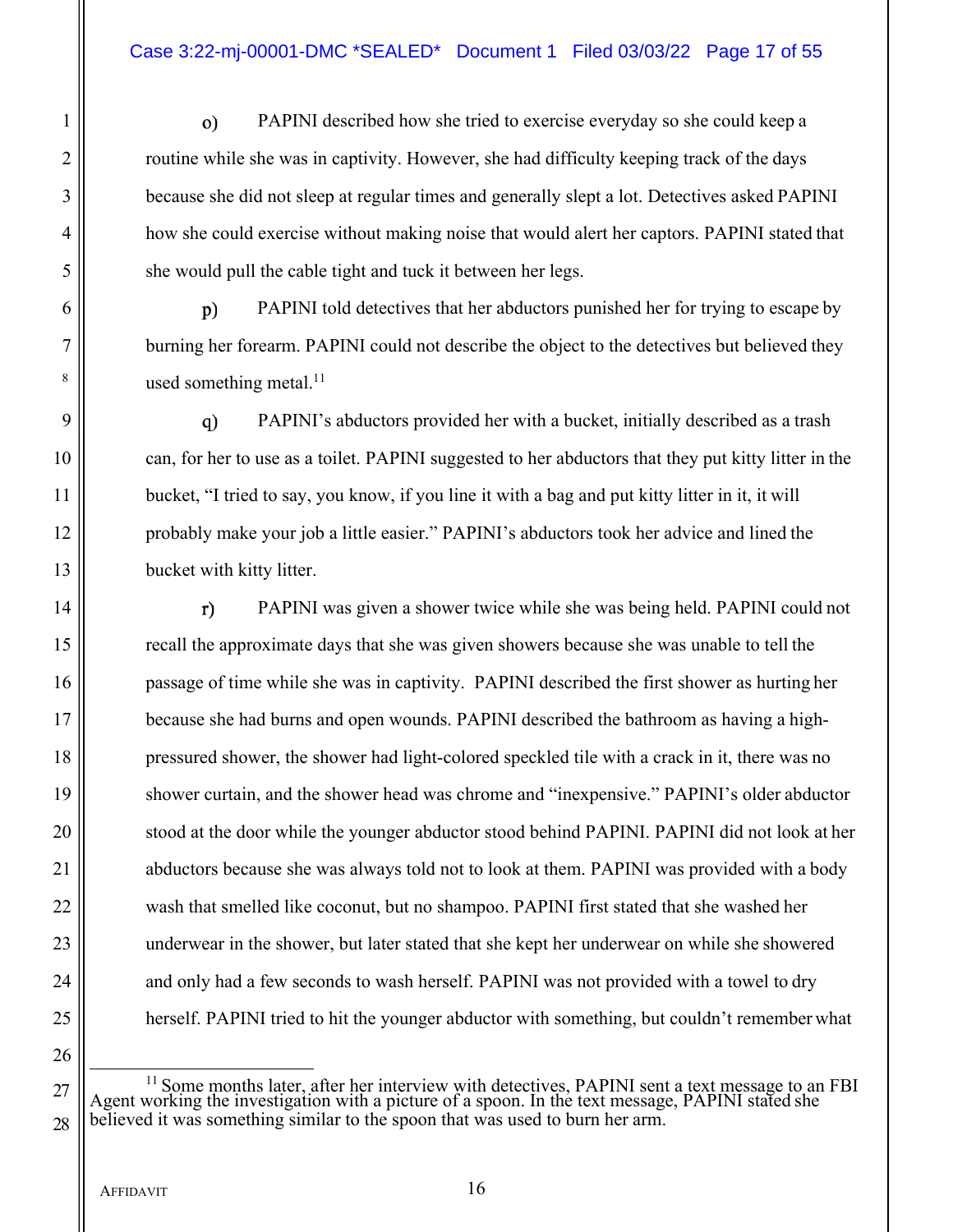# Case 3:22-mj-00001-DMC \*SEALED\* Document 1 Filed 03/03/22 Page 18 of 55

1 it was that she used to hit her abductor. She stated, "I...tried to hit her with something in the 2 **bathroom…and then the next time I went in the bathroom…everything was gone. The mirror**  $\mathbb{R}^3$  was gone, the towel rack was gone."<sup>12</sup>

4 Detectives asked PAPINI how her hair came to be cut. PAPINI told detectives 5 that she did not know what led to her hair being cut. She believed it was in response to her 6 making noise because she was moving and the cable affixed to the pole in the closet clanged. 7 PAPINI stated that whenever she would make noise, "they would rush in." PAPINI had a hard 8 time remembering that day and eventually recalled that she thought she "was trying to make the 9 bed? I want to say I was smoothing out a blanket….and [the cable] made that noise?" PAPINI 10 did not "feel" it was time for the "trash can" to be emptied on that day, and the "bigger one" 11 came into her room and PAPINI dropped to the floor on all fours. She had her hair pulled back 12 already in what she believed was her original hair tie. The two women said something in 13 Spanish to each other, and "the other one was outside the room." PAPINI said she was hit on 14  $\parallel$  the shoulder and then yanked backwards, and she felt like "it happened really fast." After her 15 abductor cut PAPINI's hair, she held it in her hand and stood over PAPINI. The woman told 16 **PAPINI, "I'm gonna send it to your mother." PAPINI did not know what was used to cut her**  $17$  hair.

18 || sCSO detectives asked PAPINI about a blog post written by "Sherri Graeff" 19  $\parallel$  ("GRAEFF").<sup>13</sup> Many people in the Redding area speculated that PAPINI wrote the blog post, 20 which was titled, "*Keep Walking.*" The post appeared to have been written sometime in 2007. 21 In the post, GRAEFF detailed how she grew up in Shasta Lake, California, was a good athlete, 22 **but was picked on in high school by a group of "Latinos."** The post stated, "I used to come 23 | home in tears, because I was getting suspended from school all the time for defending myself 24 || against the Latinos. The chief problem was that I was drug-fee, white and proud of my blood

 $25$   $\parallel$  <sup>12</sup> In a subsequent interview with an FBI Forensic Interviewer, PAPINI stated that the older abductor was walking back and forth while PAPINI showered. PAPINI also described in detail how 26 she fought with the younger abductor and cut her foot in the process. In the hospital and ambulance interviews, PAPINI said that the older abductor told her that her "buyer" was a "cop" while PAPINI 27 was showering.

28 || <sup>13</sup> Sherri Graeff was PAPINI's maiden name.

AFFIDAVIT 17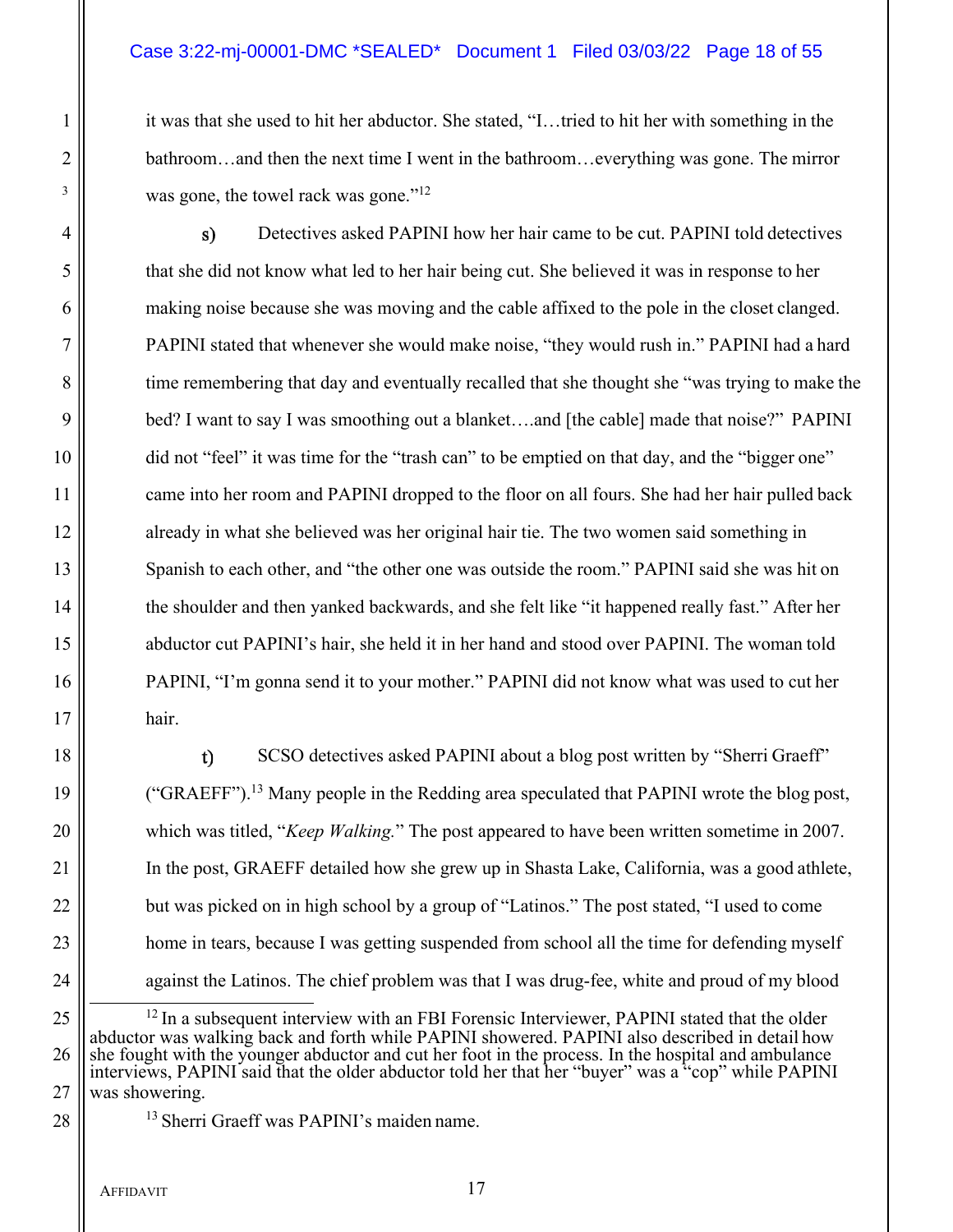# Case 3:22-mj-00001-DMC \*SEALED\* Document 1 Filed 03/03/22 Page 19 of 55

1 and heritage. This really irked a group of Latino girls, which would constantly rag and attack 2 || me." The post detailed how GRAEFF fought the girls, and how it took "three full-sized men to 3 || pull me off her. I broke her nose and split her eyebrow." The post goes on to explain why it 4 was titled "*Keep Walking*," because GRAEFF's father told her how proud he was of her after 5 the fight with the other girls, and that she kept walking when her shin was split open as a result 6 of the fight. GRAEFF concluded the post with, "Being white is more than just being aware of 7 my skin, but of standing behind Skinheads – who are always around, in spirit, as well – and 8 | having pride for my country . . . ." Detectives told PAPINI it appeared the post was originally 9 written on a MySpace page. When the detectives asked PAPINI if she had a MySpace account, 10 PAPINI stated that she did not remember. PAPINI told detectives that prior to her kidnapping, 11 | she had hired an attorney to try and have the post removed. PAPINI said she believed someone 12 else had written the post using the name "Sherri Graeff" and described the post as "awful."

## 13 **D. PAPINI's False Statements to Federal Investigators**

14 | 19. On March 2, 2017, PAPINI conducted a forensic interview with an FBI Forensic 15 Interviewer, which was recorded and transcribed in its entirety. This was the first interview conducted 16 without Husband in the room. PAPINI stated that she continued to fear law enforcement and told the 17 interviewer, who was a female, that she did not trust her. PAPINI kept her head down and looked at 18 the floor for the majority of the interview. At the beginning of the interview, the interviewer stated, "I 19 just ask everybody to tell me about the truth, okay?" PAPINI responded, "Okay." In the interview, 20 || PAPINI provided the following information:

21 || a) On the day she was abducted, PAPINI went out for a jog. She was able to recall 22  $\parallel$  that she was wearing black leggings, her black and white checkered Under Armor tennis shoes, 23 and a Nike jogging hoodie with thumb holes. She said she left her house through the front door 24 and ran down the driveway. She explained that she ran in the same direction every time and 25 that she was training for a 5K race. PAPINI was able to describe the route she took and the 26 **people she saw on her way, ending with a right turn onto Sunrise Drive.** 

27 **b** PAPINI described her first encounter with her abductors. When she was "about" 28 mid-way in the dirt road between where Old Oregon Trail is and Sunrise Drive ends," she saw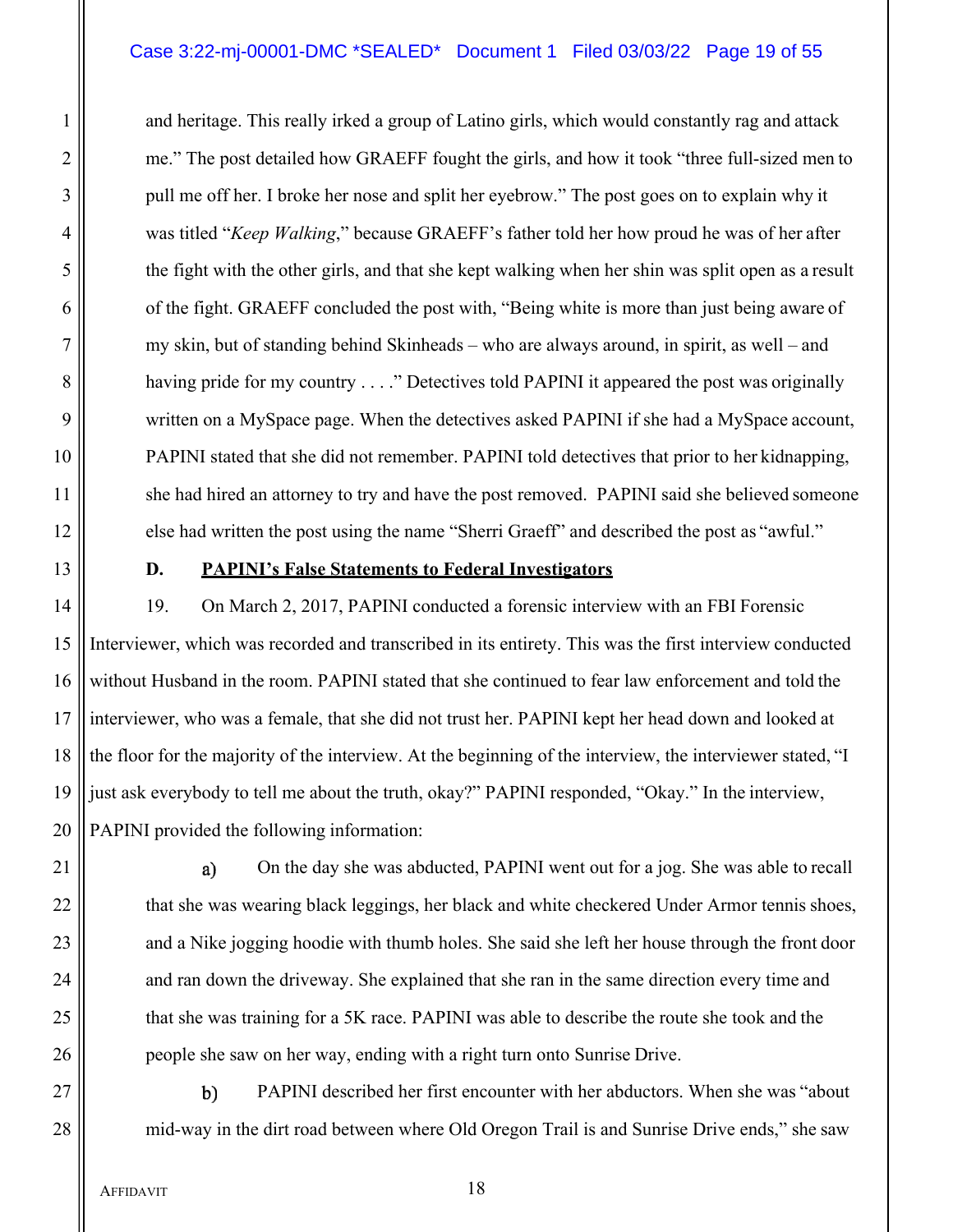# Case 3:22-mj-00001-DMC \*SEALED\* Document 1 Filed 03/03/22 Page 20 of 55

1 a woman in a vehicle who was "asking for help or signaling in some way." Then PAPINI took 2 || out an earbud and "crossed the road to the left-hand side of the road" and the woman opened 3 || the door and pointed a gun at PAPINI. PAPINI squatted down in the grass, and the woman 4 | said something like, "I don't want to hurt you." PAPINI "set [her] phone down and then ... 5 pulled [her own] hair out and squished it in the headphones" and held her hands above her 6 head. PAPINI described the vehicle her abductors were in as "a dark color, either like a dark, 7 dark blue or a black" with "a long window in the back." PAPINI also said that there were four 8 doors and the windows were tinted. PAPINI said that was "about all" that she could remember.

9 || c) Upon further prompting, PAPINI said that her abductor "was wearing a hat and 10 || sunglasses" and thought the hat was "light colored like a grey baseball cap." PAPINI said she 11 | knew her alleged abductors were Hispanic because their skin color was "Hispanic-colored, 12 dark-colored skin." PAPINI explained that when the abductor shouted at her, PAPINI took one 13 ear bud out, but could not remember which ear bud she had taken out. PAPINI was out of 14 breath because it was the midpoint of her run, and had already run a mile, and had started 15 "slowing [her] pace to walk up towards the grass." PAPINI described that the door of the SUV 16 opened on the passenger side, and she saw a woman holding a gun, and described the gun as "a 17  $\parallel$  short revolver." PAPINI squatted with her head down when she saw the gun. PAPINI 18 explained the abductor told PAPINI to put down her phone and that "they don't want to hurt 19 me." PAPINI explained that she knew her family would find her phone and her intention was 20 **for heath and is a starting to find her hair with her phone when they found her phone.** Later in the 21 | interview, PAPINI explained that there may have been times when her abductors were not 22 | covering their faces. PAPINI stated, "I don't know. There could have been but I didn't look  $23$  || up . . . I was really scared . . . and the more I was on the ground or kept my head down, the less 24  $\parallel$  they would hurt me."

25 || d) PAPINI could not remember her abductor getting out of the car. The next thing PAPINI remembered was that she was in the back of the car. She could not remember how the  $\parallel$  door of the car was opened for her to get in or how she got into the car. PAPINI described how  $\parallel$  there was something over her head so she couldn't see and something bound her arms together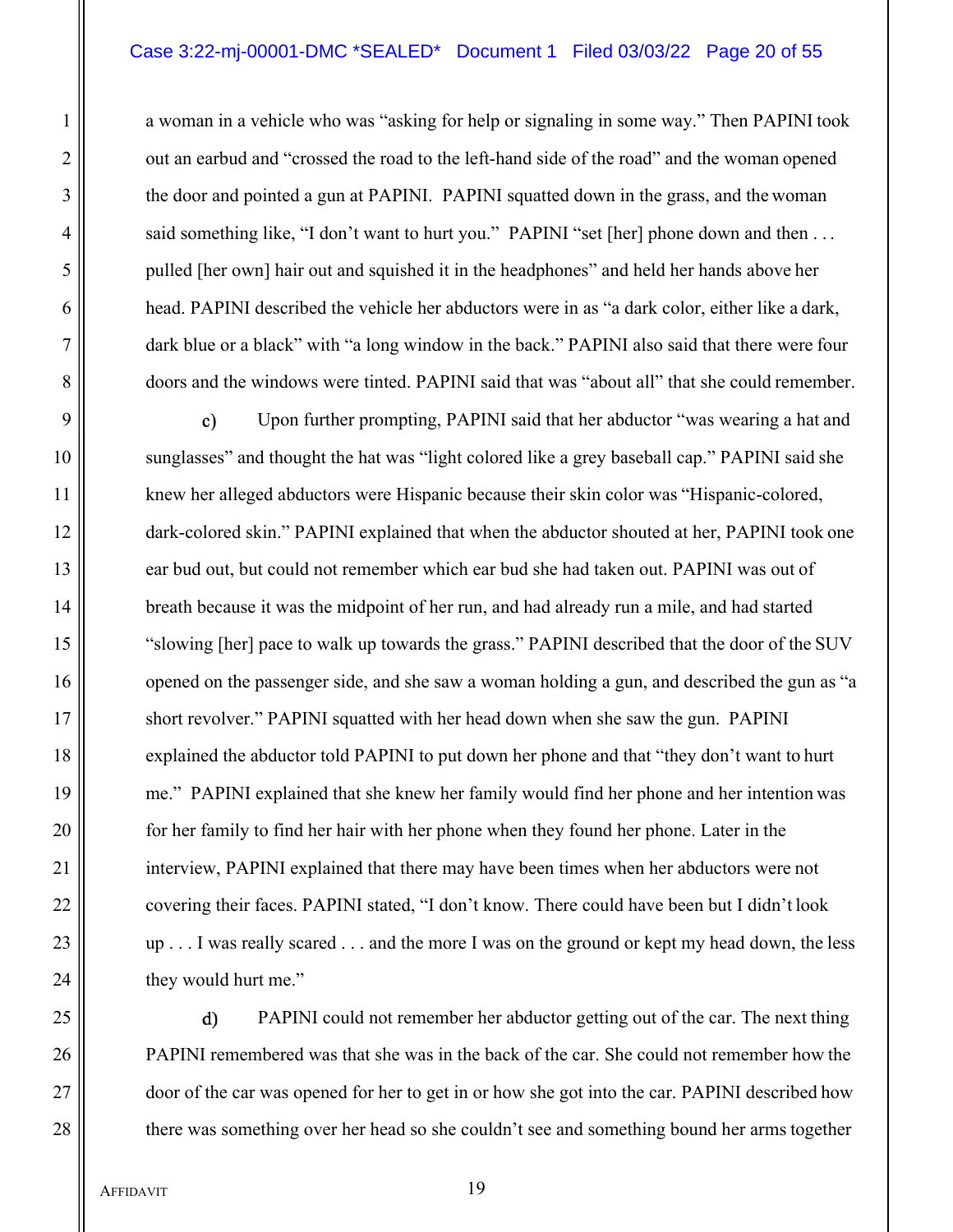#### Case 3:22-mj-00001-DMC \*SEALED\* Document 1 Filed 03/03/22 Page 21 of 55

1 | behind her, and her legs were bent behind her so she "could move them a little, not a lot." 2 ||<br>
PAPINI said she was on the floor of the vehicle, facing the rear. She could hear two women 3 || talking, but they spoke in Spanish and PAPINI did not understand Spanish. The interviewer 4 ||
asked PAPINI to tell her what the abductors were saying. PAPINI responded, "It's not English. 5 It's Spanish. I don't speak Spanish." The interviewer asked PAPINI what the tone of the 6 abductors' voices was. PAPINI responded, "I don't know. They speak really fast . . . I would 7 just say that it was a normal volume." PAPINI could not see anything of the inside of the 8 vehicle or out of the windows because she had something over her head. PAPINI said that, as 9 they were driving, she could feel turns and was nauseous. PAPINI kept falling asleep, "but, it 10 was like a yucky feeling kind of sleep." The next thing PAPINI remembered was waking up in 11 a room.

12 || e) PAPINI described waking up in a room on a bed. The bed was a plain mattress 13 **on** the floor, underneath a window. PAPINI's body was across the mattress, with her head 14 | towards the window and her feet hanging off the edge of the mattress. PAPINI stated her legs 15 were no longer bound, but she had zip ties around her wrists. The room had a dresser in it 16 along with the mattress, but nothing else. The next thing PAPINI remembered was breaking 17  $\parallel$  the zip ties off her wrists. "There's zip ties. Together on my wrists. That's what this little scar 18 is from. Arms are in front." The interviewer noted that PAPINI's zip-tied arms moved from 19 **being bound behind her to in front of her, but PAPINI** could not explain how that happened. 20 PAPINI went on to explain that she and Husband had watched a YouTube video about how to 21 | break zip ties, and she tried the maneuver, but it did not work. Instead, PAPINI "bit them and 22 || just chewed the hell out of them and then [she] broke them."

23 || **The interviewer asked PAPINI about the clothing she had on when she woke up** 24 || in the room. PAPINI said that she was wearing a plain t-shirt and her original underwear, no 25 || socks and no bra. PAPINI did not know what happened to her original clothing.

26 PAPINI said that after she got the zip tie off, she "stood on the bed and jumped 27 up to pull the board off of the window" but there were also "boards on the outside" so she 28 could not see outside. PAPINI could not say whether the window could open. She was only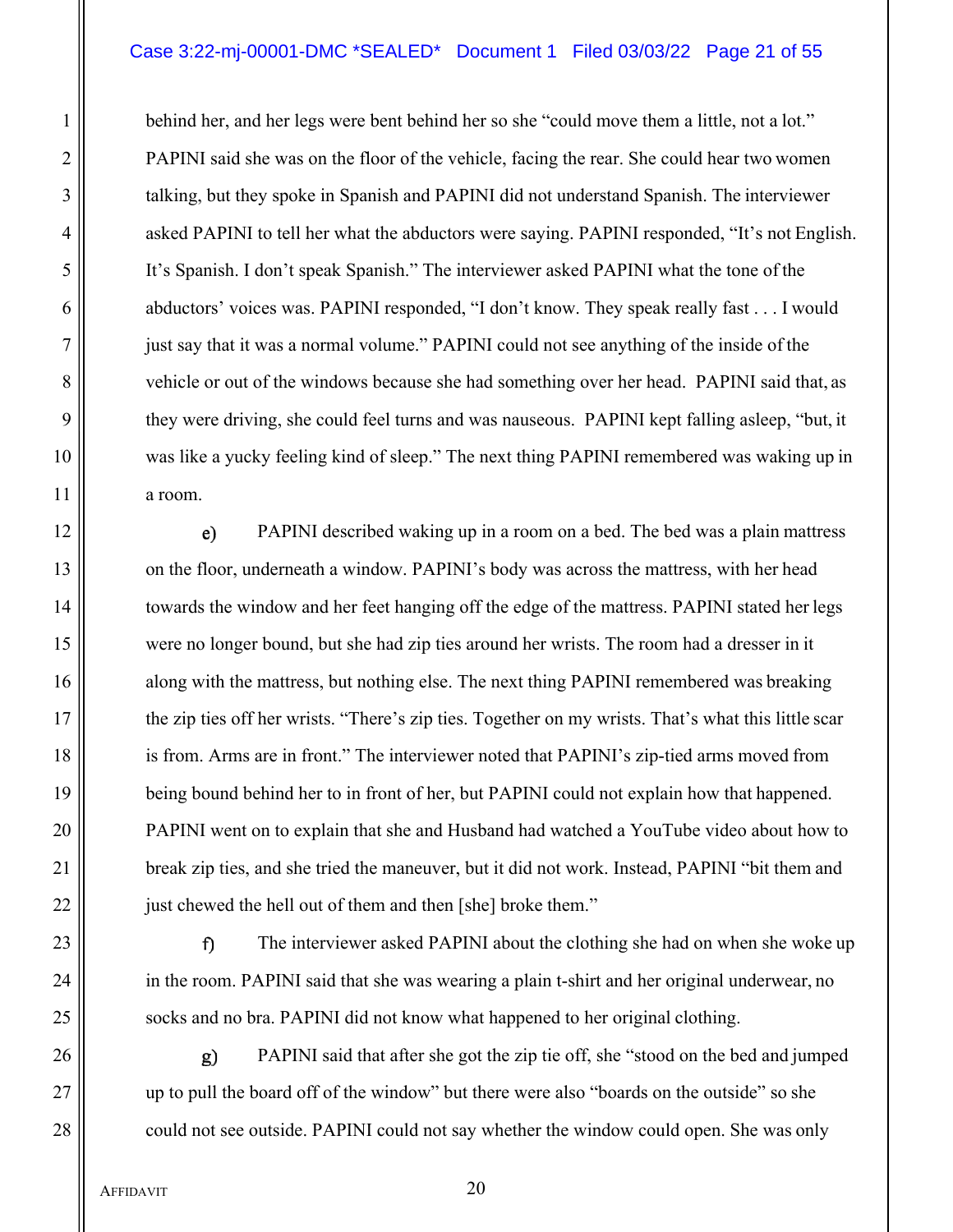# Case 3:22-mj-00001-DMC \*SEALED\* Document 1 Filed 03/03/22 Page 22 of 55

1 able to get one board off before her abductors came into the room. When her abductors came 2 || into the room after she got the board off the window, PAPINI "was pulled down from behind" 3 || and "was hit very hard." PAPINI described how she felt a burning feeling from her hair being 4 pulled. PAPINI further described that she heard her abductors yelling as they came into the 5 || state of the couldn't remember where her body landed after her abductors pulled her down, and 6 she didn't see anything because all she saw was stars. The very next thing PAPINI 7 || remembered was that she woke up in the room, the dresser was gone and the mattress was now 8 where the dresser had been before, and she had a chain around her waist.

9 || **b** PAPINI said she did not think about who would have abducted her and why; 10 instead, she was thinking about how she was going to get away. The next thing that happened 11 || after she woke up with the chain around her waist was that the door opened and "a plate with 12 | food and . . . [a] plastic bottle of water [was] put in the room. And then the door shut."

13 || **PAPINI** described her abductors: the "smaller one" had "dark," "curly hair 14 | that's kind of short," so curly that "if she didn't put product in there it would probably be really 15 frizzy," and was wearing "brown shoes" that looked like "Guess knock offs" and blue jeans, 16 || had pierced ears and wore "those big hoop earrings," and had thin, "almost drawn in" 17 eyebrows. The "bigger" abductor had "dark eyes, really thick eyebrows, and dark hair with 18 strands of grey."

19 PAPINI went on to describe the food she was given, which was mostly grits, or 20 | Cream of Wheat, on a "cheap" paper plate with ridges on it. She was not provided silverware, 21 | so she folded the plate and "shoveled" the food into her mouth. PAPINI said she got a lot of 22 | scraps, sometimes bread, crackers, an apple, "leftover[s], from like meat, and some rice, black 23 **beans, chunks of bread.**" The next thing PAPINI remembered was going to sleep. PAPINI 24 || said she was asleep for a very long time, waking every once in a while, and feeling sick and  $25$   $\parallel$  dizzy.

26 || k) PAPINI said the first time her clothes were changed was after her first shower 27 || and went on to describe events that occurred when she was given her first shower. PAPINI 28 explained that she was sitting on the bed in the room when her abductors came in to take her to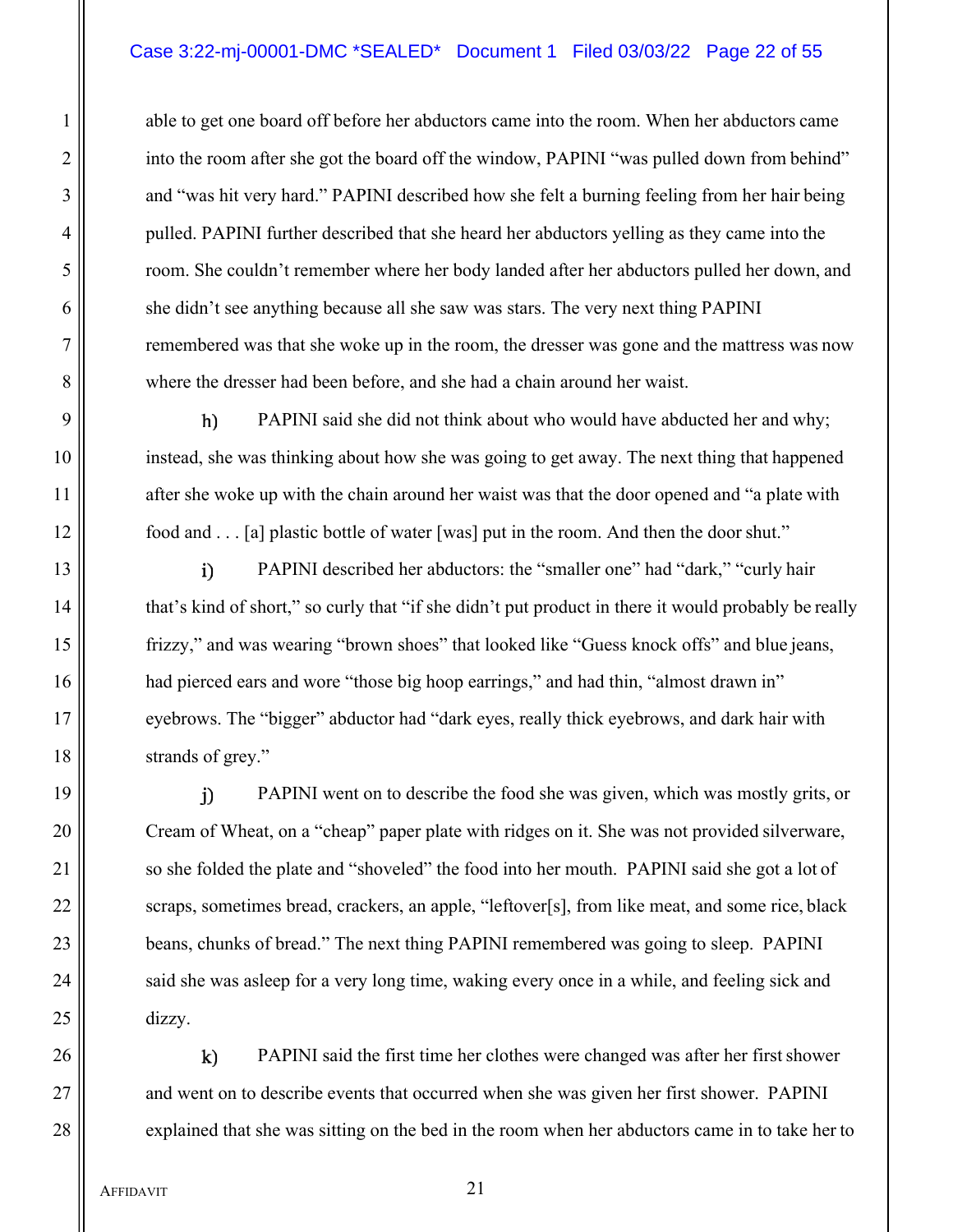#### Case 3:22-mj-00001-DMC \*SEALED\* Document 1 Filed 03/03/22 Page 23 of 55

1 the shower. They hit her on her head and hip, but she didn't know what they hit her with. The 2 ||<br>2 \| bigger one" had "her hair pulled back" and "a bandana around her face" and "the littler one" 3 | had on "a lacey mask." Both women "had their guns" and told PAPINI to not struggle or not 4 move. PAPINI later explained that the "little one" held a "hand gun [that] wasn't a revolver" 5 || and the bigger one had a "different gun" that she always had either "in her hand or in her 6 || pants." The abductors unlocked the chain and brought PAPINI "around the corner to a 7 bathroom, with water running." The "little one" stood at the door while the "bigger one" went 8  $\parallel$  "back and forth, in and out of the room." PAPINI took her clothes off, except her underwear, 9 || and used a coconut-scented body wash that the bigger one threw at her to wash herself and her 10 clothes. PAPINI described the bathroom as being a small bathroom with a sink on the left, a 11 | towel rack on the right, and a combined shower and tub with a "cheap metal spigot," gray floor 12 tiles, and brown wall tiles, and a crack in the shower tile. PAPINI said she tried to get her 13 || abductors to talk to her while she was in the shower, and asked her abductors, "Where am I. 14 Why am I here?" but they did not respond to her. The "little one" had "a really thick accent" 15 || and "said, 'We sell you.'" The bigger one told PAPINI, "'Your buyer is a cop.'" Then when 16 the abductors "were talking to each other, the big one said something to the little one and she... 17  $\parallel$  . turned her body and lowered her gun," at which point PAPINI "jumped on her and shoved her 18 face on the toilet." PAPINI explained that it was "slippery" and she "slipped and cut [her] foot 19 on the stupid side of the cabinet." Then "the big one came in and dragged [PAPINI] back into 20  $\parallel$  the bedroom by [her] hair" and "shoved" a "bitter" liquid down PAPINI's throat until she "was 21 choking and gagging." PAPINI explained that then the abductors hit her, locked her back up, 22 || and left the room. PAPINI put on clothes that had been laid out on the bed and laid her 23 | underwear out to dry.

24 || PAPINI described the closet, chain and pole: "There's two doors that open 25 outward," "two shelves," and a "really weird metal pole" that looked like a large screw that 26 went through both shelves, which was "what the cable was attached to." PAPINI said she liked 27 **being in the closet because "it was warm" and when the closet doors were shut, the chain** 28 || hooked on the pole did not make any noise that would alert her abductors, so she was free to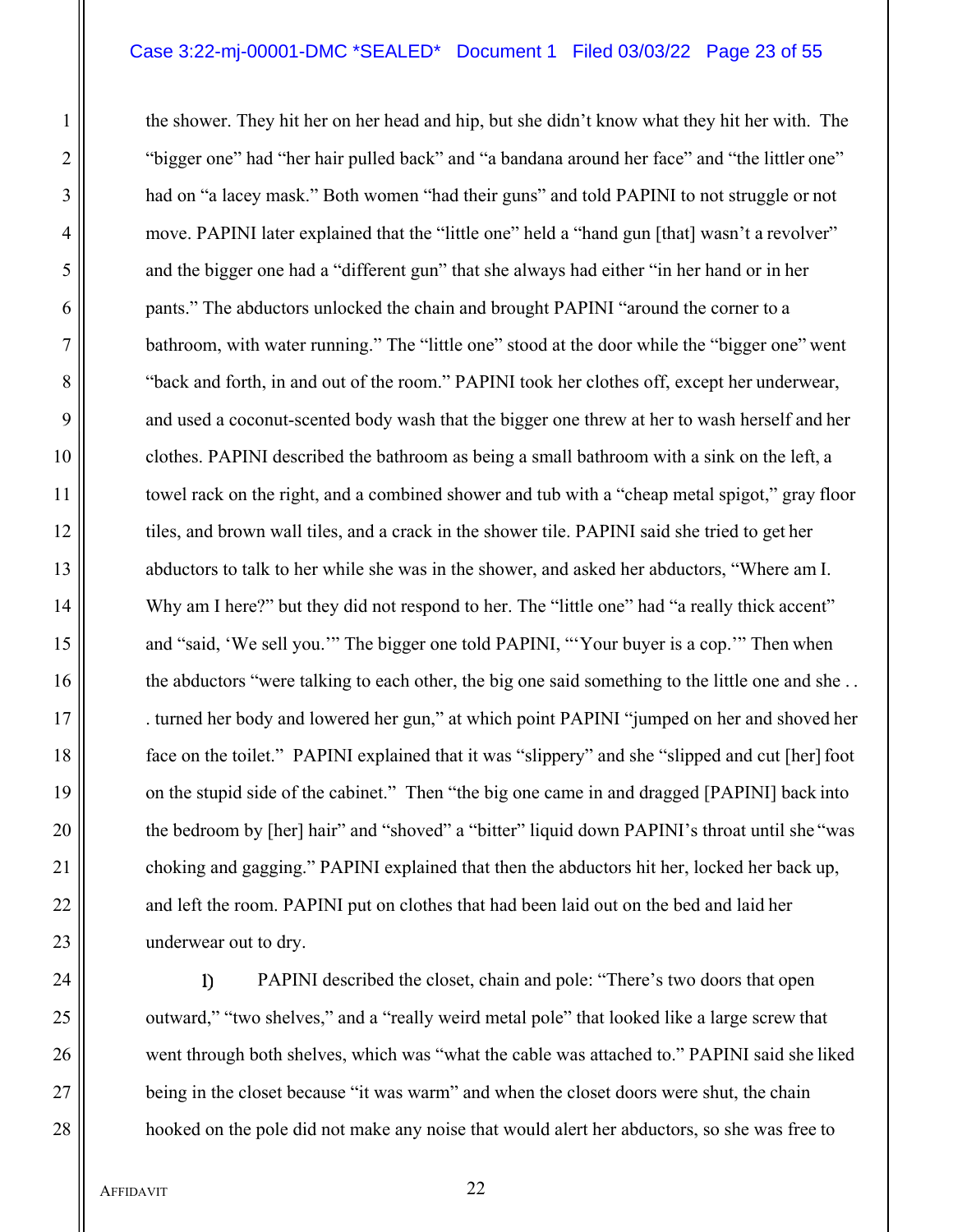1 move and exercise. PAPINI explained that although she "was sore" and "hurt all the time," she 2 ||<br>
2 || energied to stay alert and wanted to "stay strong [so she] would do yoga and would move and 3 || stretch [her] legs." Also, "if [PAPINI] was outside of the closet, [she] could tuck the cable 4 under [her] thigh and lift [her] other leg." PAPINI also described how, while she was in the 5 closet, she took a screw and was trying to chip away at the drywall. She thought that if she  $6 \parallel$  could use the screw to chip at the drywall, she might be able to escape.

7 || m) PAPINI described how her abductors' behavior changed during the time she was 8 in captivity, and said the "little one" changed a lot, but the "big one" was always "mean and 9 || cruel." PAPINI said that the "little one" would pull the "big one" off her sometimes when the 10 "big one" was beating PAPINI, and the "big one" would hit the "little one." PAPINI explained 11 | that she did not know Spanish, but she "felt like [the little one] was protective." PAPINI 12 ||
suggested to the "little one" that she line the trash can with a plastic bag and put kitty litter in it, 13 || and the "little one" did what PAPINI suggested. When the interviewer asked PAPINI if it was 14 | a bucket or a trash can, PAPINI responded, "It's a bucket, trash can . . . I mean it's a bathroom, 15 | it's like a little cylindrical latrine . . . It was grey, it had ridges on the outside."

16 || **n** PAPINI described what happened when she was branded on her back. PAPINI 17  $\parallel$  said the women brought a table into her room while she was on the bed. PAPINI described the 18 || table as heavy, and it made a loud "thunk" when the women set it down. The table was short to 19 the ground and had a marble design, but the marble design was peeling, "so obviously, it was 20 **fake [because PAPINI]** could see the brown wood underneath" the marble-like laminate. The 21 women put PAPINI on the table with the chain still around her waist with the cable attached. 22 Her wrists were wrapped around the front of the table as if "hugging" it and her legs were not 23 || all the way on the table, with both her hands and legs tied to the table. PAPINI believed it was 24 **both women who put her on the table. PAPINI** was wearing a tee shirt, and one of the two 25 women, she wasn't sure which one, cut the tee shirt up the back. The two women were talking 26 || to each other in Spanish, and PAPINI looked away and closed her eyes. The "little one" was 27 || sitting to PAPINI's right and slightly behind her while the "big one" left the room and then 28 | came back and set "something" down. PAPINI was putting all her weight on her chest, which

AFFIDAVIT 23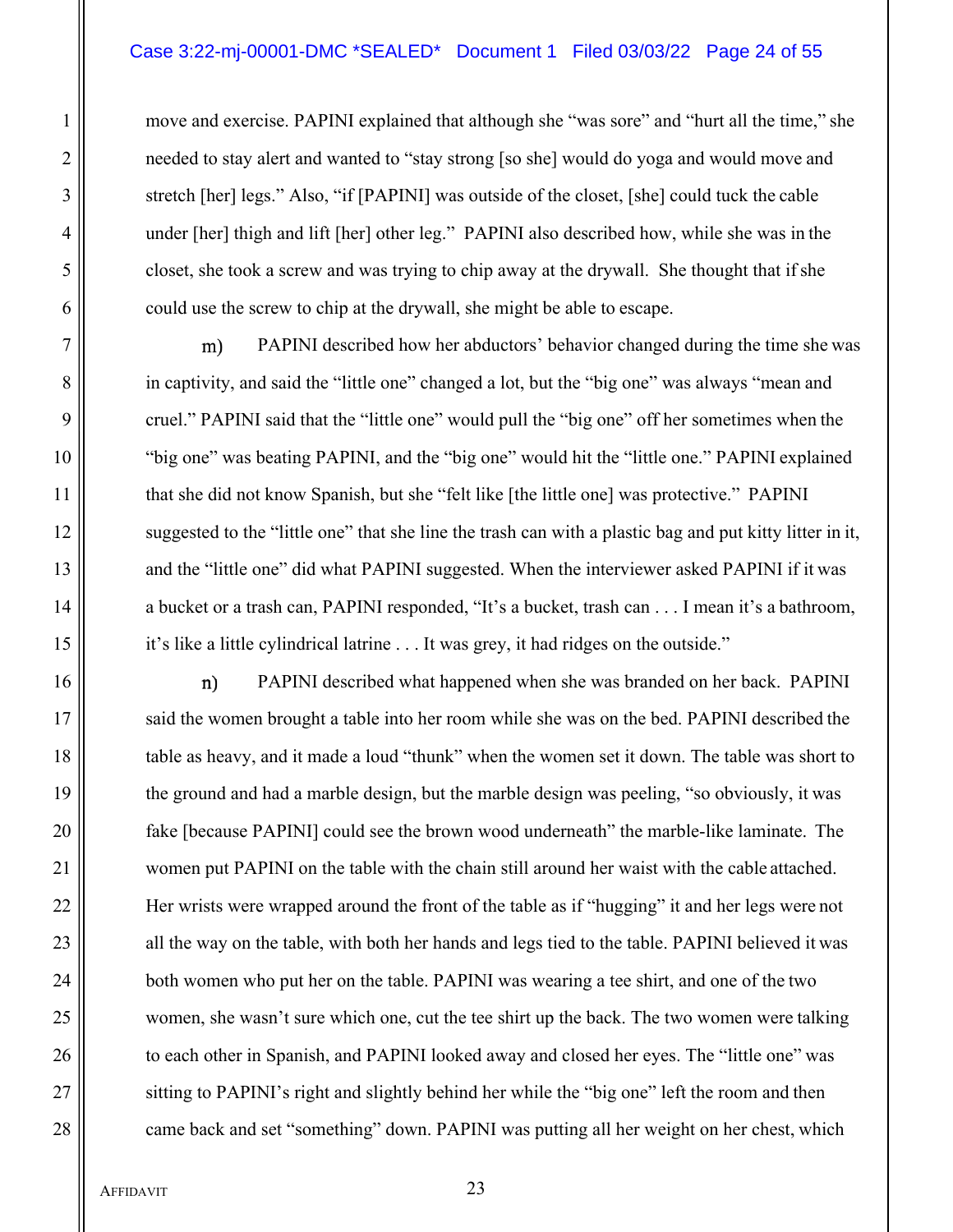# Case 3:22-mj-00001-DMC \*SEALED\* Document 1 Filed 03/03/22 Page 25 of 55

1 hurt because of her breast implants. PAPINI said she was dizzy and nauseous. She kept 2 ||<br>2 || moving and was hit every time she moved. PAPINI said the branding tool "made this awful 3 || popping noise" when it was put to her skin. PAPINI said it was hard to describe the feeling she 4 felt when she was being branded. She was scared of saying anything, and she did not want to 5 make any noise. She could not turn her head to see what the women used to brand her, and she 6 | kept her eyes closed. Once the women were finished branding her, PAPINI said, "She untied 7 me, the little one, and then kicked me off the table. The little one dragged the table out, the big 8 one stood there. And then she walked out." PAPINI still had her shirt on, but it was cut up the 9 back. She fell asleep, and when she woke up, there was another shirt for her to put on, and the 10 || one that had been cut was gone.

11 PAPINI said her hair was cut towards the beginning of her captivity. She was 12 making noise and "the big one" "came in and grabbed [PAPINI] and pulled [her] hair back." 13 The "little one" stood at the door. The "big one" told PAPINI, "They're not looking for 14 you...they're not going to find you," and told PAPINI she was going to send her hair to 15 PAPINI's mother. PAPINI did not know what was used to cut her hair. PAPINI explained that 16 she felt "really bad" and reasoned that her abductors did not "know" her because otherwise 17 they "wouldn't send [her] hair to [her] mother, [but] would send it to [her] husband."

18 || p) In PAPINI's prior interviews with law enforcement, she discussed that her 19 abductors read her articles and told her that nobody believed her, and that law enforcement was 20 || involved in her abduction. When asked about this, PAPINI stated that her abductors did not 21 | read her any articles or show her any news coverage, but instead told her while cutting her hair, 22 | "No one's gonna find you, they don't believe you, they think you just ran away, the police are 23 | not looking for you." When asked if she was worried nobody was going to believe her, 24 PAPINI responded, "I was worried no one was going to find me."

25 || q) PAPINI described what happened on the day of her return. PAPINI was in her 26 **room** and was on the bed, wearing sweatpants, a sweatshirt, her original underwear, and socks, 27 || and then she "heard a gunshot and [she] got really scared," saying, "I think I peed my pants 28 actually." PAPINI said that she "got really scared" and "stayed in the closet." She heard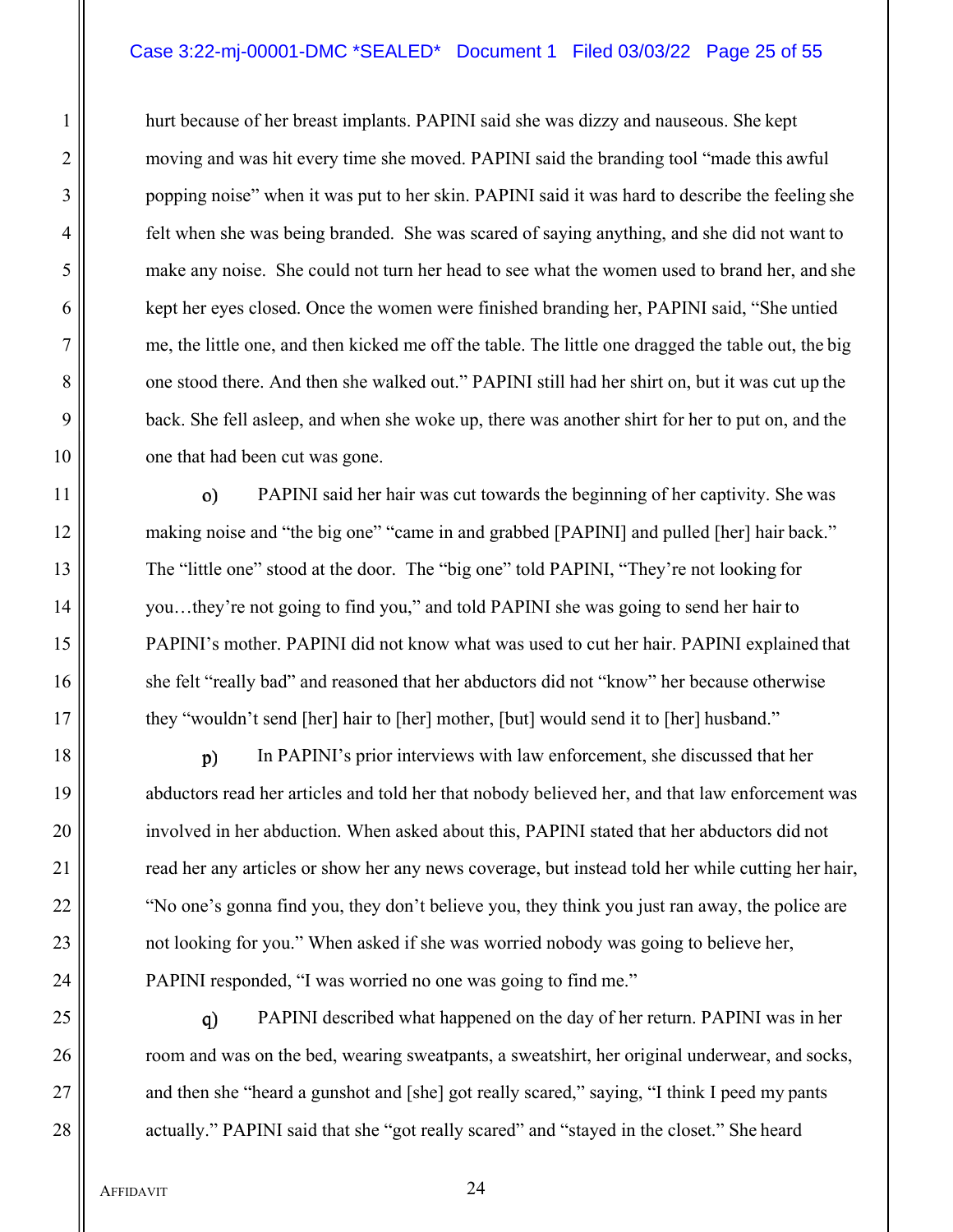# Case 3:22-mj-00001-DMC \*SEALED\* Document 1 Filed 03/03/22 Page 26 of 55

1 || shuffling and the sound of keys being grabbed off a table, but nothing else and then she heard 2 ||<br>
"the music." PAPINI said she "yanked on things" and screamed until she fell asleep in the 3 closet. Then the "little one" came in and put food in the room. PAPINI ate the food and then 4 felt dizzy, nauseous, and "yucky." PAPINI thought she felt bad because she wasn't eating or 5 drinking much. The dizziness and nausea would happen whenever she would either sit up or 6 stand. The next thing PAPINI remembered was that she fell asleep. The "little one" came back 7 into PAPINI's room and woke her up by hitting her in the face. PAPINI did not know what she 8 was hit with, but her nose was bleeding, although "it wasn't that much." The woman walked 9 || out of the room and the door was still open. There were clothes on the bed and "it seemed like 10 she was instructing [PAPINI], so [PAPINI] put the other clothes on." Then the woman hit 11 PAPINI again, put "something" on her head and unlocked the cable. PAPINI started walking 12 || and stubbed her toe. PAPINI did not remember if there were any restraints on her hands or 13 feet. PAPINI was placed in a vehicle – she did not know if it was the same vehicle or a 14 different vehicle as the vehicle from the day of her abduction because she could not see the 15 vehicle due to the covering over her head. PAPINI described the vehicle as smelling different, 16  $\parallel$  that it smelled "like sewage and dirt." PAPINI was on the floor of the vehicle with her hands 17 behind her, bound with "something metal" that was "very sharp." PAPINI did not hear any 18 voices in the car, only the radio. She kept trying to count the songs, but she fell asleep. Then 19 she felt the car stop, and she started crying. The "little one" instructed PAPINI, "Out!" PAPINI 20 || remembered hearing three clipping sounds, and the restraints on her wrists and ankles were cut. 21 | PAPINI fell out of the car and the car drove away. PAPINI pulled off whatever was over her 22 | head and ran after the car. PAPINI didn't know why she ran after the car, but explained, "I 23 didn't want her to leave me." PAPINI could not provide any details of where she was dropped  $24$  |  $\sigma$  off in relation to where she was found, only that it was an agricultural road.

 $25$   $\parallel$  The interviewer asked PAPINI if PAPINI had any questions, and PAPINI asked, 26 **The Studies of Studies** "Did they figure out what it says on my back?" referencing the branding on her back. The 27 || interviewer asked PAPINI if she had looked at it to see what it says, and PAPINI responded, 28 "Eh, it's really hard to see, I have to look at a picture to look at it." The interviewer asked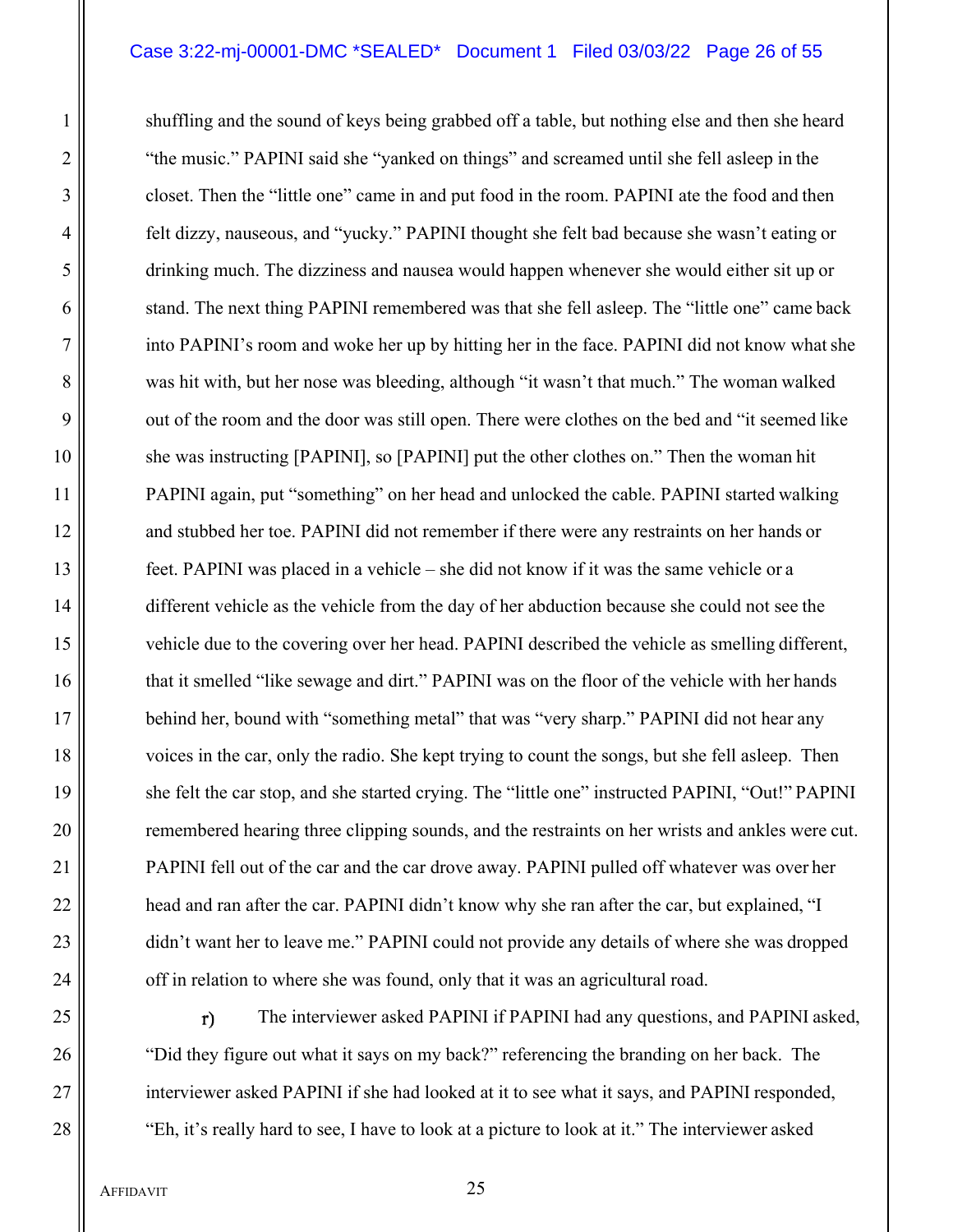## Case 3:22-mj-00001-DMC \*SEALED\* Document 1 Filed 03/03/22 Page 27 of 55

1 PAPINI what she thought it said, and PAPINI responded, "I think it says Exodus, but I can't 2 || sead the numbers." The interviewer asked PAPINI if she had any idea what any meaning might 3 || be for the brand. PAPINI responded, "No, I read it, but it's a really confusing bible passage. 4 It's like a really weird part of the bible . . . it doesn't make any sense."

5 20. On March 31, 2017, Husband contacted the FBI and provided the following 6 information: PAPINI told Husband that the room in which she was kept had paneling similar to bead 7 board on the bottom half of the wall and drywall on the top half. PAPINI described the carpet as 8 || orange-colored and shaggy. Husband provided photos of the drawings he made with PAPINI of the 9 || room and the device used to chain PAPINI to a pole in the closet in the room.

10 | 21. On June 5, 2017, Husband contacted the FBI and provided the following information: 11 Husband and PAPINI recently traveled north to Ashland and Medford, Oregon. PAPINI had no 12 || problem driving north and did not react negatively. While in Oregon, they went to a Dick's Sporting 13 Goods store. While in the gun section of the store, PAPINI was fine until she saw the display of 14 || revolvers. When PAPINI saw the revolvers, she "shut down" and got scared. PAPINI pointed at a 15 black Ruger revolver and said, "that's what it looks like." Husband informed the agents that PAPINI 16 wanted to sit down with a sketch artist. Husband stated that PAPINI was seeing a plastic surgeon to 17 have the burns on her arm repaired with laser treatments. During one of the treatments, PAPINI 18 S smelled the burned hair from the laser and "shut down," and the treatment had to be stopped.

19 22. On June 8, 2017, PAPINI met with FBI agents to review a photo array. In that meeting, 20 PAPINI told the agents that the older woman who took her had bushy, thick eyebrows and the younger 21 woman had curly hair and thin eyebrows that had been "over tweezed;" neither woman had a widow's  $22$  | peak.

23 23. On June 22, 2017, PAPINI met with an FBI sketch artist to create renderings of the two 24 Hispanic females who abducted her. During that meeting, PAPINI described the older woman as 25 || approximately two to three inches taller than PAPINI, with long smooth hair that she kept in either a 26 || braid or a ponytail that would hit PAPINI in the head whenever the woman leaned over her. She also 27 Said the older woman had fat hands and fingers with smooth skin and had "coffee breath" all of the 28 I time and smelled like she drank sweetened coffee. PAPINI described the younger female as having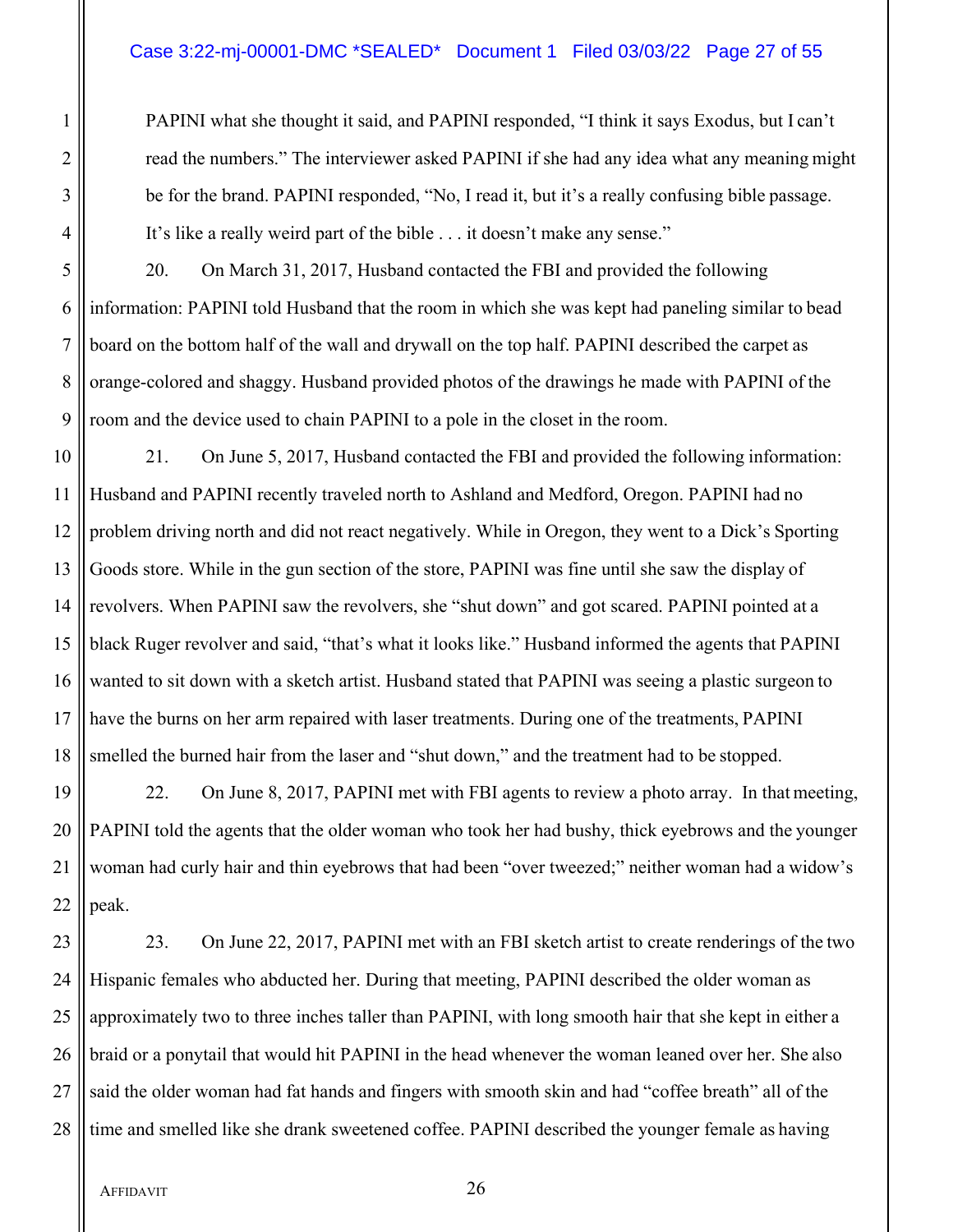#### Case 3:22-mj-00001-DMC \*SEALED\* Document 1 Filed 03/03/22 Page 28 of 55

1 coarse, curly hair with no bangs. She said the younger female was shorter, with a muscular build and  $2 \parallel$  wider in her hip area – not thin, but not overweight. PAPINI told the FBI sketch artist that the younger 3 || abductor wore large hoop earrings and had hairy arms. Both females were clean and smelled of 4 detergent. PAPINI provided the sketch artist with reference photos she had printed from the Internet to 5 S show the skin condition of the older abductor and provide a reference of facial features and mask 6 placement for both abductors. PAPINI told the FBI sketch artist that both abductors wore masks when  $7$  || they interacted with her. As such, the sketch artist left the bottom half of the abductors' faces un-8 drawn and provided PAPINI with mask examples to use in the sketches.

9 24. On June 27, 2017, the FBI sketch artist sent sample mask images and draft copies of the 10 Sketches of the two Hispanic women with masks for PAPINI's approval. Based on PAPINI's 11 Suggestions, second drafts of the sketches of the two Hispanic women were sent on July 3, 2017. On 12 July 18, 2017, the FBI sketch artist received confirmation of PAPINI's approval of the two sketches. 13 On September 22, 2017, the sketches were finalized and submitted to be used in FBI Wanted posters 14 || that were disseminated worldwide in the search effort for PAPINI's abductors.

 25. On August 14, 2017, Husband contacted FBI agents and provided the following information: Husband and PAPINI were recently talking about events that occurred during PAPINI's 17 Captivity. PAPINI described being bound to a black coffee table with a granite veneer or laminate top 18 If that was cracked in the top right corner. PAPINI was bound lying face down on top of the table and then was branded. Husband did a Google image search and found a picture of a table that PAPINI said || was like the table she was on. Husband provided this picture to FBI agents.

21 | 26. On October 26, 2017, Husband and PAPINI met with FBI agents. Based on tips 22 received by the FBI following the release of the sketches, FBI agents showed PAPINI two mug shots  $23$  || of two different women and five Facebook photos of a third woman. PAPINI did not identify the 24 Women in the two mug shots. Though PAPINI could not positively identify the third woman from the 25 Facebook photos, she stated that the woman's eyebrows were like the ones of the younger female  $26$  captor. PAPINI provided additional information regarding her captivity. In the beginning, while 27 || PAPINI was taking her first shower, PAPINI begged the younger woman to let her go and the older 28 || woman walked past, holding something in her hands and making a "tsking" or hissing sound at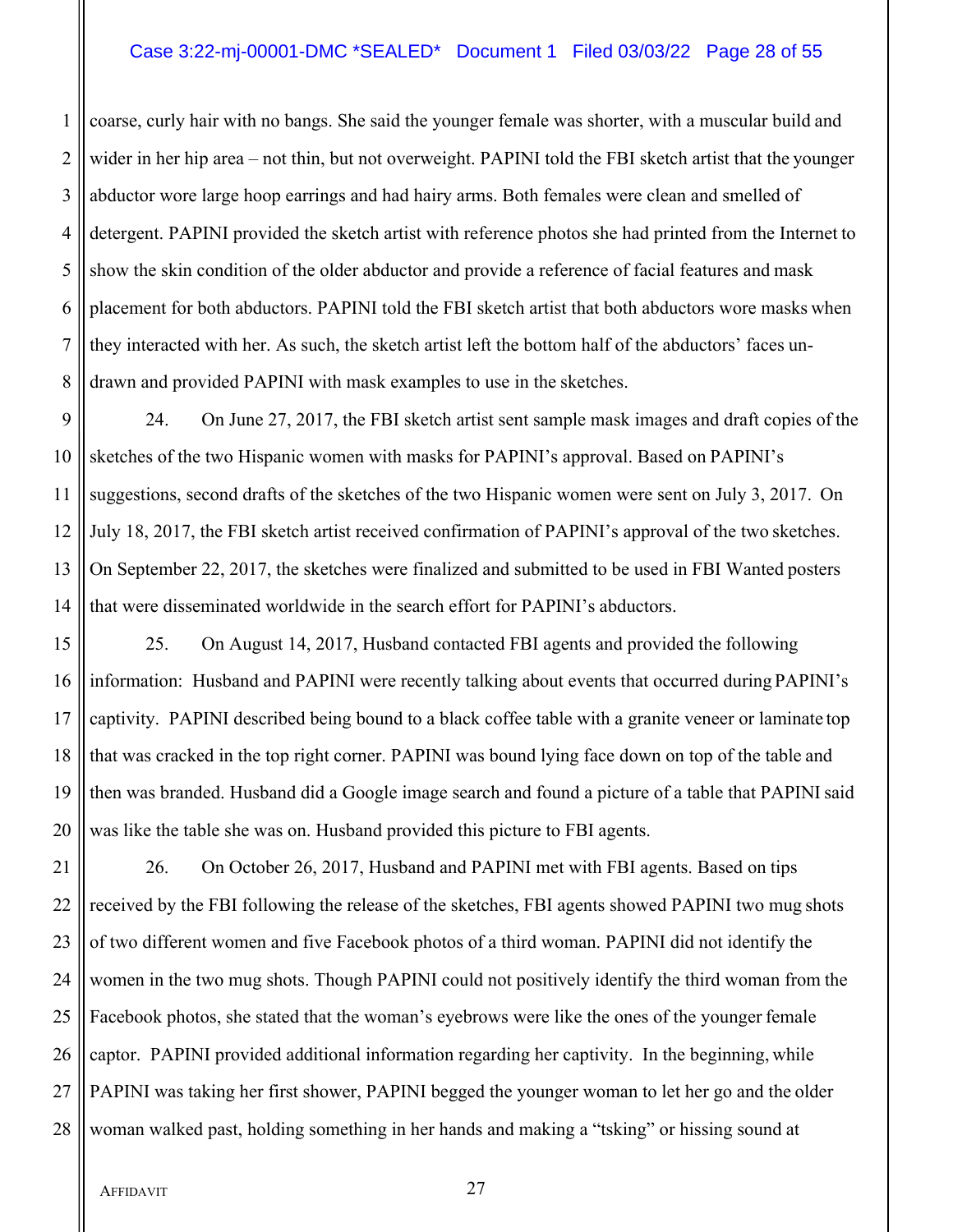#### Case 3:22-mj-00001-DMC \*SEALED\* Document 1 Filed 03/03/22 Page 29 of 55

1 PAPINI. The younger woman said, "We sell you" and "Buyer is cop."<sup>14</sup> PAPINI stated that this was 2 If the only time a cop was mentioned. While PAPINI was using the shower, she heard the older woman 3 || use the Spanish word "métate." During that first shower, PAPINI fought with the younger woman. PAPINI cut herself on something in the bathroom and had "a lot of cuts" at that time. Also, during the fight, PAPINI saw "a pointy canine" through the younger woman's mask. When PAPINI was tied to  $6 \parallel$  the coffee table being branded, she heard the following Spanish words being spoken by the older Hispanic woman: deja, puta, mira and friolenta. The older woman said the word "friolenta" directly to PAPINI in a derogatory manner, showing disgust towards PAPINI, but the younger Hispanic female did not show disgust. During the branding, PAPINI yelled out and was hit. The older Hispanic female was touching PAPINI's body with her fingers. Additionally, PAPINI discussed her November 2016 11 I text conversation with Man 1 about meeting together and explained that the text regarding having an additional plan was about making another dinner plan with her friend so PAPINI could get out of the house to meet Man 1 without suspicion from Husband.

14 | 27. On November 8, 2017, PAPINI met with FBI agents to review a photo array of possible 15 Subjects. PAPINI did not positively identify any of the individuals in the photos but did provide 16 additional information. PAPINI further described the younger captor as having defined curls with a lot 17 || of product that sometimes looked "crunchy" and rarely lost definition, as well as a wispy hairline. 18 PAPINI found three pictures from the Internet that looked similar to the younger woman's hair and 19 hairline and provided these pictures to the agents. PAPINI stated that certain SUV models – Tahoes 20  $\parallel$  and Suburbans – made her stomach hurt and described the vehicle in which she was abducted as 21 having a rear door that lifted like a hatchback or SUV. Husband showed agents a photo of PAPINI's 22 || foot taken at the hospital the day she was found, which Husband asserted showed a mark on the side of 23 PAPINI's right foot, corroborating PAPINI's recollection regarding the fight she had with the younger 24  $\parallel$  captor in the bathroom. PAPINI stated she stepped onto the edge of the tub and "flung" herself 25 || towards the younger captor. PAPINI scraped her foot on the bottom of the sink along the baseboard of 26 If the vanity. The scrape bled a little but was not "dripping." PAPINI admitted that she exaggerated the

 $27$   $\parallel$  <sup>14</sup> In her previous interview with an FBI agent, PAPINI stated that the older one had stated that 28  $\parallel$  the buyer was a cop.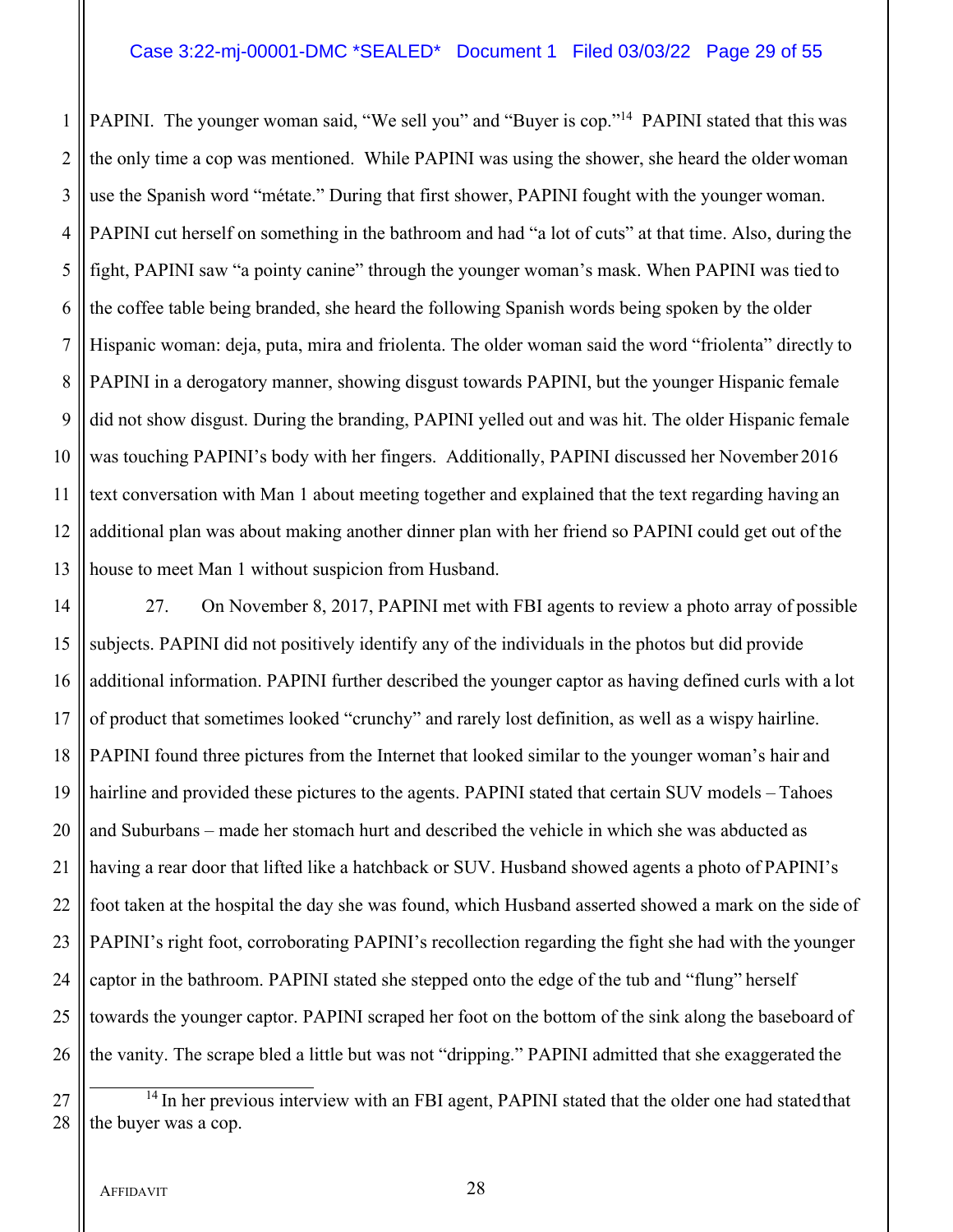# Case 3:22-mj-00001-DMC \*SEALED\* Document 1 Filed 03/03/22 Page 30 of 55

1 incident in an earlier interview and apologized that she "pumped up" the description. PAPINI stated 2 She did not see the photo Husband showed the agents before describing the injury to Husband, which 3 || prompted Husband to go back and look at the photos of PAPINI's injuries that he received from the  $4$  SCSO.

 28. On March 16, 2018, PAPINI contacted FBI agents and stated that during a session with her therapist, PAPINI recalled additional information. PAPINI came to believe the burns on her arms were made with heated up kitchen utensils such as the "back end" of a butter knife or spoon. PAPINI had silverware at home that matched the scars on her arms. PAPINI was asked to provide pictures but 9 could not at the time as she and her husband were preparing to take a trip to a hunting cabin out by Platina, California, where there would be no cell reception.

 29. On March 21, 2018, PAPINI sent FBI agents a text with a photo of a spoon. In the text message, PAPINI stated, "I don't recall seeing anything other than the shine. But now that we look 13 closer you can see the first spot she touched it to my skin when I jerked away and that it appears to be drag marks? The second when I flinched and the deep mark when she held my arm and pressed it in  $\parallel$  and held it there."

16 30. On May 7, 2018, Husband contacted FBI agents and stated that during a therapy 17 Session, PAPINI remembered that one of the women holding PAPINI captive tried to pour a sticky 18 Substance down her mouth. PAPINI wiped her mouth off with her underwear leaving a sticky 19 Substance on the underwear and then fell asleep.

# 20 **E. FBI's Discovery that PAPINI Had Actually Been with a Former Boyfriend**

21 | 31. On September 26, 2019, SCSO detectives submitted a letter to CA DOJ, BFS requesting  $22$  || a familial DNA search for the unknown male DNA contributor identified on PAPINI's underwear. On 23 March 19, 2020, the CA DOJ Familial Search Committee voted to release a familial search result to 24 provide analytical assistance in an effort to identify the unknown male DNA.

25  $\parallel$  32. On March 19, 2020, the CA DOJ, BFS, Redding Laboratory received an email 26 || identifying Person 2 as a potential relative of the unknown male DNA contributor identified in 27 || PAPINI's clothing. Person 2 had two living biological sons, one of whom was Ex-Boyfriend.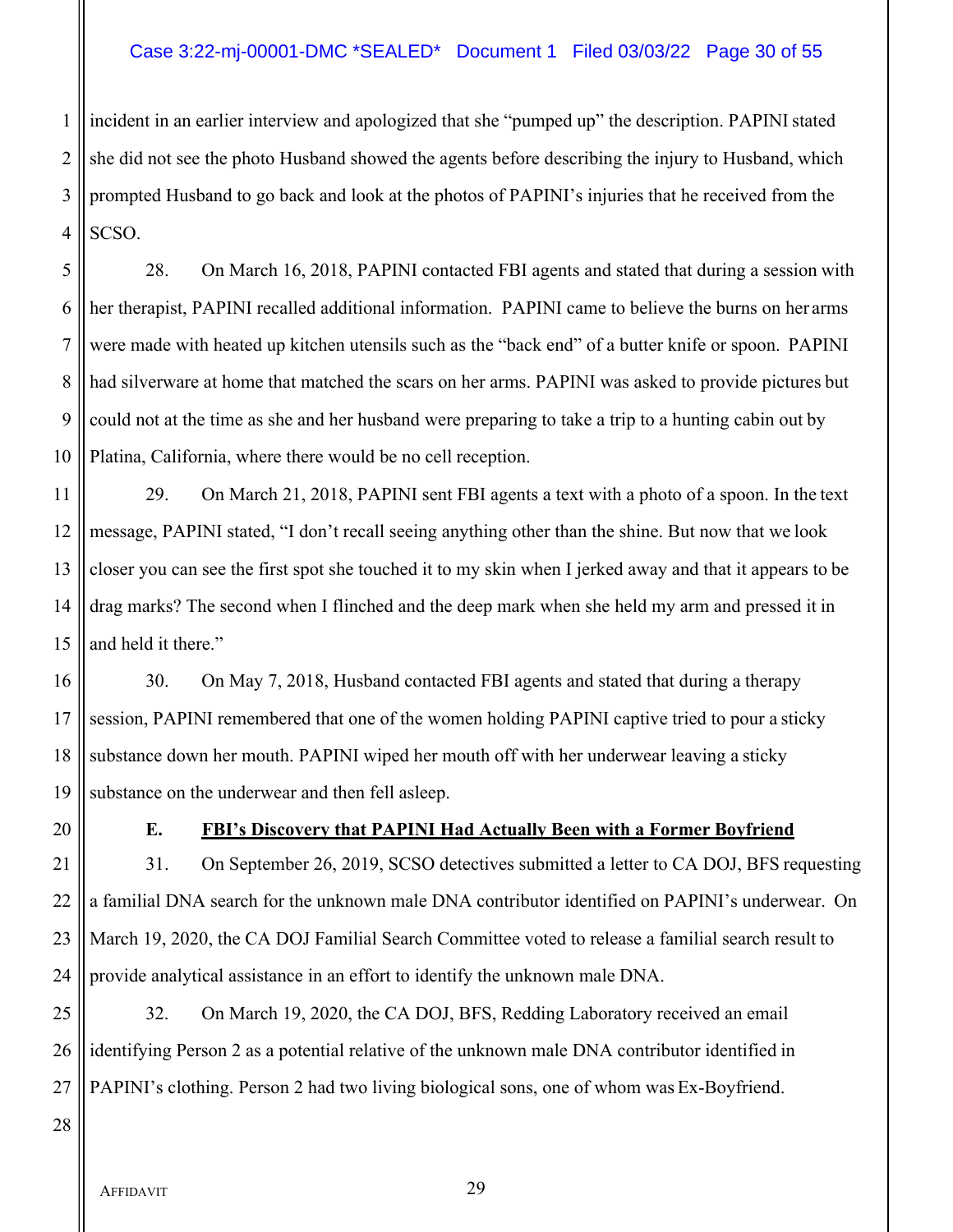# Case 3:22-mj-00001-DMC \*SEALED\* Document 1 Filed 03/03/22 Page 31 of 55

1 33. An investigation into Ex-Boyfriend revealed that he was briefly associated with an 2 || address owned by PAPINI's parents. Additionally, the investigation revealed that Ex-Boyfriend and 3 PAPINI were joint subscribers to an America Online (AOL) email account, and also that Ex-Boyfriend 4 || and PAPINI had conducted historical financial transactions together.

- 5 34. In July 2020, FBI Special Agents reviewed Ex-Boyfriend's brother's social media pages  $6 \parallel$  and identified a table similar in appearance to the table PAPINI described to law enforcement in 7 August 2017 as the table her abductors strapped her to and branded her on.
- 8 35. On June 9, 2020, FBI Special Agents collected discarded items from the trash can 9 || outside of Ex-Boyfriend's residence in Costa Mesa, including a discarded Honest Honey Green Tea 10 bottle. These items were provided to the CA DOJ, BFS, Redding Laboratory for analysis. On July 10, 11 2020, CA DOJ, BFS, Redding Laboratory concluded that the DNA obtained from the mouth area of 12 the Honest Honey Green Tea bottle matched the unknown male DNA collected from PAPINI's 13  $\parallel$  clothing.

14  $\parallel$  36. On August 10, 2020, investigators interviewed Ex-Boyfriend, and he told them the  $15$  | following:

16 || a) Ex-Boyfriend admitted to investigators that he helped PAPINI "run away." Ex-17 Boyfriend explained that PAPINI was "a good friend" and she had asked him for help. PAPINI 18  $\parallel$  told him that her husband was beating and raping her and she was trying to escape. PAPINI 19 told Ex-Boyfriend that she had filed police reports, but the police were not doing anything to 20  $\parallel$  stop her husband's abuse.<sup>15</sup> Ex-Boyfriend said "she had something planned up" and he was 21 | trying to help her get away from Husband and be a good friend. Ex-Boyfriend and PAPINI had 22 | known each other since they were 13 or 14 years old and had a long history together as friends. 23 The two also had a romantic relationship and had previously been engaged. Ex-Boyfriend told 24 | investigators that PAPINI reached out to him "out of the blue," and that they had not spoken in 25 a long time because "she got married, she had kids." Ex-Boyfriend estimated that sometime in 26 2015, he was cleaning his house and came across a box of old photos and personal items that

27

 $28$   $\parallel$  <sup>15</sup> The SCSO did not have any domestic violence reports filed by PAPINI against Husband.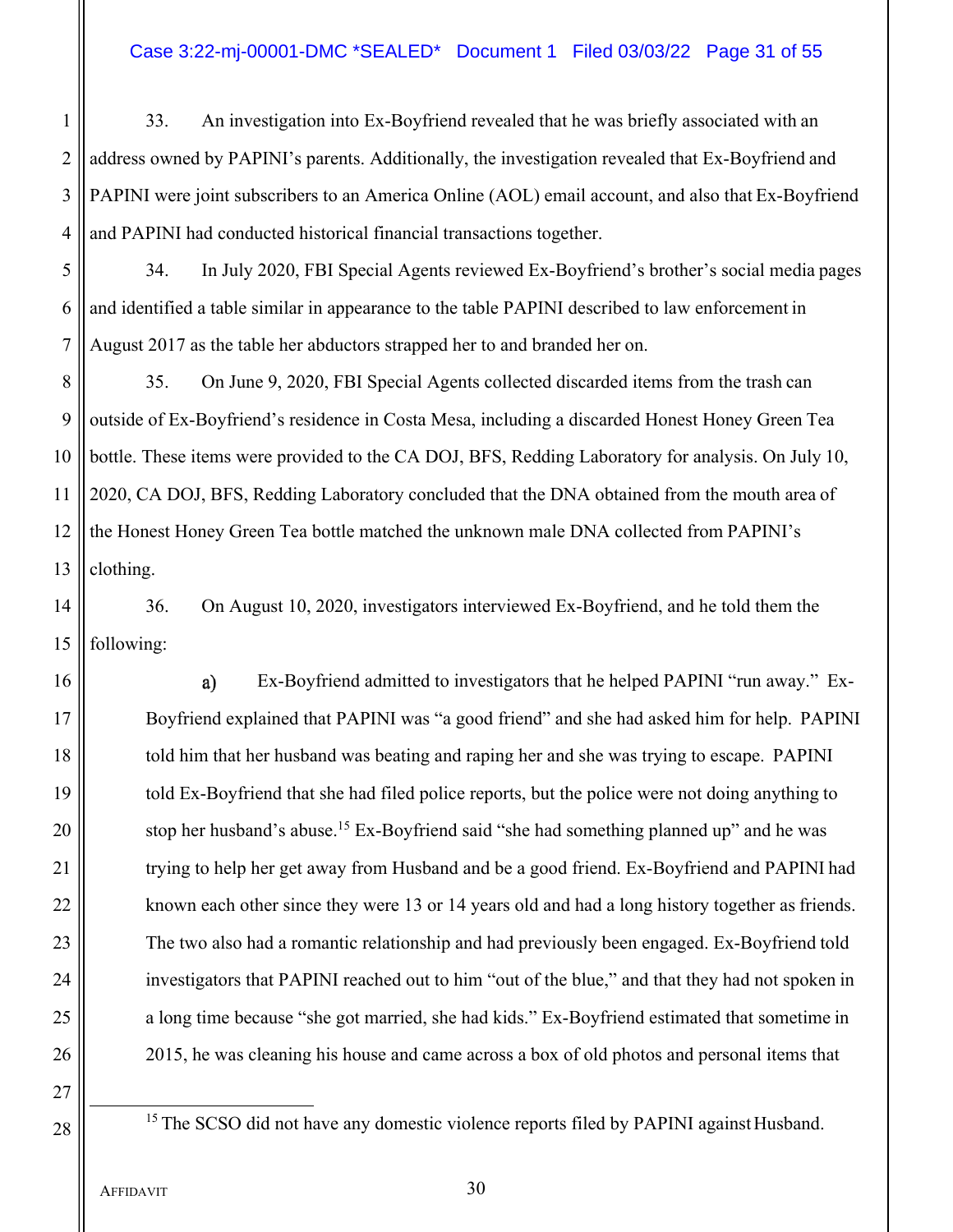1 **belonged to PAPINI** from when they were in a relationship together. Ex-Boyfriend sent the 2 | box of PAPINI's personal items to PAPINI's parents, and then called her parents to let them 3 || know the box was coming. Ex-Boyfriend did not know if his sending PAPINI's personal items 4 | back to her parents was what prompted PAPINI to reach out to him. When PAPINI first called 5 Ex-Boyfriend, he was at work. PAPINI told Ex-Boyfriend she had a plan to run away to him,  $6 \parallel$  and that she had been saving some of her cash and planned to send some money to Ex-7 Boyfriend for her to have when she was with him. Ex-Boyfriend stated, "she kind of laid out 8 the situation." PAPINI did not get into a lot of detail and the call was brief because Ex-9 || Boyfriend was at work.

10 || b) PAPINI told Ex-Boyfriend to get a prepaid phone to communicate with her. 11 | Initially, PAPINI and Ex-Boyfriend called each other on their regular phones, but eventually 12 they began to communicate on prepaid phones that were not attributable to either of them. 13 PAPINI devised a plan for Ex-Boyfriend to drive to Redding and Ex-Boyfriend agreed. Ex-14 | Boyfriend admitted to investigators that "there could have been a better plan," and said the 15 || planning process was not very long. Investigators asked Ex-Boyfriend if there were any 16 || females involved in helping PAPINI escape, and Ex-Boyfriend said "no." Investigators asked 17 Ex-Boyfriend if he had seen the sketches of the women who allegedly abducted PAPINI, and 18 Ex-Boyfriend responded, "Yeah, yeah, no, I don't know any Mexican girls."

19 || c) Ex-Boyfriend initially could not recall how he knew where to pick up PAPINI. 20 | Later in the interview, Ex-Boyfriend recalled that PAPINI sent him a care package that 21 | included the location where she wanted him to pick her up. In the summer of 2016, Ex-22 | Boyfriend and PAPINI "had been talking," and Ex-Boyfriend let PAPINI know he was in the 23 | hospital. PAPINI sent a care package to Ex-Boyfriend's residence after he had been home 24 | from the hospital for a while. Included in the care package was a piece of paper with the 25 | location where PAPINI wanted Ex-Boyfriend to pick her up. Ex-Boyfriend thought he must 26 | have "Googled" the location to get an idea of where to go.

27 || **c** a) Ex-Boyfriend asked a friend, Person 3, to rent a car for him to use, but did not 28 explain why he needed the car. On October 31, 2016, Person 3 rented a dark-colored Dodge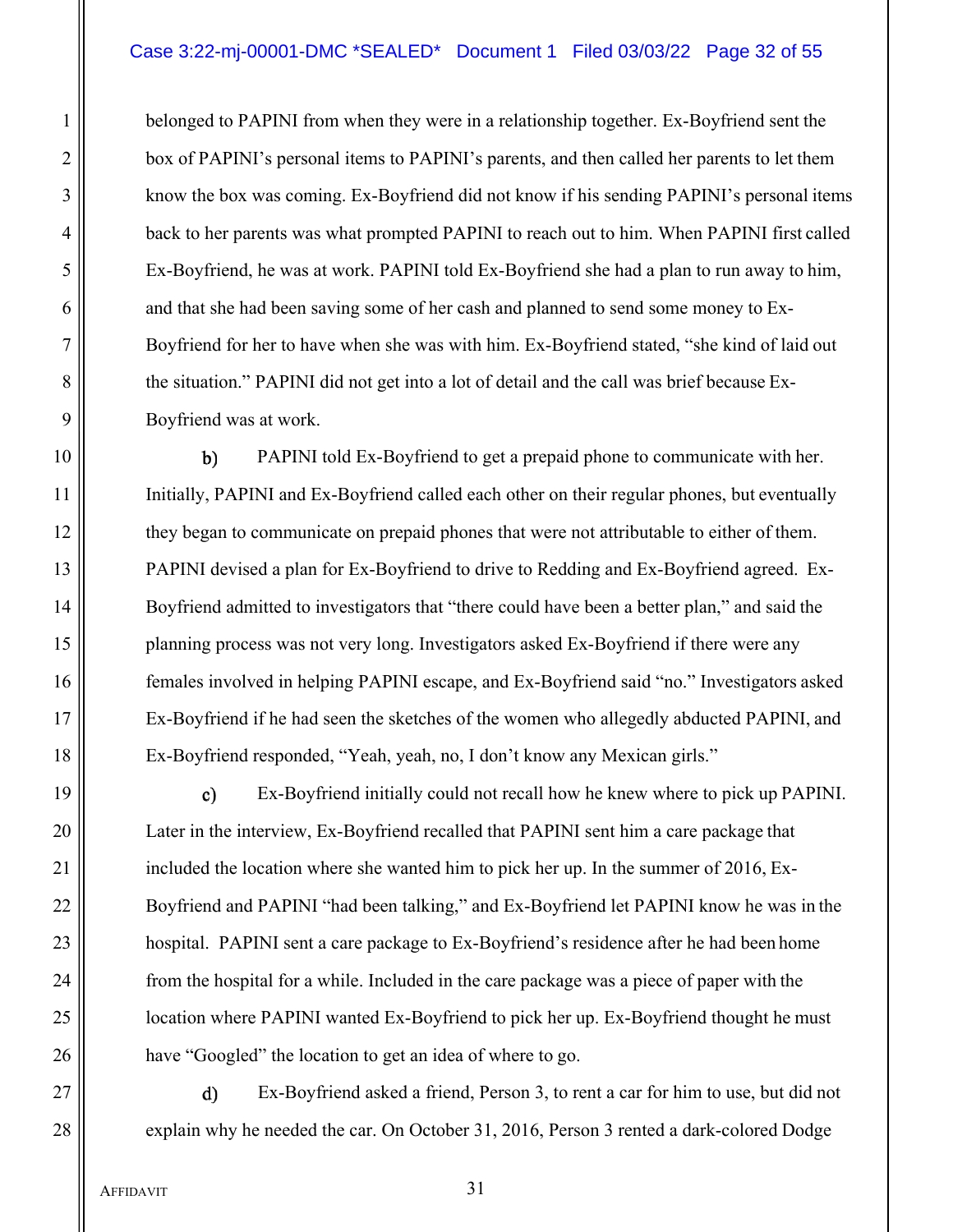# Case 3:22-mj-00001-DMC \*SEALED\* Document 1 Filed 03/03/22 Page 33 of 55

1 Challenger for Ex-Boyfriend.<sup>16</sup> Ex-Boyfriend did not specify what kind of car Person 3 should 2 || rent but did not expect Person 3 to rent a sports car. Ex-Boyfriend told investigators that, on 3 November 2, 2016, he got up early in the morning and drove the rented Dodge Challenger from 4 Southern California to Redding, California. When Ex-Boyfriend got to Redding, he went to 5 Trader Joe's and bought some "stuff" and ate breakfast. He stopped at a Starbucks and waited 6 | to hear from PAPINI about where he should drive to meet her. Ex-Boyfriend believed PAPINI 7 communicated with him on his prepaid phone using a prepaid phone she already had. PAPINI 8 sent Ex-Boyfriend a text message detailing where she wanted Ex-Boyfriend to pick her up. Ex-9 ||<br>Boyfriend recalled he picked PAPINI up on a street called "Old something" just outside of 10 || Redding.<sup>17</sup> Ex-Boyfriend described that as he was driving up the road, PAPINI was walking 11  $\parallel$  down the road. Ex-Boyfriend pulled up to PAPINI, opened up the passenger side door of the 12 vehicle and folded the front seat down so that PAPINI could get into the back seat. PAPINI 13 was wearing athletic clothes when Ex-Boyfriend picked her up. She had been jogging and was 14 | "all sweaty." PAPINI got into the vehicle and laid down in the back seat. Ex-Boyfriend drove 15 Straight back to Southern California, stopping only a few times for gas and coffee. PAPINI 16 stayed in the back seat of the vehicle the entire length of the trip. Ex-Boyfriend and PAPINI 17 did not talk much during the drive back down to Costa Mesa. Ex-Boyfriend recalled that 18 PAPINI was worried about her kids, and was having a hard time with that, but otherwise the 19 ride was "fairly quiet." Ex-Boyfriend recalled that PAPINI "took a nap" and slept for most of 20 | the drive.

21 | e) During the period of her disappearance, PAPINI never left Ex-Boyfriend's 22 | residence. PAPINI asked Ex-Boyfriend to pick up clothes for her to wear. Ex-Boyfriend 23 | purchased sweats, socks and t-shirts from Target, TJ Maxx, or Ross – wherever he was closest

24

 $16$  Documents obtained during the investigation confirmed that Person 3 rented a silver Dodge 26 Challenger from Fox Rent-A-Car on October 31, 2016, at approximately 6:37 p.m. The rental car was returned on November 4, 2016, at approximately 10:00 a.m.

 $27 \parallel$  <sup>17</sup> On the date of her disappearance, PAPINI's cell phone was found near the intersection of  $28$  | Old Oregon Trail and Sunrise Drive.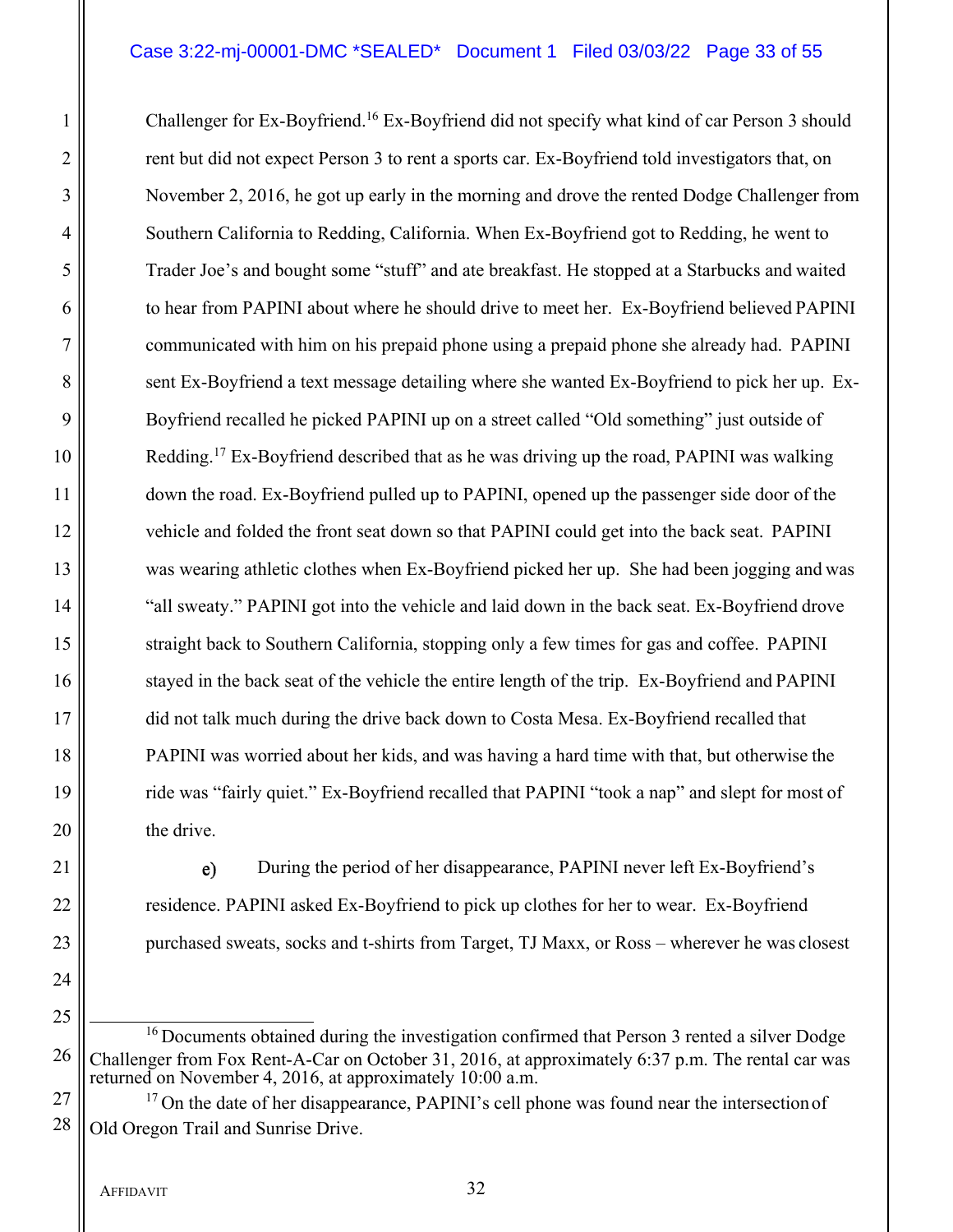1 to on his way home from work. Ex-Boyfriend said he did not buy much clothing for PAPINI, 2 | and bought "grays, darks, basics whatever they had."

3 || f) Ex-Boyfriend continued to go to work every day while PAPINI stayed at the 4 | residence. Ex-Boyfriend slept on the couch in the living room and PAPINI had her own room. 5 Ex-Boyfriend lived in a two-bedroom apartment, and PAPINI selected the room she wanted to 6 stay in. Ex-Boyfriend believed PAPINI purposefully selected the room with "less exposure." 7 Ex-Boyfriend told investigators that it might sound "bland," but they really just "talked," "hung 8 out," and "ate food," but they did not go anywhere. PAPINI cleaned the house a couple of 9  $\parallel$  times and did whatever she thought she needed, and that "she was feeling for herself, you 10 || know, she was in her own thing." PAPINI "had a lot of private time," and "just wanted to be in 11 | the room with the door shut." Ex-Boyfriend was not there most of the time.

12  $\parallel$  **g**) The closet of the room Ex-Boyfriend described as PAPINI's room looked very 13 || similar to the closet PAPINI described in her previous interviews with law enforcement, and <sup>14</sup>  $\parallel$  included a pole as described by PAPINI.<sup>18</sup>

15 **h** During their interview with Ex-Boyfriend, investigators asked him if PAPINI 16 did anything with the window in the room she stayed in at his house. Ex-Boyfriend told 17 investigators there were boards over the window, "so she couldn't see, there was no light 18 coming in, she wanted it to be dark.<sup>"19</sup> Ex-Boyfriend said he put the boards over the window 19 because PAPINI asked him to and stated, "She asked me if there was a way to seal the window 20 up." Ex-Boyfriend described the wood he used to cover the windows as "three sheets of 21 **particle board or press board.**" Ex-Boyfriend showed investigators that there was no other 22 || state of the window because no neighbors or people from the outside could see into 23 the window. PAPINI had stayed with Ex-Boyfriend for "a couple days" when she asked him to 24 | put boards over the window.

<sup>18</sup> When PAPINI was interviewed on November 28, 2016, she stated, "The cable was affixed to  $26$  || a pole that went into the ceiling;" and described the pole as "a big screw." This matched the pole in the closet of the room PAPINI stayed in at Ex-Boyfriend's residence.

 $27$  |  $^{19}$  PAPINI described a window in the room she was held captive in as having been covered  $28$  | with boards.

AFFIDAVIT 33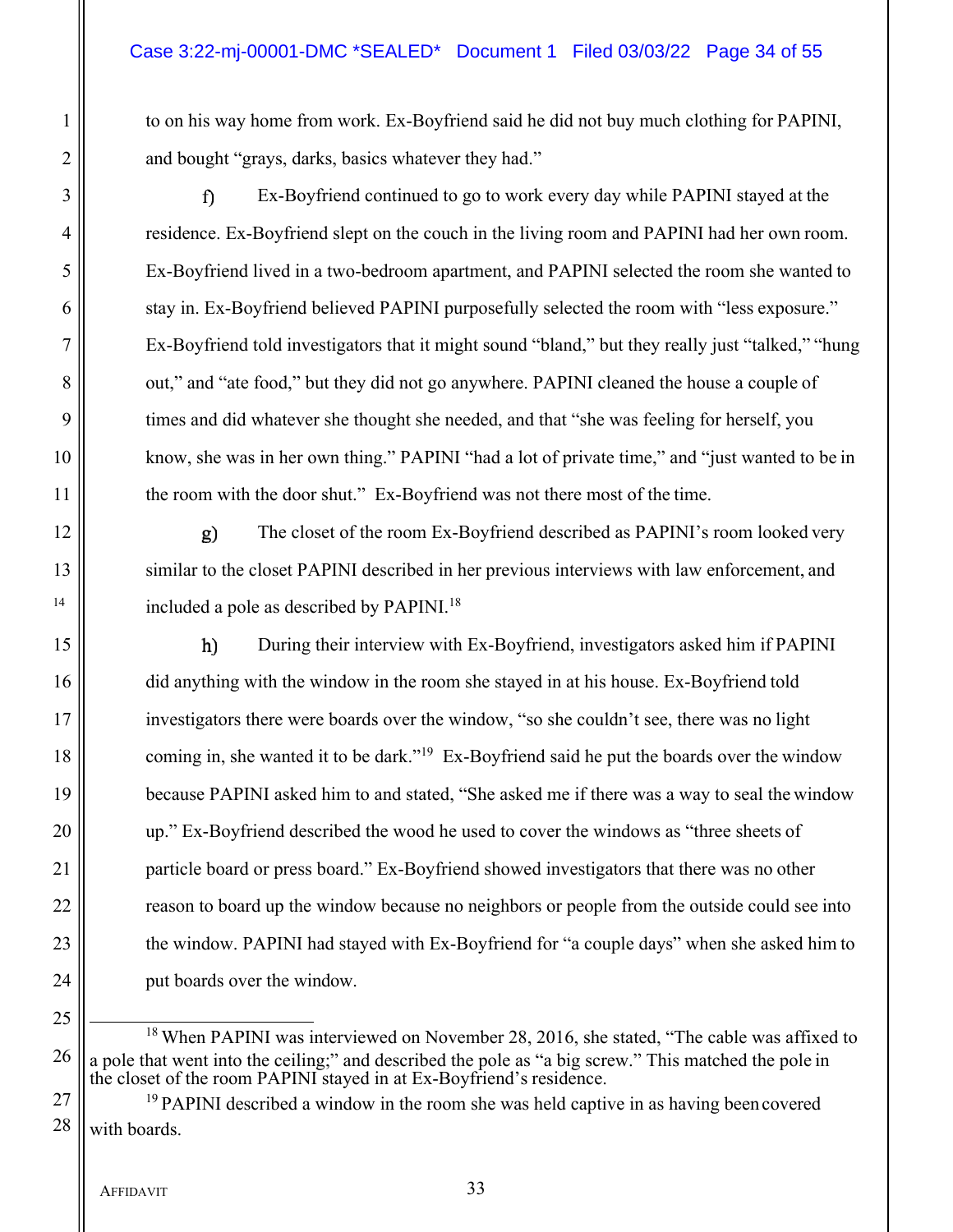# Case 3:22-mj-00001-DMC \*SEALED\* Document 1 Filed 03/03/22 Page 35 of 55

1 Ex-Boyfriend believed PAPINI was purposefully trying to lose weight while she 2 was staying with him. PAPINI ate whatever Ex-Boyfriend bought, but would eat small 3 || portions. Ex-Boyfriend stated, "She was not eating as much as she would...she would just 4 minimize what she was eating." Both Ex-Boyfriend and PAPINI made food for them to eat, 5 | but PAPINI would, for example, eat a half of a banana instead of a whole banana. Ex-6 Boyfriend said that PAPINI was already "tiny," but she wanted to lose weight and he did not 7 question her on it.

8 Investigators asked Ex-Boyfriend what happened with PAPINI's hair. Ex-9 | Boyfriend told them that she "chopped that." Ex-Boyfriend came home from work one day and 10 || PAPINI had cut her hair. Ex-Boyfriend could not remember what PAPINI did with the hair she 11 | cut off and did not know if she had thrown it in the trash. Ex-Boyfriend recalled that PAPINI 12 cut her hair within a few days of coming to stay with him. Ex-Boyfriend believed that cutting 13 her hair was one of the first things PAPINI did while she was staying with him.

14 || k) Ex-Boyfriend knew about the injuries PAPINI had when she was discovered. 15 Ex-Boyfriend explained that PAPINI created the injuries while staying with him, including 16 ||
hitting herself to create bruises and burning herself on her arms. Ex-Boyfriend said he helped 17 her create some of the injuries, although he never laid his hands directly on her; for example, 18 she told him, "'bank a puck off my leg,' so [he] shot a puck off her leg, lightly." Ex-Boyfriend 19 did not help PAPINI burn her arm and said, "That was self-inflicted . . . I didn't burn anything 20  $\parallel$  on her arm there."<sup>20</sup> Ex-Boyfriend admitted to investigators he was confused by PAPINI 21 | injuring herself, and stated, "there's not too many people that come up and say – hurt me. I'm 22 | not physical ever with women, I mean I just don't." PAPINI did not start creating injuries on 23 | herself until close to the time she was deciding to leave Ex-Boyfriend and go back home. Ex-24 | Boyfriend believed PAPINI had initially planned to stay with him for a longer period of time.

25 || Ex-Boyfriend described to investigators how PAPINI asked him to brand her. 26 PAPINI told Ex-Boyfriend to purchase a wood burning tool from Hobby Lobby. The nearest

- 27
- 

 $28 \parallel 20$  The details of PAPINI's injuries were not told to the public.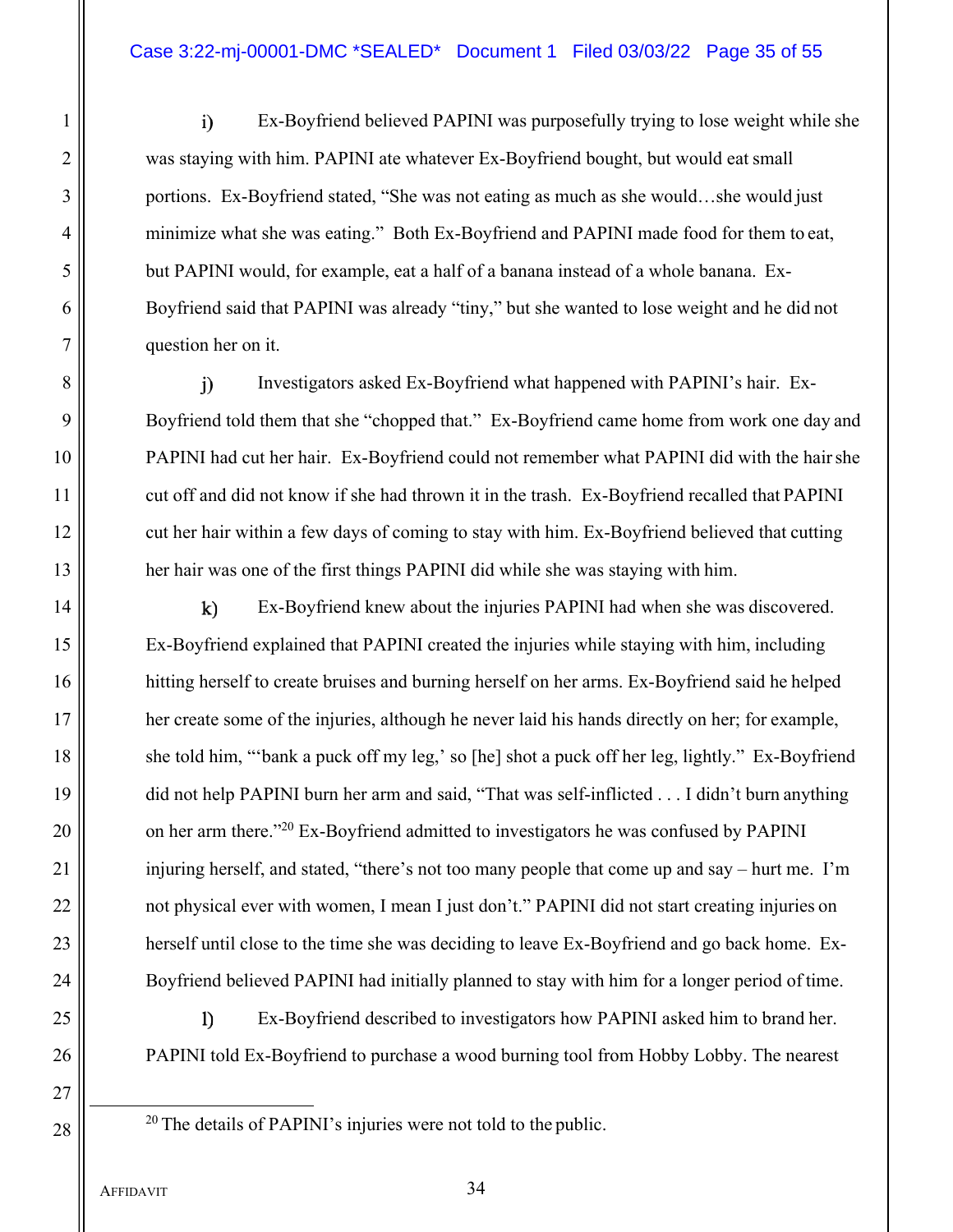# Case 3:22-mj-00001-DMC \*SEALED\* Document 1 Filed 03/03/22 Page 36 of 55

1 Hobby Lobby was in Huntington Beach, so Ex-Boyfriend drove to the Hobby Lobby in 2 | Huntington Beach and bought the tool. By this time, PAPINI was aware of the news stories 3 || about her disappearance and did not want people to see her. Ex-Boyfriend clarified that he and 4 PAPINI did not watch television because he did not have a television at the time, but PAPINI 5 had a cell phone she used to read the news. PAPINI did not go with Ex-Boyfriend to Hobby 6 Lobby because she never left the house during the time she stayed with him. Ex-Boyfriend told 7 investigators he used cash to purchase the wood burning tool. Ex-Boyfriend described the 8 wood burning tool as a small plug-in tool similar in size to an electric toothbrush. The letters 9 || snapped into the top of it and the rod heated up like a soldering iron. Ex-Boyfriend believed 10 the letters were made of brass. When Ex-Boyfriend returned with the wood burning tool, he 11 and PAPINI sat on the floor next to an electrical outlet so they could plug the tool into the 12 | outlet. Ex-Boyfriend sat behind PAPINI, and PAPINI pulled her shirt up so that Ex-Boyfriend 13 || could use the tool to make the brand. PAPINI told Ex-Boyfriend the phrase that she wanted 14 **burned onto her skin.** Ex-Boyfriend couldn't remember the phrase, but it had meaning to 15 PAPINI. Ex-Boyfriend recalled that he branded PAPINI's right shoulder using the wood 16  $\parallel$  burning tool.<sup>21</sup> Ex-Boyfriend recalled it was PAPINI's right shoulder because he was left-17 || handed, and used his right hand to hold PAPINI's right arm and rested his left hand on her back 18 || so as to hold the tool steady. Ex-Boyfriend said he was nervous and wanted to hold steady 19 while doing the brand because the tool was so hot it glowed red. Ex-Boyfriend wanted to do a 20 good job and make the brand straight, but knew it must be painful, and did not want to hold the 21 | hot brand on PAPINI's skin for too long. Ex-Boyfriend was worried the branded area would 22 get infected, but PAPINI never really complained about the pain. Ex-Boyfriend believed he 23 | purchased some burn cream for PAPINI to use on her brand and burn wounds. When asked 24 whether she took off her shirt for the branding, Ex-Boyfriend explained she did, but that she 25 was not generally walking around naked, although he knew about her breast implants and that 26 she was having issues with them. Ex-Boyfriend recalled that PAPINI asked him to put the

27

 $28 \parallel$ <sup>21</sup> The details of the branding on PAPINI's right shoulder were not made known to the public.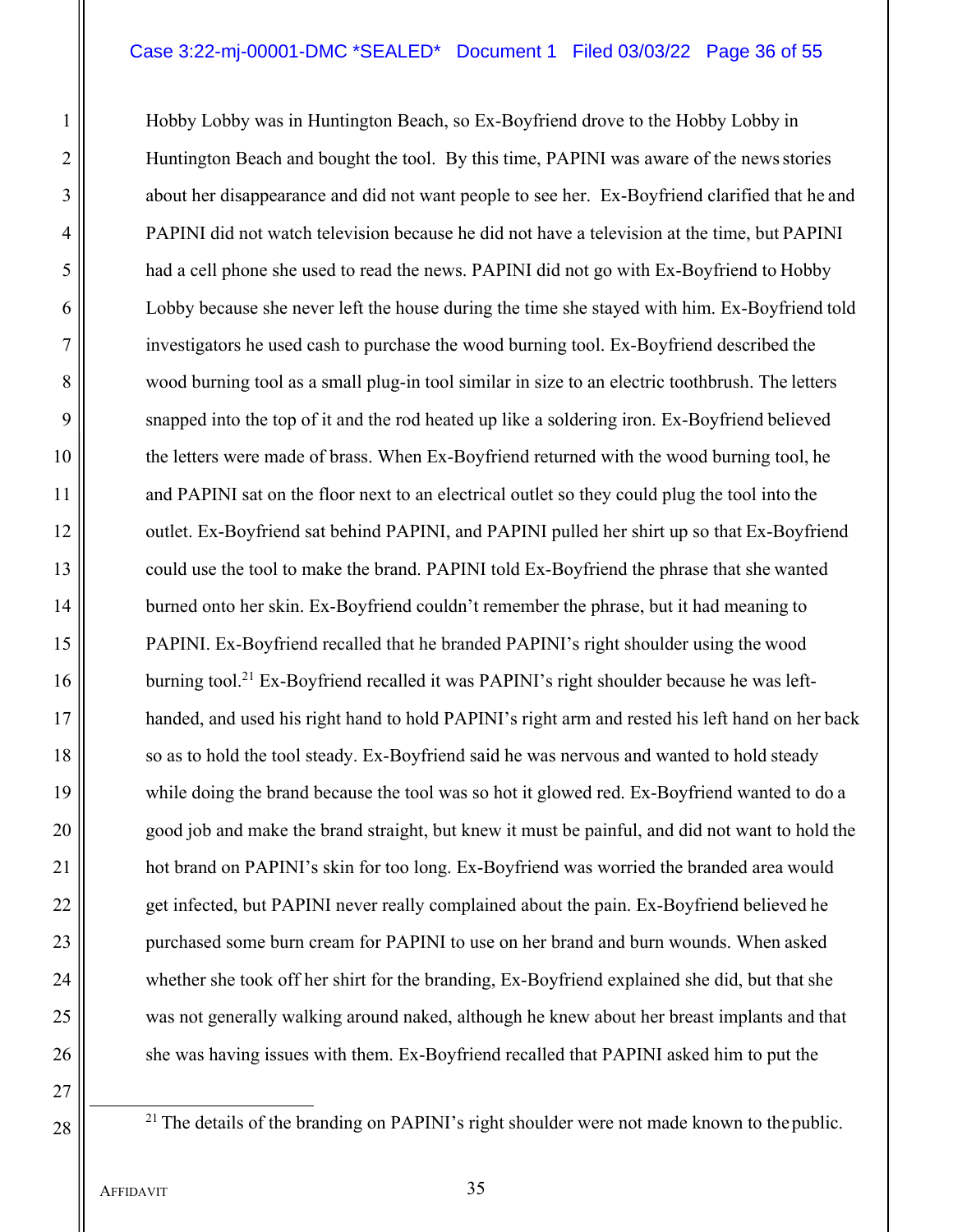# Case 3:22-mj-00001-DMC \*SEALED\* Document 1 Filed 03/03/22 Page 37 of 55

1 brand on her within the first week she was with him. Ex-Boyfriend had wanted to keep the 2 || wood burning tool, and thought he might use it to "work on wood or something," but PAPINI  $\left\vert \frac{3}{2} \right\vert$  told him to throw it away, and he did.<sup>22</sup>

4 | m) Ex-Boyfriend described how PAPINI got "some type of rash, at one point, on her arms." Ex-Boyfriend did not know what to do, so he went to the store and bought "all the different creams for rashes." PAPINI had given him a list and he "just picked up whatever and [he] grabbed extra ones." PAPINI wanted to scrub the stains out of Ex-Boyfriend's carpet and 8 asked Ex-Boyfriend to go to Walmart and buy cleaning supplies. PAPINI "had been scrubbing"  $\parallel$  the floor" and ended up having hives on her arms. Ex-Boyfriend did not know what caused the rash or what she was allergic to. Ex-Boyfriend believed PAPINI got the rash "pretty early on" 11 when she was staying with him. Even though Ex-Boyfriend bought ointment for her to use, PAPINI continued to have the rash the rest of the time she stayed with him.

13 || **n**) Ex-Boyfriend explained that he and PAPINI had been in a previous romantic 14 | relationship that ended approximately in 2006. Ex-Boyfriend said that he wasn't sure of PAPINI's intentions during her stay with him, but he believed they might end up in a romantic 16 || relationship again. Ex-Boyfriend stated that he did not know how long PAPINI planned to be away from her family or "what the final plan was" and whether that included them getting back together. He said that during their prior relationship, they "were in love at a time, but that was young love." Ex-Boyfriend stated that he and PAPINI did not have sex while she stayed with him and said that "it was not a sexual thing."

21 || o) Shortly before Thanksgiving 2016, PAPINI asked Ex-Boyfriend to take her back  $22$  || to Redding. PAPINI said she missed her children and wanted to go home; she told Ex-23 **Boyfriend, "I'm ready to go."** Ex-Boyfriend asked his friend, Person 3, to rent a car for him 24 || again, which Ex-Boyfriend used to drive PAPINI back home. Ex-Boyfriend believed he and 25 PAPINI left late in the evening the day before Thanksgiving or very early in the morning on

 $27 \parallel$  tool he purchased and the lettering used with the tool. The lettering appeared to matched the letters  $\parallel$  $28$  || that were branded on PAPINI's right shoulder when she was discovered.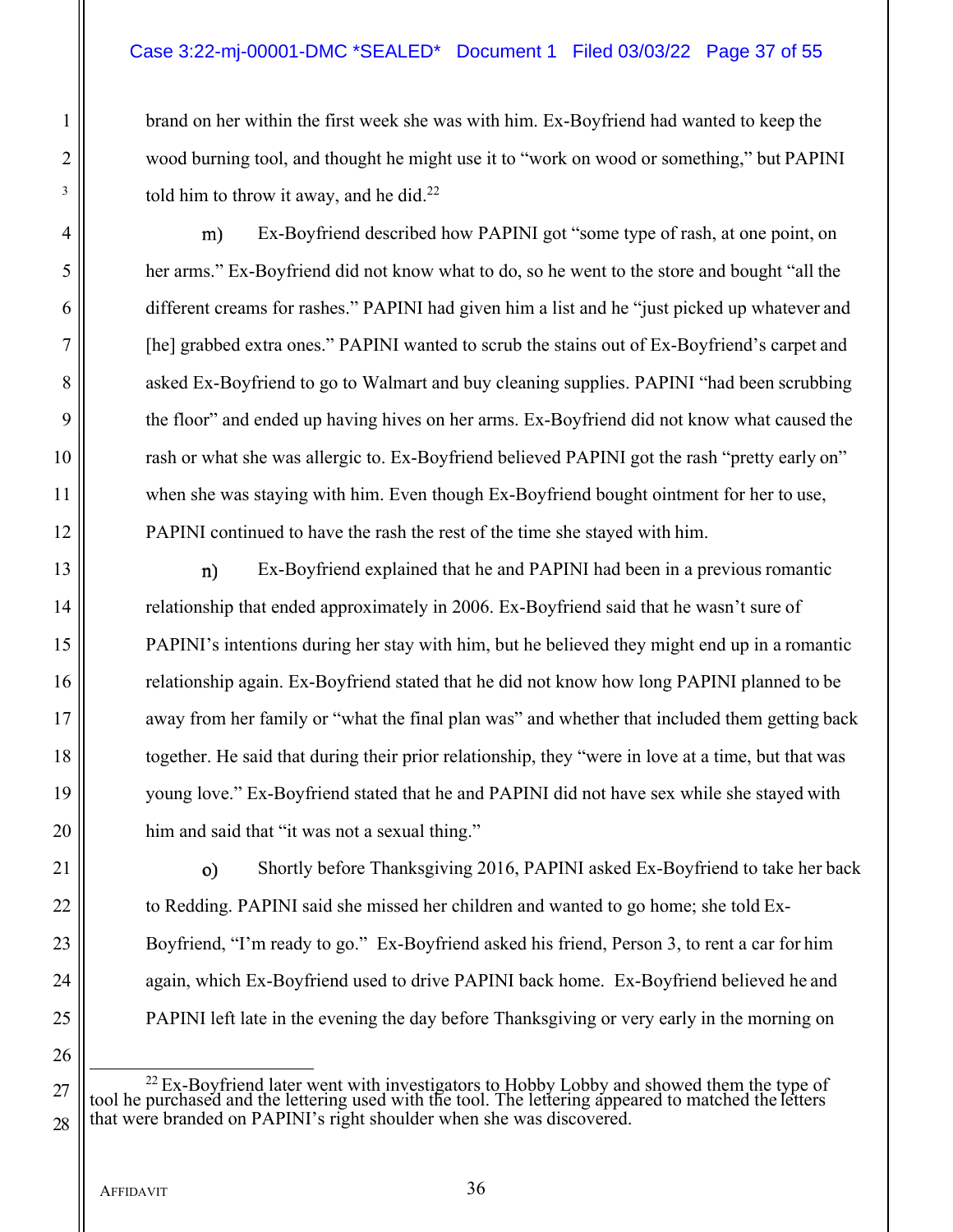# Case 3:22-mj-00001-DMC \*SEALED\* Document 1 Filed 03/03/22 Page 38 of 55

1 Thanksgiving Day and drove straight through without stopping towards Redding. PAPINI 2 || stayed in the back seat of the rental car for the entire length of the trip, which took 3 || approximately seven hours. Ex-Boyfriend said he did not drop off PAPINI on the side of I5, 4 | but on a road off of the freeway. Ex-Boyfriend described the road as a country road alongside 5 || an orchard. The road was dark with no lights, and "was pretty barren in that area." Ex-6 Boyfriend drove back to Orange County and attended Thanksgiving dinner at his aunt's house 7 in San Pedro at approximately 11:00 a.m. or 12:00 p.m. Ex-Boyfriend returned the rental car  $\parallel$  the next day.<sup>23</sup>

9 Ex-Boyfriend said that PAPINI "had stuff in a bag" with her when they drove back to Redding. PAPINI used these items to bind her own wrists and ankles, including a chain that he likely purchased for her. Additionally, Ex-Boyfriend stated that PAPINI brought 12 a prepaid phone with her, which she tossed out of the car as they drove back to Redding. Ex- Boyfriend described the phone PAPINI brought with her as a black smart phone, such as an 14 Apple iPhone or Samsung phone. Before PAPINI left Ex-Boyfriend's residence, she bagged up anything that could be traced to her and threw the bag of her belongings in the dumpster outside Ex-Boyfriend's residence.

17 || q) Ex-Boyfriend told investigators that his Cousin and the Cousin's spouse 18 ("Person 4") knew PAPINI was staying with him. Ex-Boyfriend told Cousin that PAPINI was 19 going to come stay with him before Ex-Boyfriend went and picked PAPINI up. One night 20 when Cousin had been drinking, Cousin tried to come into Ex-Boyfriend's house through the 21 | back door, and Ex-Boyfriend had to remind Cousin that PAPINI was there and that Cousin  $22$  || could not come over. Ex-Boyfriend also said that he told his mother that PAPINI was staying 23 with him, but she did not know the details. Ex-Boyfriend explained that his mother became

 $25$   $\frac{25}{23}$  Documents obtained during the investigation confirmed that Person 3 rented a white Mitsubishi Outlander from Enterprise Rent-A-Car on November 23, 2016, at approximately 8:02 a.m. The rental car was returned on November 25, 2016, at approximately 7:00 a.m. The rental car had

been driven approximately 927 miles during the period it was rented. This is just over the approximate roundtrip distance between Ex-Boyfriend's residence and Woodland, California, where PAPINI was

found.

24

26

27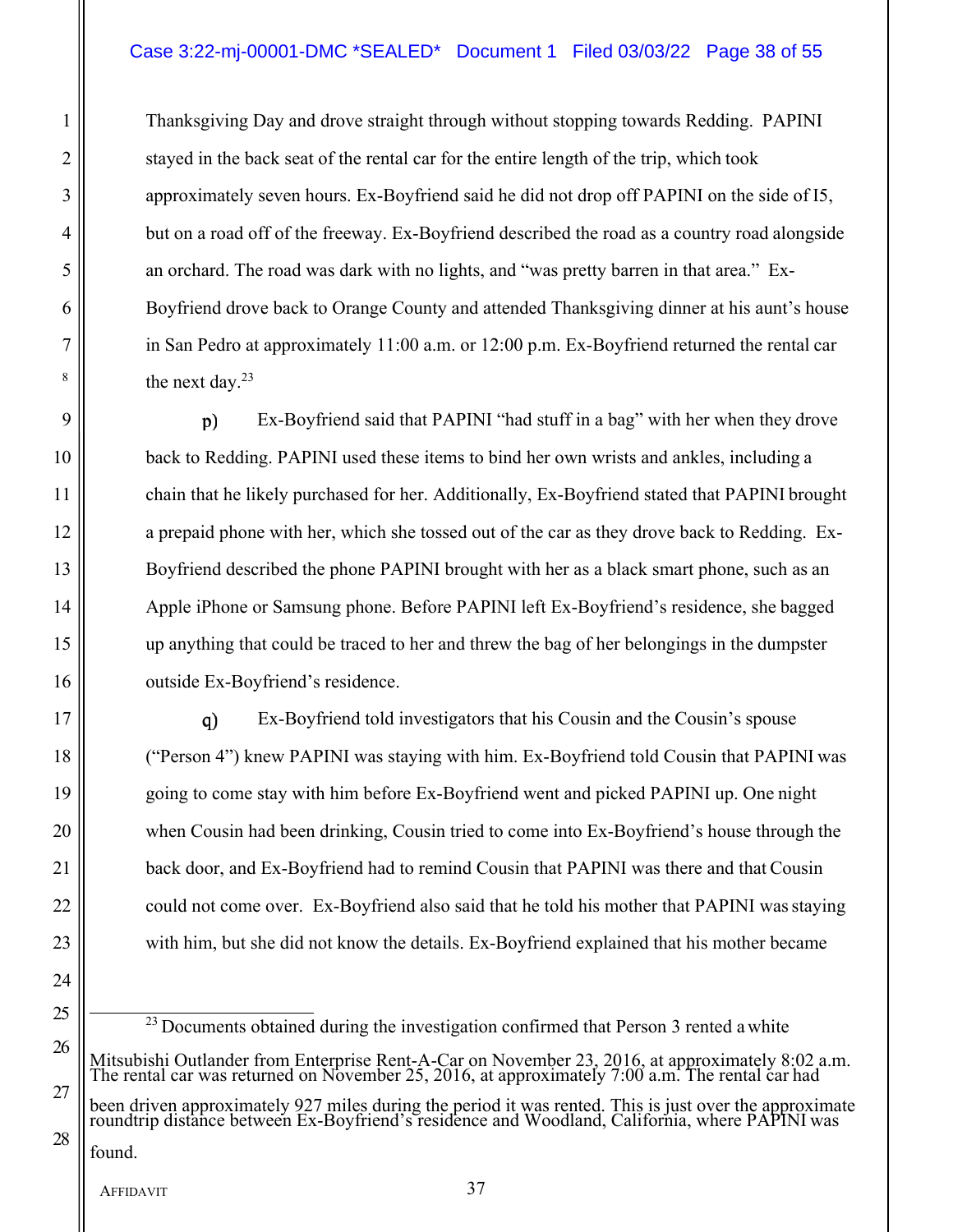1 concerned and called Ex-Boyfriend after she started to see the news stories about PAPINI's 2 disappearance.

3 || The Ex-Boyfriend described himself as being "rattled" by his experience with 4 PAPINI and was concerned about what his involvement with her meant for him. At the time 5 PAPINI was with him, he believed he was helping out a friend. It did not occur to him that he  $6 \parallel$  could get in trouble until he started seeing the news stories regarding PAPINI's disappearance 7 and her allegations that she had been kidnapped. Ex-Boyfriend said, "Once it hit like, you see 8 everything on the news, but then, when it starts getting to the bigger . . . alright we're 9 dedicating 20/20 [to PAPINI's disappearance]." Ex-Boyfriend was surprised by the news 10 stories and told investigators that at one point he thought to himself, "I'm not going to make 11 | any calls because it's like I'm turning myself in for nothing." Ex-Boyfriend said he figured if 12 the truth was discovered about PAPINI's disappearance, law enforcement would come to him, 13 || and he would not fight it. Ex-Boyfriend did not know there were money rewards for PAPINI's 14 | return until "long after" PAPINI left. Investigators asked Ex-Boyfriend if he had spoken to 15 PAPINI since he drove her back to Redding, and Ex-Boyfriend stated, "I haven't talked to her 16 since then."

# 17 **F. Independent Evidence Corroborating Ex-Boyfriend's Interview**

18 37. During his interview, Ex-Boyfriend provided details to investigators about PAPINI's 19 injuries that were not known to the public, which tended to indicate that he did have first-hand 20 || knowledge related to PAPINI's disappearance. Through subsequent investigation, investigators were 21  $\parallel$  able to corroborate Ex-Boyfriend's account in additional ways.

 $22$   $\parallel$  38. Telephone records show that Ex-Boyfriend and PAPINI were in telephonic contact 23 || using their known phone numbers approximately 29 times from December 2015 through March of 24  $\parallel$  2016, prior to PAPINI's disappearance.

25 39. Ex-Boyfriend's work schedule showed him off work on November 1 and 2, 2016, 26 Which were not his normal days off. This matches the dates he drove to Redding to pick up PAPINI.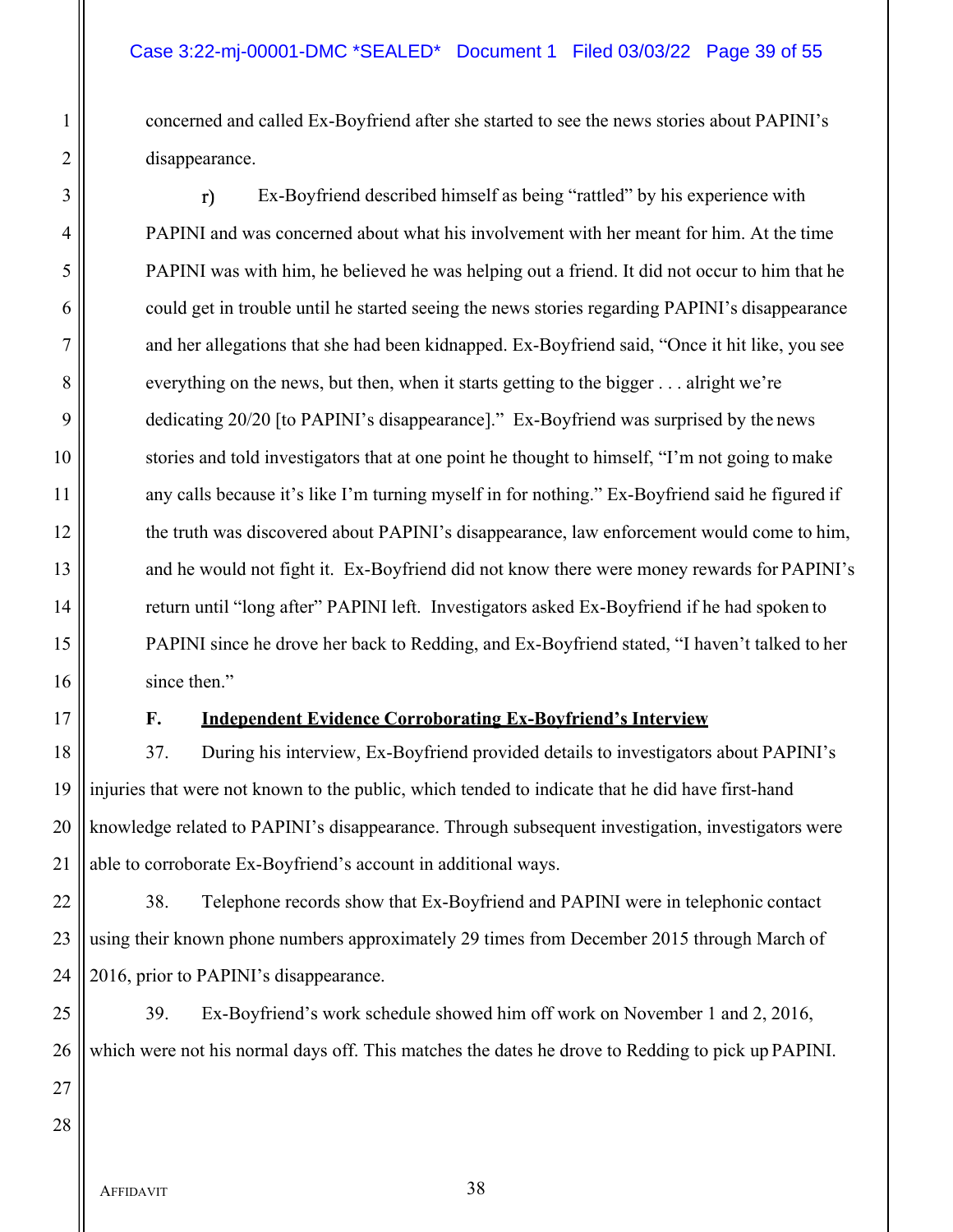# Case 3:22-mj-00001-DMC \*SEALED\* Document 1 Filed 03/03/22 Page 40 of 55

1 | 40. Rental car receipts show that Person 3, as Ex-Boyfriend described in his interview, 2 || rented a silver Dodge Challenger in Costa Mesa, California, on October 31, 2016, at 6:37 p.m. The 3 || rental car was returned on November 4, 2016, at 10:00 a.m.

4 | 41. Rental car receipts show that Person 3, as Ex-Boyfriend described in his interview, 5 rented a white Mitsubishi Outlander in Santa Ana, California, on November 23, 2016, at 8:02 a.m. 6 The vehicle was returned on November 25, 2016, at 7:00 a.m., after having been driven 927 miles. 7 This is just over the approximate roundtrip distance between Ex-Boyfriend's residence and Woodland, 8 California, where PAPINI was located after her disappearance.

9 || 42. The table PAPINI described being tied to when she was branded matched in appearance 10 || to a table in a Facebook post by Ex-Boyfriend's brother, which was taken at Ex-Boyfriend's residence. 11 When investigators met with Ex-Boyfriend in August 2020, Ex-Boyfriend confirmed that he used to  $12$  | own such a coffee table.

13 || 43. In an interview in 2017, PAPINI described the room where she was held and sketched 14  $\parallel$  the closet, which matched in appearance to the bedroom in Ex-Boyfriend's residence that Ex-15 Boyfriend said PAPINI stayed in while she was with him. The closet in PAPINI's room at Ex-16 Boyfriend's residence had a lag bolt through the shelves of the closet, similar to the sketch created by  $17$  | PAPINI.

18 || 44. According to records from Pinterest, on or before November 6, 2016, PAPINI pinned 19 photographs of woodburning tools to a "Secret Board" titled "Gift Ideas."

20 | 45. Ex-Boyfriend told investigators that PAPINI told him to purchase prepaid phones so  $\parallel$  that they could communicate with each other using phones that would not be attributable to them. Ex-22 Boyfriend could not recall the numbers of the prepaid phones they used and said that PAPINI threw || her phone out of the vehicle's window as Ex-Boyfriend was driving her back home. The investigation  $\parallel$  revealed two prepaid phones that were in communication with one another prior to PAPINI's disappearance and were both near the location of PAPINI's disappearance at approximately the same || time as PAPINI's disappearance.

 $27$  || a) Toll record analysis identified phone number (XXX) XXX-7250, a prepaid 28 phone number ("PHONE 1") as being a phone number that contacted both Ex-Boyfriend's and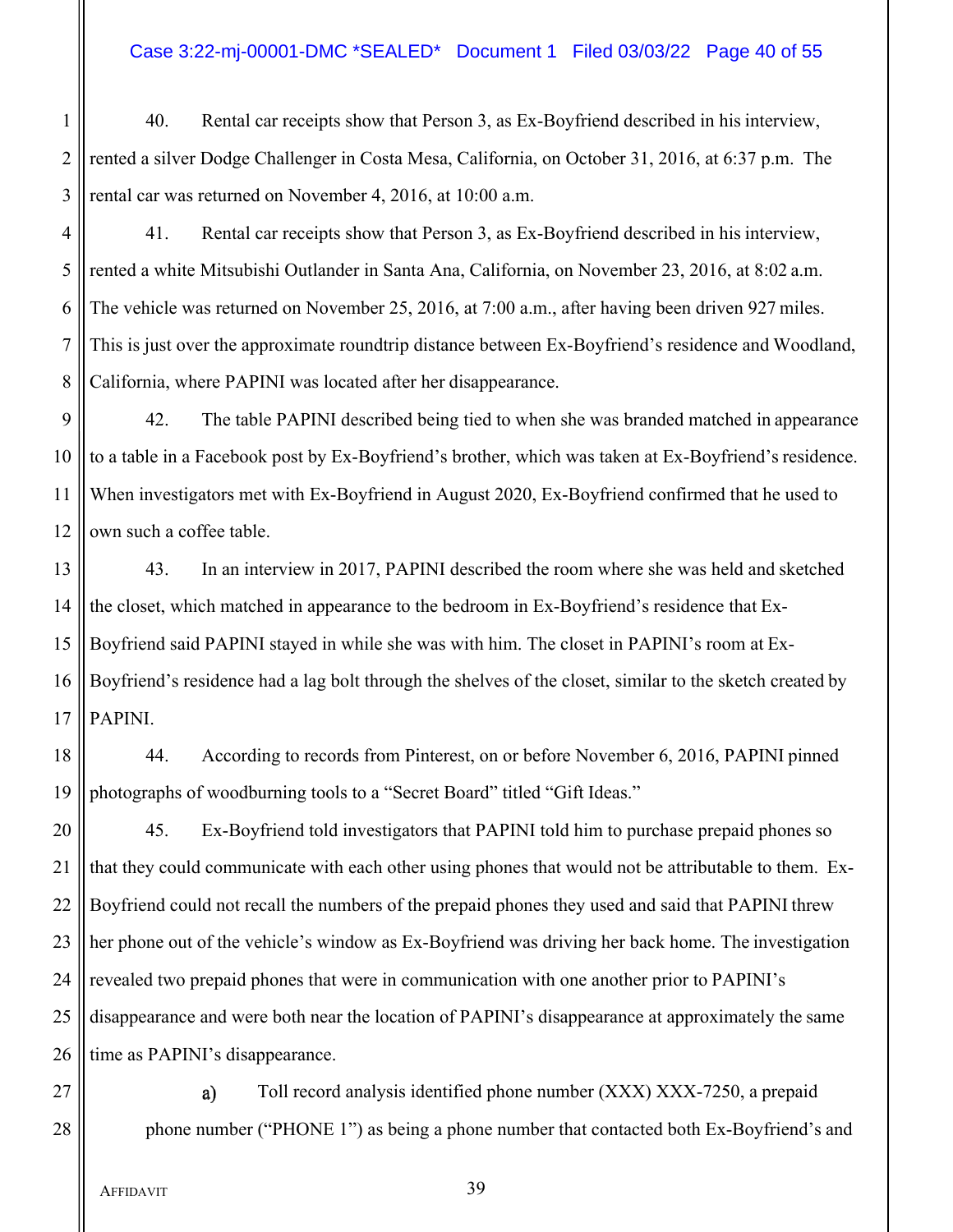# Case 3:22-mj-00001-DMC \*SEALED\* Document 1 Filed 03/03/22 Page 41 of 55

1 | PAPINI's known phone numbers prior to PAPINI's disappearance. AT&T records revealed 2 | that PHONE 1 was purchased by Ex-Boyfriend in approximately December 2015, and was 3 || used almost exclusively to contact another prepaid phone, (XXX) XXX-6318, ("PHONE 2").

4 || b) AT&T records revealed that PHONE 2 was purchased in approximately March 2016 and was used almost exclusively to contact PHONE 1. No name was provided at the time PHONE 2 was purchased; however, the billing address used at the time of purchase belonged to Ex-Boyfriend.

8 || c) Historical cellular site analysis showed that PHONE 1 primarily connected to 9 || cellular towers near the geographical locations of Ex-Boyfriend's residence and workplace in 10 | Southern California.

11 | d) Historical cellular site analysis showed that PHONE 2 primarily connected to 12 **cellular towers near the geographical location of PAPINI**'s residence in Redding, California.

13 || e) Historical cellular site analysis showed that on the evening of November 1, 14 | 2016, PHONE 1 traveled north from Southern California to Redding, California.

15 Investigators obtained cellular tower records for November 2, 2016, the day of 16 PAPINI's disappearance, from the cellular tower that was closest to both PAPINI's residence 17 || and the location of her disappearance. The records revealed that both PHONE 1 and PHONE 2 18 || connected to that cellular tower on that date. Additionally, cellular tower records showed both 19 **PHONE 1** and PHONE 2 were used and in contact with one another at approximately the same 20 | time PAPINI was believed to have disappeared. On November 2, 2016, at approximately 10:57 21 | a.m., PHONE 1 sent a text message to PHONE 2.

22 || g) Historical cellular site analysis showed that on November 2, 2016, after the text 23 | message, both PHONE 1 and PHONE 2 traveled south along Interstate 5 from Redding towards 24 || Bakersfield.

25 | 46. As discussed in more detail below, investigators interviewed PAPINI on August 13, 26 || 2020, shortly after they spoke with Ex-Boyfriend. Toll records indicate that PAPINI reached out to  $27$  || Ex-Boyfriend in the months after that interview.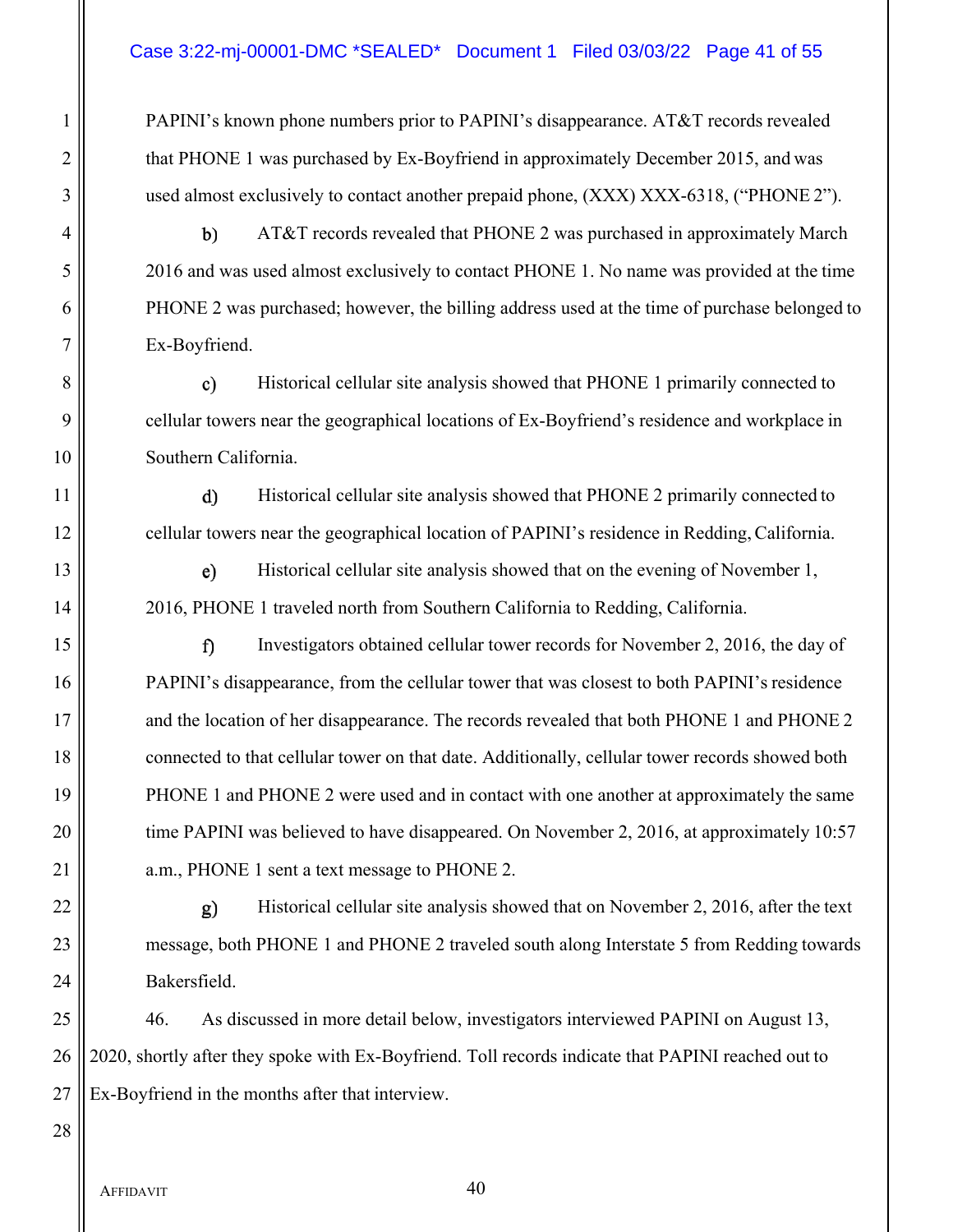1 **a** On September 18, 2020, phone number (XXX) XXX-6607, a phone number that 2 || resolved to a business owned by PAPINI's parents, called Ex-Boyfriend's known phone 3 || number four times. This same phone number, (XXX) XXX-6607, also called Ex-Boyfriend's 4 | known phone number two times four days later, on September 22, 2020.

 $5 \parallel$  b) On October 30, 2020, phone number (XXX) XXX-4224, a phone number that 6 AT&T records listed as registered to PAPINI's home address, called Ex-Boyfriend's known 7 || phone number four times.

8 | 47. On August 10, 2020, investigators interviewed Person 4, Cousin's spouse. Person 4 and Cousin lived across the street from Ex-Boyfriend in 2016 during the time of PAPINI's alleged 10 abduction. Person 4 admitted to investigators that Person 4 knew PAPINI stayed with Ex-Boyfriend during the time when she was missing and Ex-Boyfriend told Person 4 that PAPINI had a bad 12 || relationship with her husband and was trying to get away. However, Person 4 did not see PAPINI when she stayed with Ex-Boyfriend. Person 4 said that Ex-Boyfriend kept it "locked up" and Person 4 did not go over to Ex-Boyfriend's house while PAPINI was there. Person 4 and Cousin hardly saw Ex-Boyfriend while PAPINI was staying with him, which was not normal behavior for Ex-Boyfriend. Ex-Boyfriend normally would come over to Person 4 and Cousin's house to see their kids and play hockey with them. Once PAPINI left, Ex-Boyfriend started coming back over to their house.

18 || 48. On August 11, 2020, SCSO detectives telephonically interviewed Cousin. Cousin told 19 SCSO detectives that approximately a week prior to PAPINI's disappearance, Ex-Boyfriend told 20 Cousin that PAPINI was in an abusive relationship and law enforcement was not investigating the 21 || alleged abuse incidents. Cousin knew PAPINI from her original relationship with Ex-Boyfriend years  $22$  || ago. Cousin knew PAPINI was at Ex-Boyfriend's residence for several weeks during her 23 disappearance. Ex-Boyfriend asked Cousin and Person 4 not to come to his residence while PAPINI 24 was there. Cousin believed Ex-Boyfriend bought PAPINI a cell phone. Any time anyone was near 25 Ex-Boyfriend's residence, PAPINI would call Ex-Boyfriend and Ex-Boyfriend would call Cousin to  $26$  || run off whoever the person was. Cousin ran off several people during this time, including random 27 || neighbors, delivery drivers, the landlord and the maintenance workers. Cousin stated that Cousin saw 28 || PAPINI on two separate occasions. On the first occasion, Cousin was walking down the driveway of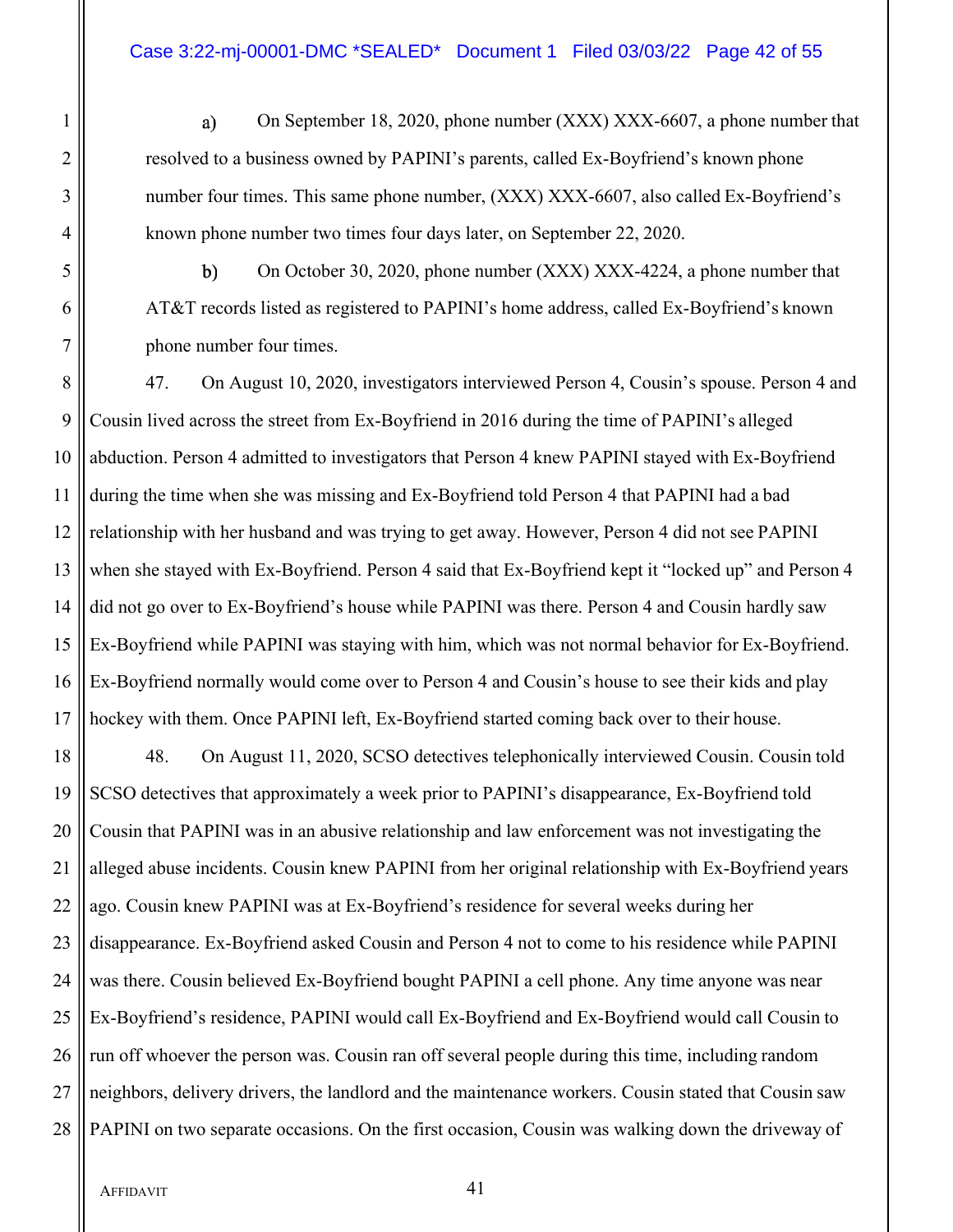# Case 3:22-mj-00001-DMC \*SEALED\* Document 1 Filed 03/03/22 Page 43 of 55

 Cousin's residence, and saw PAPINI standing in the window of Ex-Boyfriend's apartment. When PAPINI saw Cousin, she immediately retreated back into the residence. On the second occasion, 3 Cousin went to Ex-Boyfriend's house late at night, which was normal prior to PAPINI being there. Cousin forgot PAPINI was at Ex-Boyfriend's house, and entered Ex-Boyfriend's back door. When 5 Cousin entered the residence, Cousin saw PAPINI in the living room before she ran into a rear bedroom. Cousin also told SCSO detectives that Ex-Boyfriend said that PAPINI was hurting herself. Ex-Boyfriend told Cousin that PAPINI asked Ex-Boyfriend to punch her in the face, but Ex-Boyfriend 8 || refused to do so. Ex-Boyfriend told Cousin that PAPINI cut her hair and had purposefully hit her head | on the bathtub and the bathroom floor.

# 10 **G. PAPINI's Continued Lies Upon Confrontation (Count One – Section 1001(a)(2))**

11 | 49. On August 13, 2020, an FBI agent and SCSO detective (collectively, "investigators") interviewed PAPINI. Husband sat in on the interview. The interview was recorded and transcribed in its entirety. At the beginning of the interview, investigators stated, "All we want is truthful statements because it's a crime to lie to federal officers. Understood?" PAPINI nodded her head in agreement. PAPINI nevertheless continued to make false statements regarding her supposed abduction.

16 || a) Investigators asked PAPINI if she could detail the differences in her two 17 abductors, and PAPINI stated falsely, "The younger one is the one that let me go and was the 18 nicer of the two. The older one was really abusive and really mean and is the one that did all 19 || the really terrible things."

20 || b) Investigators presented PAPINI with the picture of the coffee table PAPINI had 21 | previously provided as the type of coffee table on which she was branded, and asked PAPINI if 22  $\parallel$  she remembered the coffee table. PAPINI responded, "Yes I do. I do remember that." 23 Investigators showed PAPINI the picture of the similar coffee table found on Ex-Boyfriend's 24 | Facebook page. PAPINI stated, "It's been a really long time, so like details and things like 25 that, we did the best that we could to take notes on it and all that but a lot of it's really hard." 26 Investigators showed PAPINI a photographic lineup of Hispanic women, none of whom 27 || PAPINI recognized as her abductors.

AFFIDAVIT 42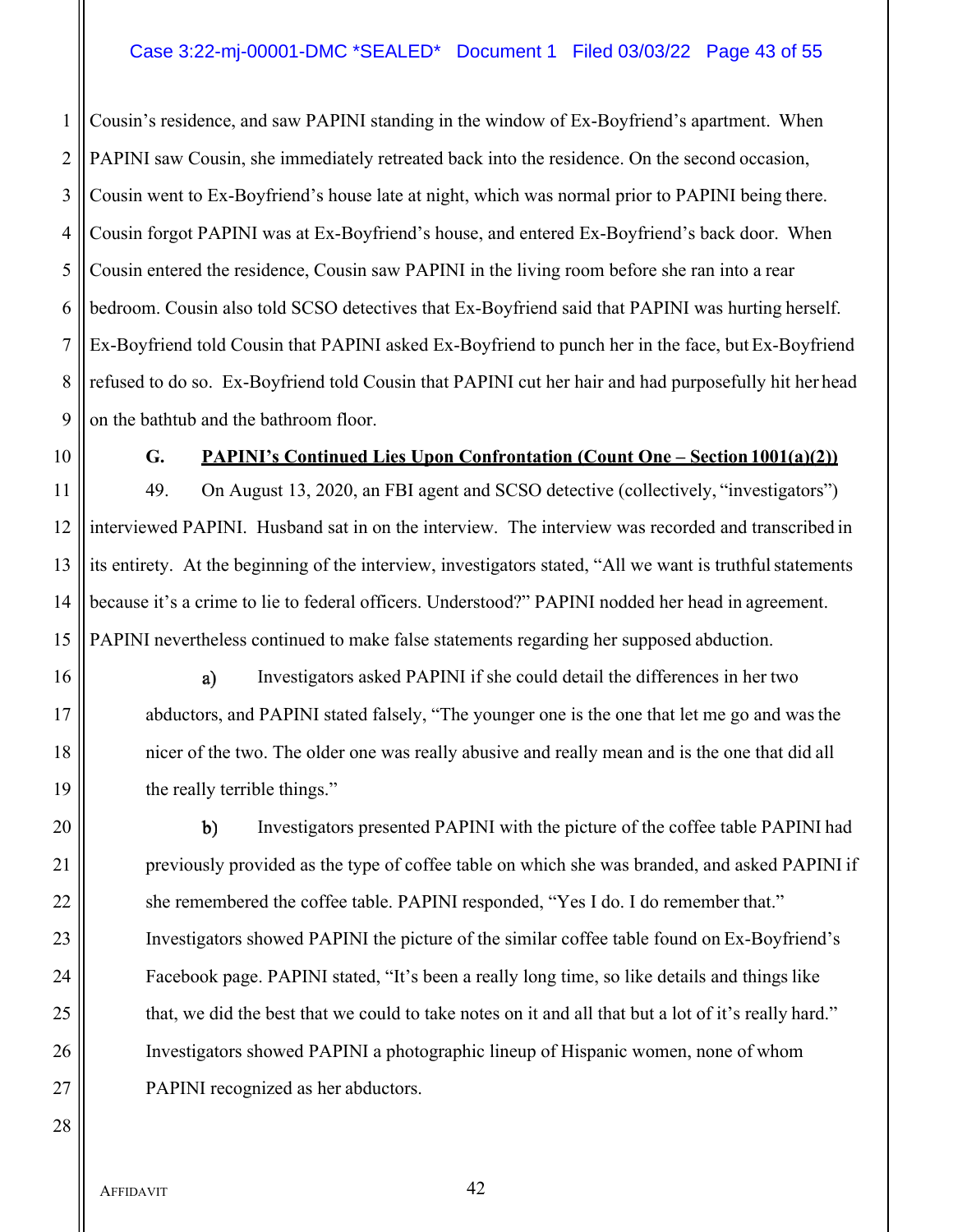#### Case 3:22-mj-00001-DMC \*SEALED\* Document 1 Filed 03/03/22 Page 44 of 55

1 || c) Investigators showed PAPINI a series of photographs from Ex-Boyfriend's 2 || residence, and she falsely denied it was the location she was at when she was "missing." 3 Investigators showed PAPINI a picture of the closet in Ex-Boyfriend's house with the pole 4 through the shelving, and the picture that PAPINI drew of the closet with the pole in previous 5 interviews with law enforcement. PAPINI responded, "It's a little bit different but it's pretty, 6 excuse my language, it's pretty fucking similar. But, it's different…It didn't look like that…It 7 didn't look like that." Investigators showed PAPINI a photograph of the window in the room 8 Ex-Boyfriend described as PAPINI's room. PAPINI responded, "I feel like this wood paneling 9 || is too thick........ I remember it going all the way up to the window, is what I'm having trouble 10 || remembering." Investigators showed PAPINI a photograph of the bathroom at Ex-Boyfriend's 11 | residence, which matched the layout PAPINI had previously described to law enforcement. 12 PAPINI responded, "I mean this doesn't look like the bathroom to me but the order is, yes, this 13 is the type of order, but this is not what it looked like to me...... there was tile in the tub, there 14 was a crack." Investigators showed PAPINI a photograph of the tile in Ex-Boyfriend's 15 | bathroom where it was cracked. PAPINI stated, "I don't know." Investigators asked PAPINI if 16 she remembered what she previously said about a screw she used to drill through the drywall in 17 the closet while she was abducted. PAPINI stated, "I dug a hole into the wall and poked it into 18 the wall." Investigators showed PAPINI a photograph of a hole in the closet of Ex-Boyfriend's 19 house. PAPINI stated, "It was into drywall but ....... No."

20 || d) Investigators then explained that they were showing PAPINI the photographs of 21 | the house they had discovered she had been staying at, and they had spoken to the family who 22 | knew that she was there. PAPINI responded, "Oh my God." Investigators asked PAPINI if she 23 wanted Husband to stay in the room. After some thought, PAPINI asked if she and Husband 24 || could talk, so the investigators left the room.

25 || e) When investigators came back into the interview room, they asked PAPINI if 26 she wanted Husband in the room, but she would not answer, so investigators continued with the 27 | interview, and said, "The only way to control things is for us to know." PAPINI replied, "I 28 | know. I don't want you to find her ........she's the reason that I get to see my children every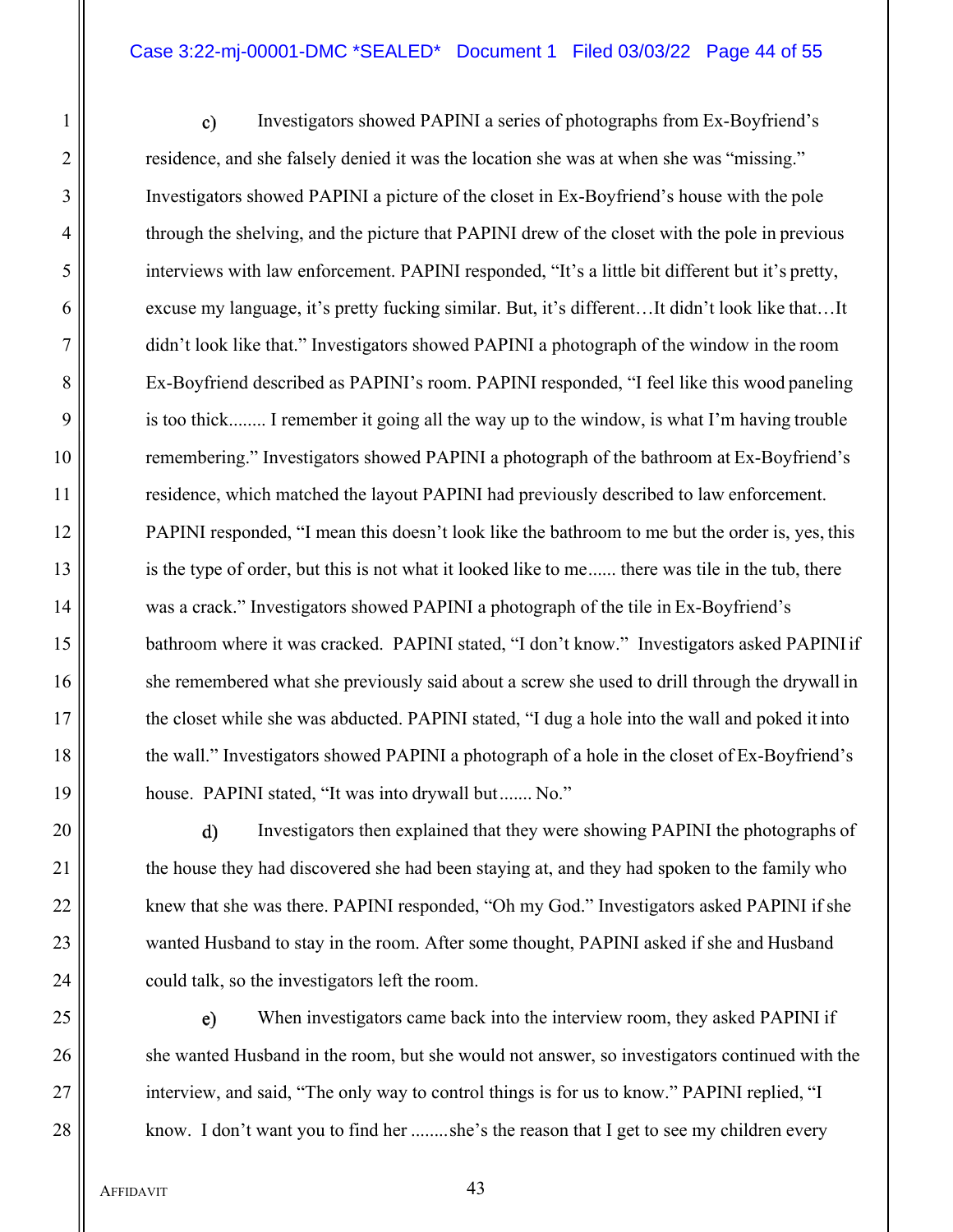#### Case 3:22-mj-00001-DMC \*SEALED\* Document 1 Filed 03/03/22 Page 45 of 55

1 day." Investigators responded, "[We] agree. But we're not going to find her." PAPINI stated, 2 ||<br>
"I don't want to get her in trouble." Investigators then told PAPINI that the DNA evidence 3 **f** sound on her clothing at the time of her re-appearance belonged to Ex-Boyfriend, and that 4 PAPINI was not abducted, but had asked Ex-Boyfriend to pick her up. PAPINI responded, 5 ||<br>
"No." When investigators asked if that's not what happened, what did happen, PAPINI 6 answered, "I don't know, no there is no way it's [Ex-Boyfriend]. There's no way. There's no 7 way." Investigators asked PAPINI why she was saying it was not Ex-Boyfriend, and she 8 || seplied, "Because he loves me. We were friends. There's no way." When investigators 9 directly asked whether Ex-Boyfriend "came and got you because you asked him," PAPINI 10 || replied falsely, "No." When asked when was the last time PAPINI had contact with Ex-11 Boyfriend, PAPINI said falsely that it was before her abduction. PAPINI was asked when she 12 | last saw Ex-Boyfriend, and she replied: "I don't know. Forever ago when I lived in Southern 13 California." Investigators asked, "You are saying since you have been married you haven't 14 called [Ex-Boyfriend]?" and PAPINI responded falsely, "No I haven't called [Ex-Boyfriend]."

15 || **15 ||** Investigators explained that phone records and DNA evidence showed that 16 | PAPINI had been in contact with Ex-Boyfriend and again told PAPINI, "[L]ying to [federal 17 agents is a crime." Investigators explained that Ex-Boyfriend provided details no one else 18 would know. While Husband was still in the interview room, PAPINI continued to deny that 19 || she ran away with Ex-Boyfriend. Once Husband left the room, PAPINI admitted that she and 20 | Ex-Boyfriend, "did talk a little bit before" and said, "When I went out of town for work. I 21 | talked with other guys ......... I made a mistake and I talked to other men and I shouldn't have." 22 When investigators asked PAPINI how she was talking to Ex-Boyfriend, she responded, "My 23 work cell phone." PAPINI continued to say she made a mistake "for talking to other guys" and 24 | said, "I am horrible." Ultimately, PAPINI continued to state, "It can't be [Ex-Boyfriend]," and 25 did not provide any further information to investigators about her time with Ex-Boyfriend in 26 Southern California. Investigators asked, "You were pretty clear earlier when I asked what did 27  $\parallel$  the younger one do, you said the younger one pointed a gun at you," and PAPINI responded 28 falsely, "She was there [and] she let me go." Investigators stated, "Did a woman point a gun at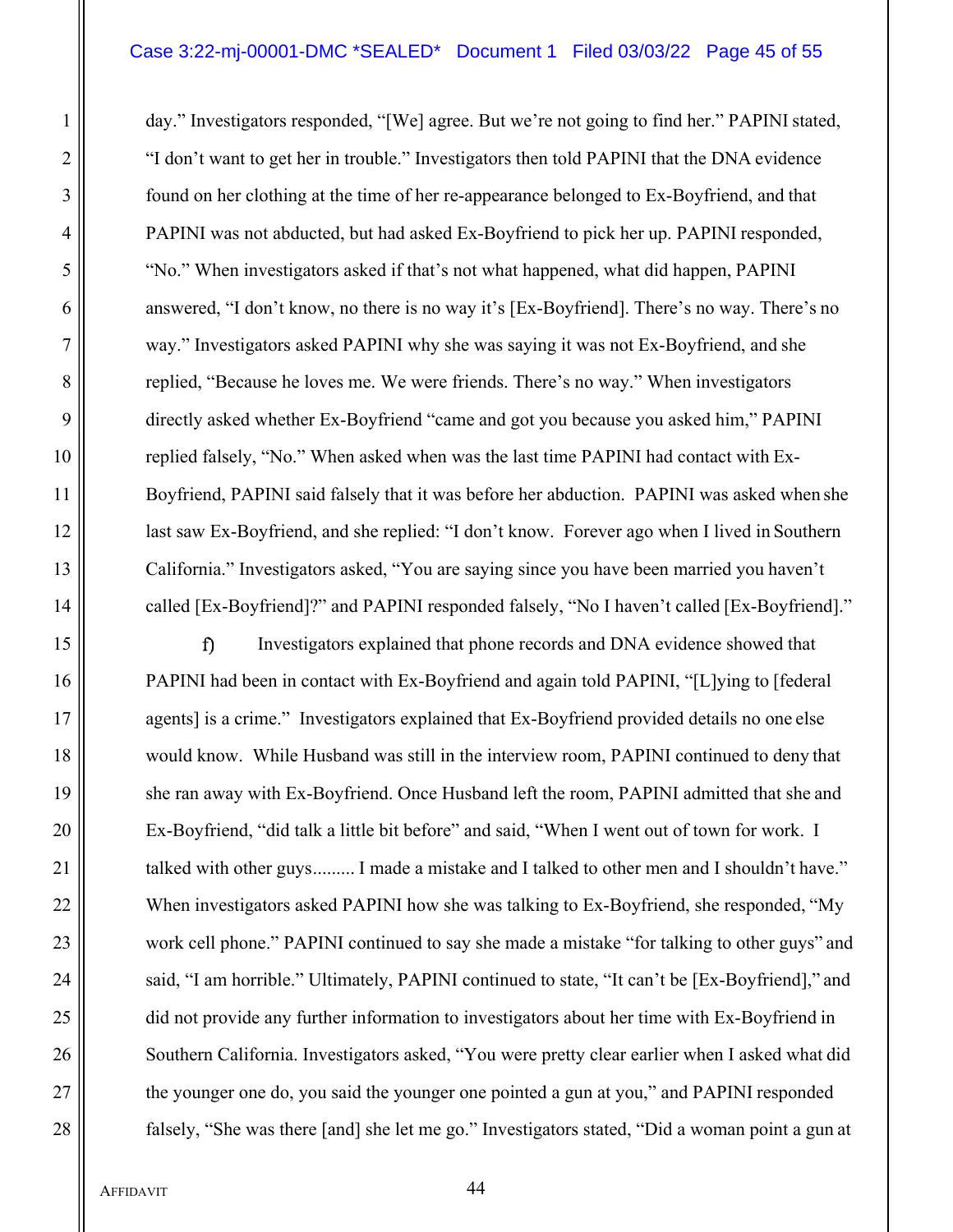1 you and put you in the car? Yes or no?" and PAPINI responded, "I don't remember." 2 ||<br>
Investigators continued to ask PAPINI what happened with Ex-Boyfriend, and PAPINI stated, 3 || "You know who she is, I know you do. I know you know who she is. I am not saying it, I 4 don't want her to get in trouble. I know you know who she is." PAPINI did not at any point 5 throughout the interview disavow her repeated statements that two Hispanic women kidnapped 6 | her, nor did she ever admit that Ex-Boyfriend had picked her up and that she had resided at Ex-7 | Boyfriend's home during the period she was reported missing.

# 8 **H. Crowd-Sourced Money Meant to "Bring Her Home" Used to Pay off Credit Cards**

 $\parallel$  50. On November 4, 2016, a friend of Husband's created a GoFundMe campaign called "Help Find Sherri Papini" (hereinafter referred to as the "GoFundMe campaign"), with the following 11 Stated purpose: "Please help us in raising money to BRING SHERRI HOME SAFE. All funds will go directly to the Papini family and will be used for search efforts to find Sherri and to help bring her home safely. Every dollar counts as time is critical. Thanks!" On the same date, in response to a donor's question as to how the funds would be used, a campaign update was made to the GoFundMe 15 campaign stating, "Thank you to everyone who has donated so far today...the funds will be used in 16 || any means necessary for the family to find and bring Sherri home."

17  $\parallel$  51. On the GoFundMe campaign's page, under the heading of "Organizer and beneficiary," 18 Husband was listed as the "Organizer," and a member of Husband's family was listed as the 19 || "Beneficiary."

20  $\parallel$  52. On November 7, 2016, a campaign update was written on the GoFundMe campaign's 21 page by "[Husband], Organizer" as follows: "Thank you all so much for your donations. I am very 22 || happy that the Papini family asked me to help get this GoFundMe account established. Your 23 generosity, concern and prayers are very much appreciated by the Papini family."

24  $\parallel$  53. In total, the GoFundMe campaign raised approximately \$49,070.

 $25$  |  $\blacksquare$  54. GoFundMe used a third-party service called "WePay" that was administered by JP 26 Morgan Chase Bank. In essence, the GoFundMe campaign beneficiary was able to withdraw funds  $27$  || from the GoFundMe campaign through a bank account set up through WePay with JP Morgan Chase.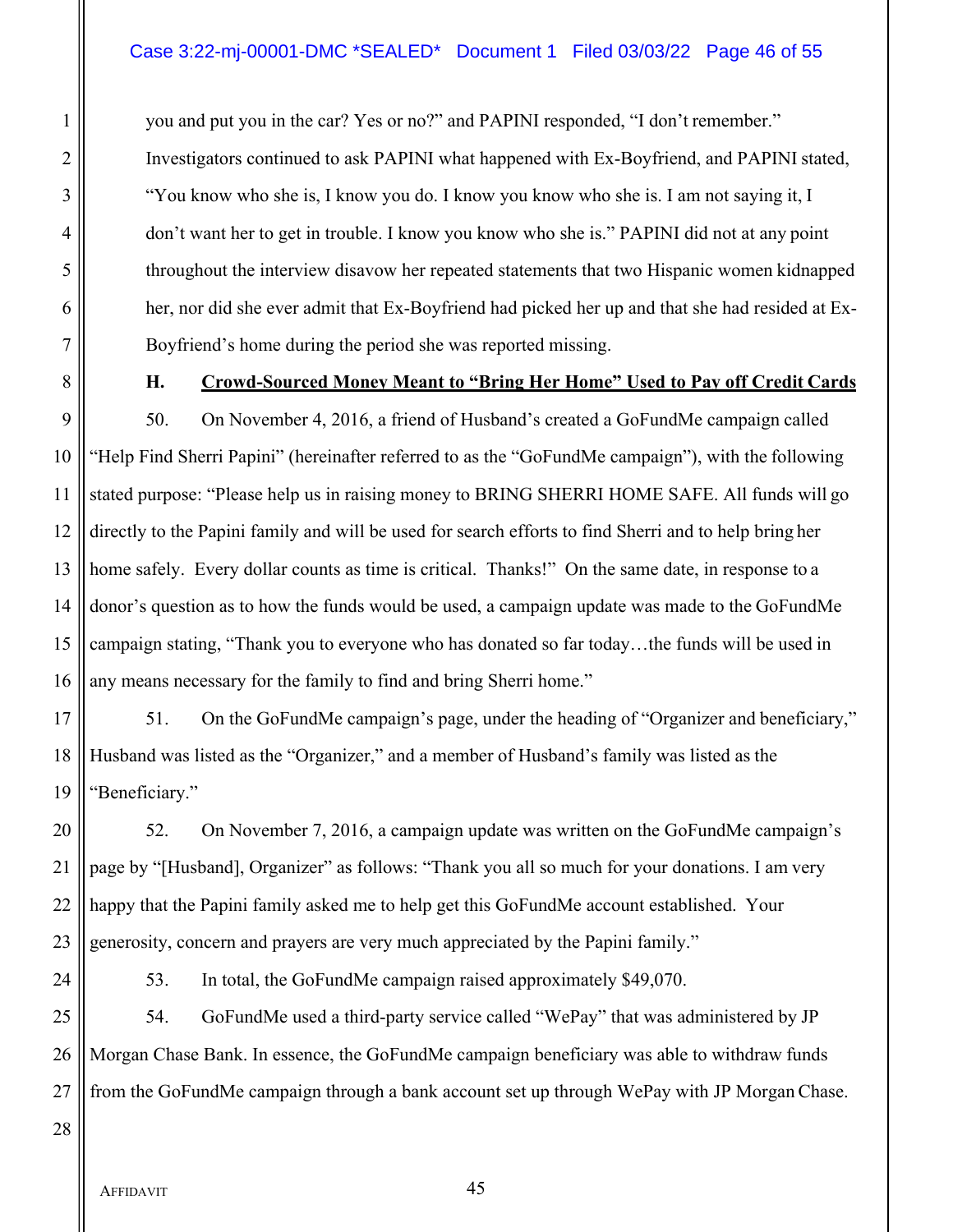# Case 3:22-mj-00001-DMC \*SEALED\* Document 1 Filed 03/03/22 Page 47 of 55

1 Husband was a check signer on the JP Morgan Chase bank account used to withdraw the GoFundMe  $2$  | campaign's accounts.

3 | 55. On December 6, 2016, after PAPINI was recovered, Husband wrote check number 101 4 in the amount of \$31,818.13 from the GoFundMe campaign's bank account at JP Morgan Chase bank 5 to himself. Husband then signed the check, endorsed the check, and deposited it into his personal bank  $6 \parallel$  account via a mobile deposit on the same date.

 56. On December 6, 2016, Husband wrote check number 103 in the amount of \$1,160.06 8 from the GoFundMe campaign's bank account at JP Morgan Chase bank to PAPINI. Husband signed the check as the signatory. PAPINI endorsed the check and deposited the check into her personal bank | account via a mobile deposit on the same date.

11 | 57. Husband used approximately \$8,212 of the GoFundMe campaign funds to make 12 || payments towards his personal credit cards.

13 | 58. On December 13, 2016, PAPINI spent approximately \$3,053 to pay off her personal  $14$  | credit card.

15  $\parallel$  59. The remaining amount of funds that Husband withdrew from the GoFundMe campaign 16 were transferred into Husband and PAPINI's personal bank accounts and were spent on personal  $17$  | expenses.

## 18 **I. PAPINI Fraudulently Obtained Thousands in "Victim" Assistance**

19 || 60. On November 28, 2016, PAPINI applied to the California Victim Compensation Board ("CalVCB") for assistance. The CalVCB provides financial assistance to victims of violent crimes. In  $\parallel$  the application, a series of questions were asked to determine the eligibility of the victim for CalVCB services. The questions and responses in PAPINI's application were as follows:

28

23 || a) Summary of incident: "Sherri was running in her neighborhood when two 24 | suspects produced handguns and ordered her into their vehicle. The suspects then held her 25 | captive for 22 days before releasing her."

26 **b** Did the victim reasonably try to avoid or stop the events that resulted in his or 27 | her injuries or death?: "She attempted to escape several times."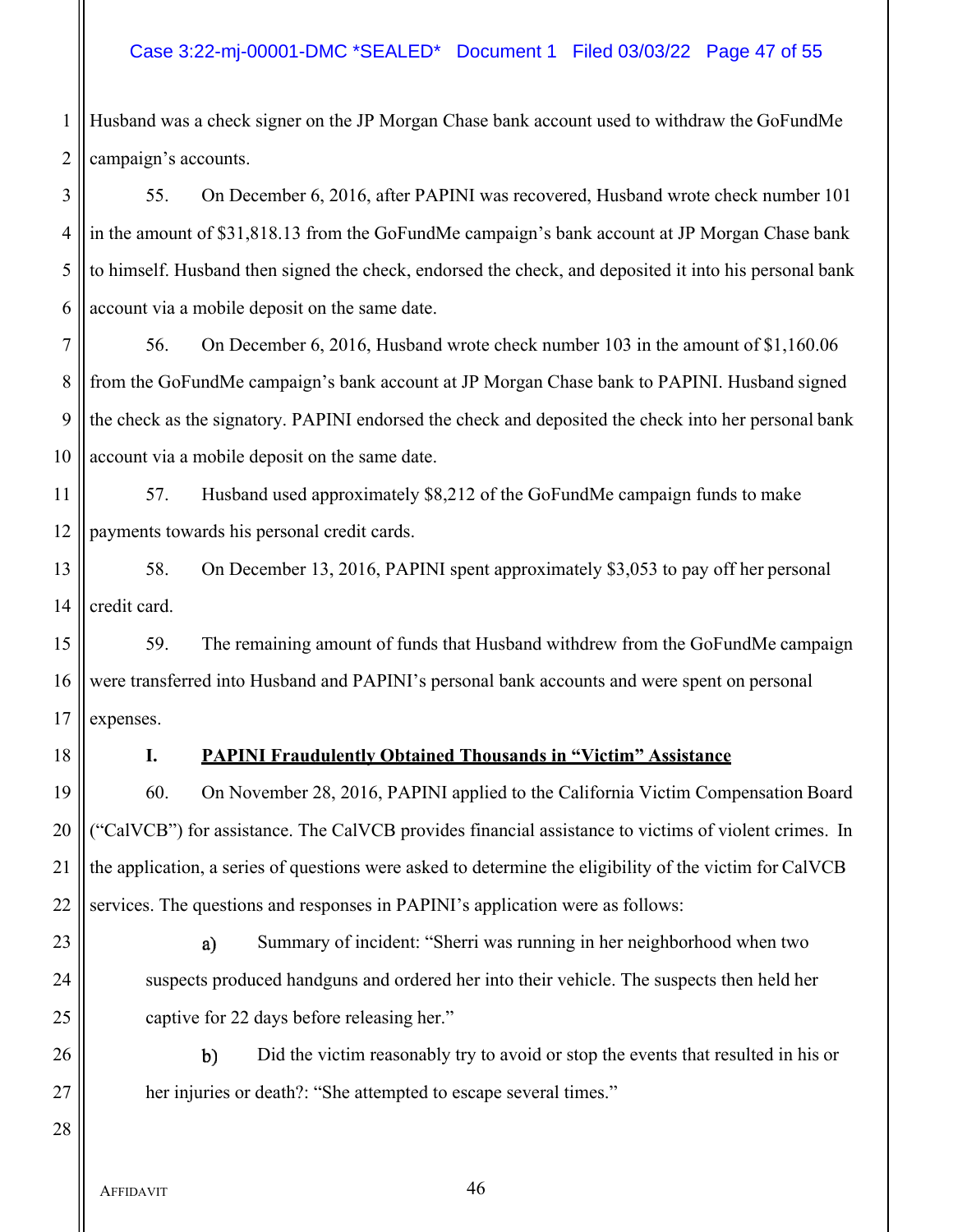# Case 3:22-mj-00001-DMC \*SEALED\* Document 1 Filed 03/03/22 Page 48 of 55

1 **Did the victim reasonably cooperate in the investigation and prosecution**? "She 2 || has fully cooperated with the investigation." If there was no arrest and/or prosecution, for 3 || purposes of determining eligibility, in your professional opinion is it more likely than not that 4 | the crime occurred?: "We have not located or identified the suspects."

5 The application further stated, "For the victim of the crime, the following 6 benefits may be available. Please check the crime-related expenses you are requesting." The 7 boxes for "Medical and/or dental expenses," "Moving or relocation expenses," "Mental health 8 | treatment," and "Home security improvements" were all checked.

9 61. PAPINI signed the application on November 28, 2016, under penalty of perjury. Above 10 her signature were the statements, *inter alia*:

11 || a) As required by California law, I will contact and repay the California Victim 12 Compensation Program (CalVCB) if I, or anyone on my behalf receives any payments . . . for 13 || losses suffered as a direct result of the crime that was the basis for receipt of benefits from  $14 \parallel$  CalVCB ...

15 Any monies I receive from CalVCB for moving/relocation expense, improving 16 || home security . . . will be used only for those purposes.

17 || c) I declare under penalty of perjury under the laws of the State of California that 18 || all the information I have provided is true, correct and complete to the best of my knowledge 19 and belief.

20 || d) I understand that I may be found to be ineligible for benefits, and that action 21 | may be taken to recover benefits I receive if I provide information that is false, intentionally 22 | incomplete, or misleading.

**62.** In addition to signing the application, the Office of the District Attorney of Shasta County required that PAPINI sign a "Declaration of Understanding of Application and Expenses." PAPINI initialed after each requirement and signed the Declaration on November 28, 2016. The 26 Declaration stated:

27 || I have been informed by a Crime Victims Assistance Center Advocate that all decisions pertaining to eligibility and payments of expenses are 28 determined by the claims department.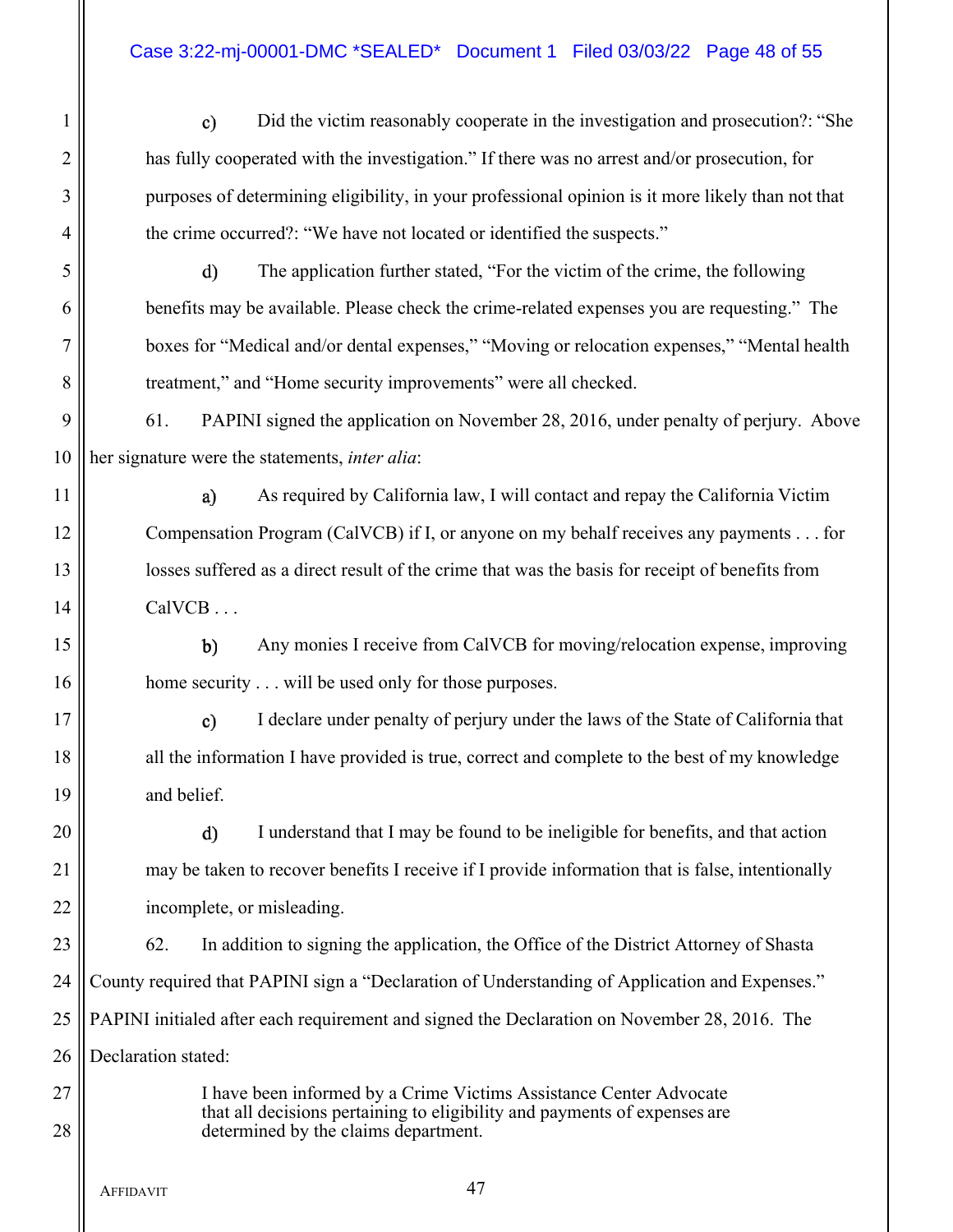|                     | Case 3:22-mj-00001-DMC *SEALED* Document 1 Filed 03/03/22 Page 49 of 55                                                                                                                           |  |  |  |  |
|---------------------|---------------------------------------------------------------------------------------------------------------------------------------------------------------------------------------------------|--|--|--|--|
| 1                   | Once the application is received by the claims division it may take 30-<br>180 days to determine eligibility.                                                                                     |  |  |  |  |
| $\overline{c}$      | I understand that each bill is sent to the claims department, and I will be                                                                                                                       |  |  |  |  |
| 3<br>4              | notified in writing by the California Victim Compensation Program if the<br>bill is recommended for approval or denial. Ultimately you are<br>responsible for all bills that you incur.           |  |  |  |  |
| 5<br>6              | I understand that by initialing next to #4 I am requesting mileage<br>reimbursement for crime related medical, dental or mental health<br>appointments based on the current CalHR allowable rate. |  |  |  |  |
| $\overline{7}$<br>8 | I am aware that Shasta County Crime Victims Assistance Advocates will<br>under no circumstances give advice on what bills will or will not be paid<br>including relocation determination.         |  |  |  |  |
| 9                   | 63.<br>On November 28, 2016, a representative with the Shasta County Victim Advocate                                                                                                              |  |  |  |  |
| 10                  | Program sent the application on behalf of PAPINI to CalVCB. On November 30, 2016, the application                                                                                                 |  |  |  |  |
| 11                  | was received by CalVCB. On December 7, 2016, CalVCB mailed a letter to PAPINI confirming                                                                                                          |  |  |  |  |
| 12                  | receipt of the application and enclosing additional information about the program, including the                                                                                                  |  |  |  |  |
| 13                  | following statement: "The CalVCB can help victims of crime that occur in California and who are                                                                                                   |  |  |  |  |
| 14                  | injured or threatened with injury."                                                                                                                                                               |  |  |  |  |
| 15                  | 64.<br>On or about December 9, 2016, CalVCB approved PAPINI's application. CalVCB                                                                                                                 |  |  |  |  |
| 16                  | internal notes on December 7, 2016, recommended approving the application because the "Law                                                                                                        |  |  |  |  |
| 17                  | Enforcement Clarification Request Form completed by Det. K. Wallace from the Shasta County                                                                                                        |  |  |  |  |
| 18                  | Sheriff's Department substantiates that the covered crime 207pc occurred. There are no eligibility                                                                                                |  |  |  |  |
| 19                  | issues."                                                                                                                                                                                          |  |  |  |  |
| 20                  | 65.<br>CalVCB limited the number of mental health sessions that could be reimbursed per                                                                                                           |  |  |  |  |
| 21                  | application based on the claimant's filing status. If the claimant reached or was within eight sessions                                                                                           |  |  |  |  |
| 22                  | of their mental health session limit, an Additional Treatment Plan was required to be submitted and                                                                                               |  |  |  |  |
| 23                  | approved by the CalVCB before sessions exceeding the limit would be considered for reimbursement.                                                                                                 |  |  |  |  |
| 24                  | PAPINI's therapist submitted multiple Additional Treatment Plans via fax. In these plans, PAPINI's                                                                                                |  |  |  |  |
| 25                  | therapist diagnosed her with Acute Posttraumatic Stress Disorder ("PTSD"), and stated specifically                                                                                                |  |  |  |  |
| 26                  | that PAPINI had been "kidnapped at gunpoint," "held hostage for 22 days," and "physically and                                                                                                     |  |  |  |  |
| 27                  | emotionally tortured, beaten, burned, branded, and drugged." The Additional Treatment Plans also                                                                                                  |  |  |  |  |
| 28                  | stated the following to explain why additional treatment was needed: "Due to the dramatic nature of                                                                                               |  |  |  |  |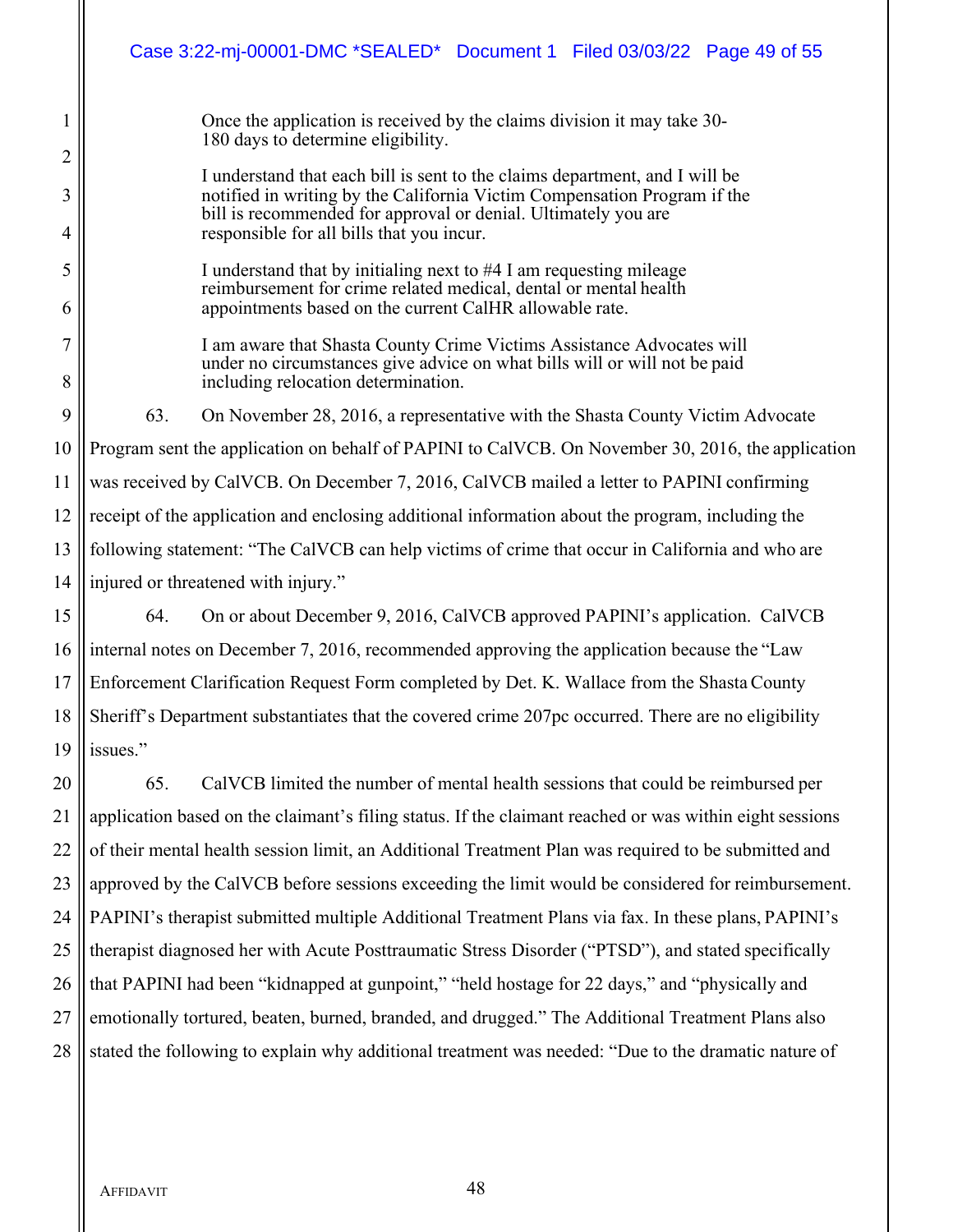# Case 3:22-mj-00001-DMC \*SEALED\* Document 1 Filed 03/03/22 Page 50 of 55

| 1              | the crime and the fact that client has had multiple interviews with law enforcement agencies, the                                              |                                                                                                    |    |               |
|----------------|------------------------------------------------------------------------------------------------------------------------------------------------|----------------------------------------------------------------------------------------------------|----|---------------|
| 2              | trauma has been reactivated on multiple occasions;" that one of "[t] he greatest factors affecting this                                        |                                                                                                    |    |               |
| 3              | client's treatment include the fact that her captors have not been located" Based on these                                                     |                                                                                                    |    |               |
| 4              | submissions by PAPINI's therapist, the CalVCB approved additional mental health treatments be                                                  |                                                                                                    |    |               |
| 5              | covered for PAPINI's fraudulent PTSD on seven separate occasions.                                                                              |                                                                                                    |    |               |
| 6              | Payment requests for financial assistance were made by the claimants and approved by<br>66.                                                    |                                                                                                    |    |               |
| $\overline{7}$ | the CalVCB. Then checks were issued from the California State Controller's Office ("CSCO") and                                                 |                                                                                                    |    |               |
| 8              |                                                                                                                                                | mailed to the designated recipient (either to PAPINI or to the entity to be reimbursed, such as a  |    |               |
| 9              | therapist or emergency services provider). PAPINI was notified of every reimbursement CalVCB                                                   |                                                                                                    |    |               |
| 10             | made as part of the Victim Assistance program via detailed statements mailed to PAPINI's home                                                  |                                                                                                    |    |               |
| 11             | address. These letters stated:                                                                                                                 |                                                                                                    |    |               |
| 12             | Dear Sherri Louise Papini                                                                                                                      |                                                                                                    |    |               |
| 13             | We have reviewed the bills or payment requests you submitted. Some or<br>all of the losses you had as a result of the crime are covered by our |                                                                                                    |    |               |
| 14             | program. The attached Payment Summary explains what we will be able<br>to pay at this time. $\ldots$                                           |                                                                                                    |    |               |
| 15             | of your providers cash our checks to them, this means they accept our<br>payment on the crime-related portion of your bills as payment in full |                                                                                                    |    |               |
| 16             |                                                                                                                                                |                                                                                                    |    |               |
| 17             |                                                                                                                                                |                                                                                                    |    |               |
| 18             | 67.<br>From 2017 through 2021, PAPINI's request for victim assistance funding caused                                                           |                                                                                                    |    |               |
| 19             | approximately 35 payments totaling over \$30,000 to issue by mail, including to her therapist and the                                          |                                                                                                    |    |               |
| 20             | ambulance provider that transported her after her return on Thanksgiving Day 2016.                                                             |                                                                                                    |    |               |
| 21             |                                                                                                                                                |                                                                                                    |    |               |
| 22             | <b>ON OR</b><br><b>ABOUT DATE</b>                                                                                                              | <b>CalVCB REIMBURSEMENT</b>                                                                        |    | <b>AMOUNT</b> |
| 23             | 1/12/2017                                                                                                                                      | Payment to PAPINI to purchase blinds for her home.                                                 | \$ | 1,000.00      |
| 24             |                                                                                                                                                |                                                                                                    |    |               |
| 25             | 4/26/2017                                                                                                                                      | Payment to the ambulance provider who transported PAPINI<br>after her return                       | \$ | 901.32        |
| 26<br>27       | 6/5/2017                                                                                                                                       | Payment to PAPINI's therapist in treatment for anxiety and PTSD<br>from her purported "kidnapping" | \$ | 81.00         |

AFFIDAVIT 49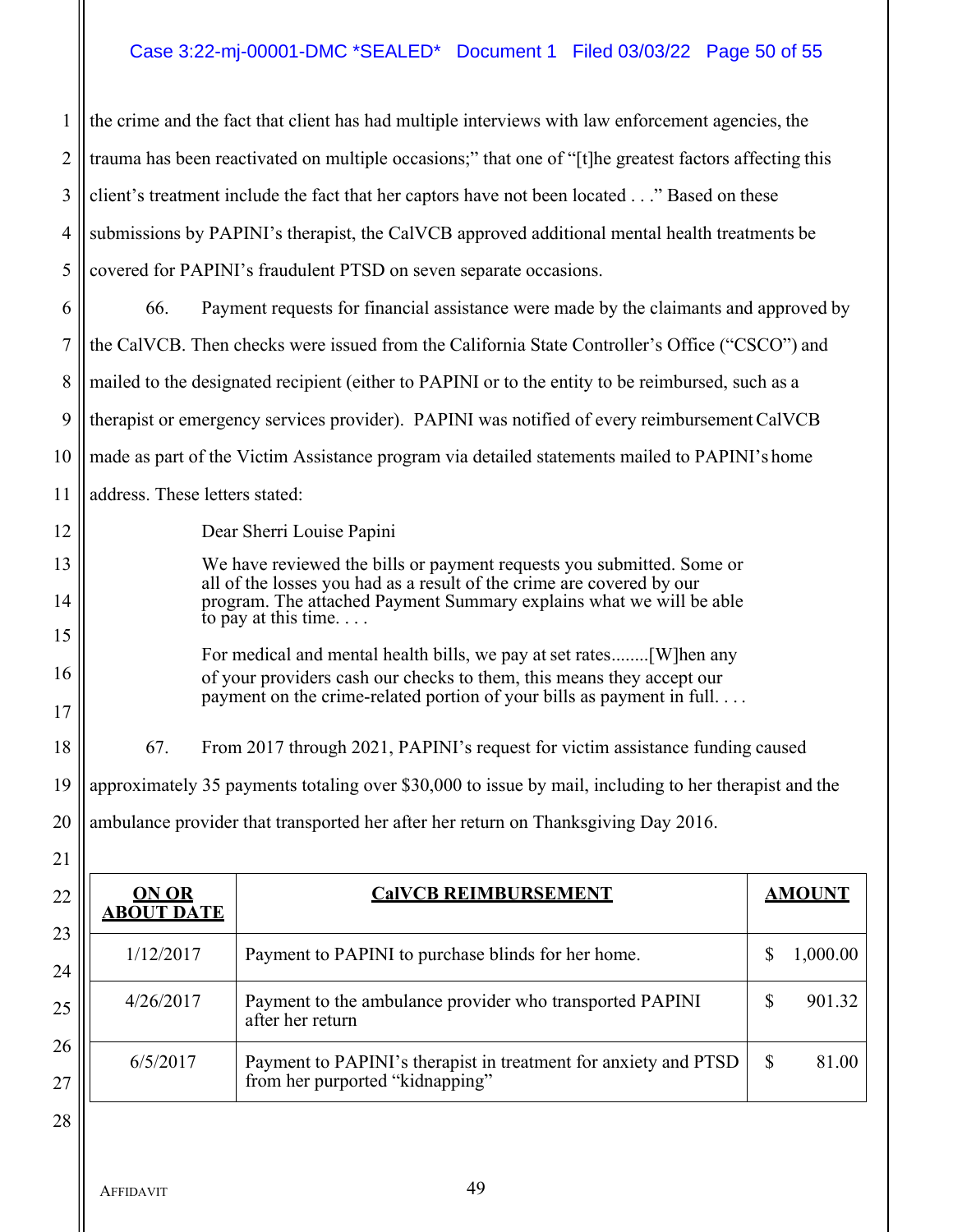# Case 3:22-mj-00001-DMC \*SEALED\* Document 1 Filed 03/03/22 Page 51 of 55

| 8/7/2017   | Payment to PAPINI's therapist in treatment for anxiety and PTSD<br>from her purported "kidnapping" | \$           | 2,997.00 |
|------------|----------------------------------------------------------------------------------------------------|--------------|----------|
| 10/9/2017  | Payment to the ambulance provider who transported PAPINI<br>after her return                       | \$           | 1,084.53 |
| 12/11/2017 | Payment to PAPINI's therapist in treatment for anxiety and PTSD<br>from her purported "kidnapping" | \$           | 411.30   |
| 1/11/2018  | Payment to PAPINI's therapist in treatment for anxiety and PTSD<br>from her purported "kidnapping" | \$           | 91.40    |
| 2/8/2018   | Payment to PAPINI's therapist in treatment for anxiety and PTSD<br>from her purported "kidnapping" | $\mathbb{S}$ | 405.00   |
| 2/26/2018  | Payment to PAPINI's therapist in treatment for anxiety and PTSD<br>from her purported "kidnapping" | \$           | 70.60    |
| 4/13/2018  | Payment to PAPINI's therapist in treatment for anxiety and PTSD<br>from her purported "kidnapping" | \$           | 1,215.00 |
| 6/25/2018  | Payment to PAPINI's therapist in treatment for anxiety and PTSD<br>from her purported "kidnapping" | \$           | 486.00   |
| 6/27/2018  | Payment to PAPINI's therapist in treatment for anxiety and PTSD<br>from her purported "kidnapping" | \$           | 81.00    |
| 6/29/2018  | Payment to PAPINI's therapist in treatment for anxiety and PTSD<br>from her purported "kidnapping" | \$           | 1,944.00 |
| 7/11/2018  | Payment to PAPINI's therapist in treatment for anxiety and PTSD<br>from her purported "kidnapping" | \$           | 162.00   |
| 8/20/2018  | Payment to PAPINI's therapist in treatment for anxiety and PTSD<br>from her purported "kidnapping" | \$           | 567.00   |
| 9/4/2018   | Payment to PAPINI's therapist in treatment for anxiety and PTSD<br>from her purported "kidnapping" | \$           | 1,134.00 |
| 12/7/2018  | Payment to PAPINI's therapist in treatment for anxiety and PTSD<br>from her purported "kidnapping" | \$           | 1,640.80 |
| 12/14/2018 | Payment to PAPINI's therapist in treatment for anxiety and PTSD<br>from her purported "kidnapping" | \$           | 627.20   |
| 12/19/2018 | Payment to PAPINI's therapist in treatment for anxiety and PTSD<br>from her purported "kidnapping" | \$           | 243.00   |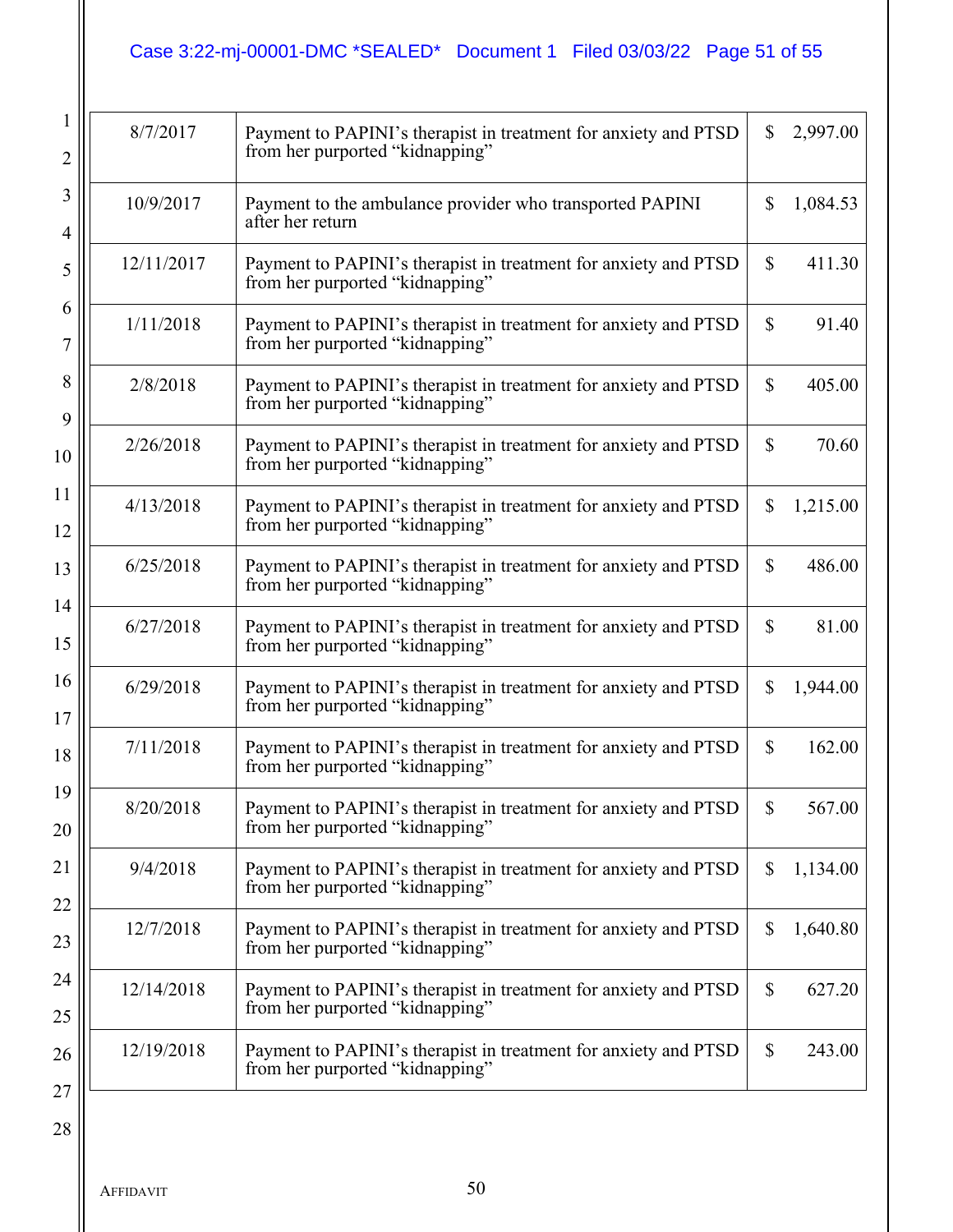# Case 3:22-mj-00001-DMC \*SEALED\* Document 1 Filed 03/03/22 Page 52 of 55

| $\overline{2}$        | 1/8/2019      | Payment to PAPINI's therapist in treatment for anxiety and PTSD<br>from her purported "kidnapping" | $\mathbb{S}$ | 972.00      |
|-----------------------|---------------|----------------------------------------------------------------------------------------------------|--------------|-------------|
| 3                     | 2/19/2019     | Payment to PAPINI's therapist in treatment for anxiety and PTSD<br>from her purported "kidnapping" | \$           | 486.00      |
| $\overline{4}$<br>5   | 3/15/2019     | Payment to PAPINI's therapist in treatment for anxiety and PTSD<br>from her purported "kidnapping" | \$           | 567.00      |
| 6<br>7                | 4/16/2019     | Payment to PAPINI's therapist in treatment for anxiety and PTSD<br>from her purported "kidnapping" | \$           | 972.00      |
| 8                     | 6/3/2019      | Payment to PAPINI's therapist in treatment for anxiety and PTSD<br>from her purported "kidnapping" | \$           | 972.00      |
| 9<br>10               | 6/21/2019     | Payment to PAPINI's therapist in treatment for anxiety and PTSD<br>from her purported "kidnapping" | \$           | 972.00      |
| 11<br>12              | 7/16/2019     | Payment to PAPINI's therapist in treatment for anxiety and PTSD<br>from her purported "kidnapping" | \$           | 648.00      |
| 13                    | 10/7/2019     | Payment to PAPINI's therapist in treatment for anxiety and PTSD<br>from her purported "kidnapping" | \$           | 2,430.00    |
| 14<br>15              | 12/2/2019     | Payment to PAPINI's therapist in treatment for anxiety and PTSD<br>from her purported "kidnapping" | \$           | 1,134.00    |
| 16<br>17              | 1/16/2020     | Payment to PAPINI's therapist in treatment for anxiety and PTSD<br>from her purported "kidnapping" | \$           | 972.00      |
| 18                    | 2/18/2020     | Payment to PAPINI's therapist in treatment for anxiety and PTSD<br>from her purported "kidnapping" | \$           | 972.00      |
| 19<br>20              | 2/20/2020     | Payment to PAPINI's therapist in treatment for anxiety and PTSD<br>from her purported "kidnapping" | \$           | 486.00      |
| $\overline{21}$<br>22 | 4/23/2020     | Payment to PAPINI's therapist in treatment for anxiety and PTSD<br>from her purported "kidnapping" | \$           | 648.00      |
| 23                    | 7/28/2020     | Payment to PAPINI's therapist in treatment for anxiety and PTSD<br>from her purported "kidnapping" | $\mathbb{S}$ | 891.00      |
| 24<br>25              | 3/2/2021      | Payment to PAPINI's therapist in treatment for anxiety and PTSD<br>from her purported "kidnapping" | \$           | 1,458.00    |
| 26                    | 3/8/2021      | Payment to PAPINI's therapist in treatment for anxiety and PTSD<br>from her purported "kidnapping" | $\mathbb{S}$ | 972.00      |
| 27<br>28              | <b>TOTAL:</b> |                                                                                                    |              | \$30,694.15 |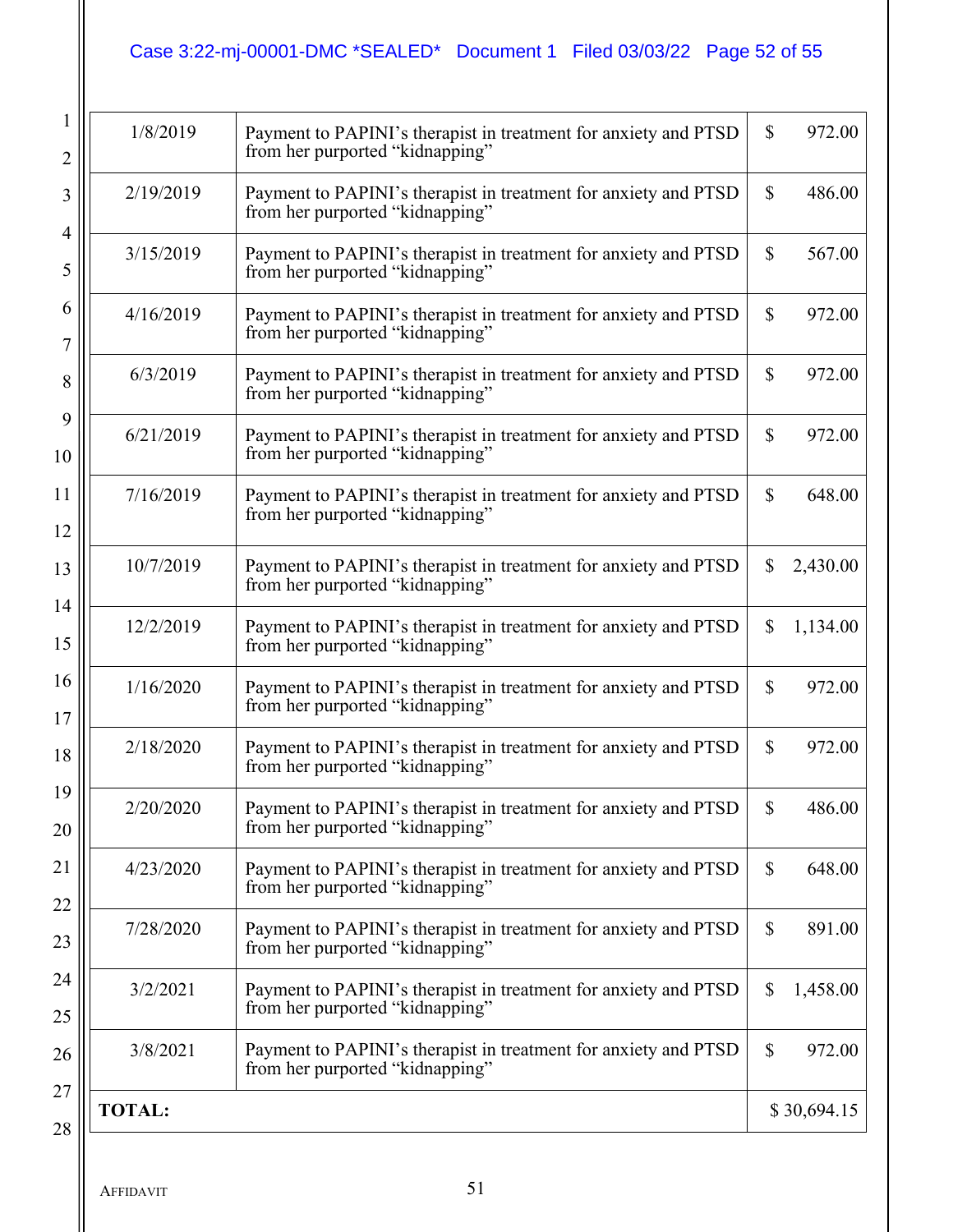# 1 **J. Mail Fraud (Count 2 – Section 1341)**

2 | 68. On or about the date listed below, PAPINI did knowingly cause to be deposited, and did 3 || knowingly cause to be delivered, a matter and thing to be sent and delivered by the U.S. mail  $4 \parallel$  according to the directions thereon, as more specifically set forth below:

| <b>ON OR ABOUT</b><br><b>DATE</b> | <b>MAIL MATTER</b>                                                                                               | <b>SENDER</b> |
|-----------------------------------|------------------------------------------------------------------------------------------------------------------|---------------|
| 8/7/2017                          | Payment of \$2,997.00 to PAPINI's therapist in treatment for<br>anxiety and PTSD from her purported "kidnapping" | <b>CSCO</b>   |
|                                   |                                                                                                                  |               |
|                                   | IV.<br><b>CONCLUSION</b>                                                                                         |               |
| 69.                               | Based on the foregoing, there is probable cause to believe that PAPINI violated Title                            |               |
|                                   | 18, United States Code, Section 1001(a)(2) (false statements), and Title 18 United States Code, Section          |               |
| 1341 (mail fraud).                |                                                                                                                  |               |
| 70.                               | I further request that the Court order that all papers in support of this application,                           |               |
|                                   | including the affidavit, be sealed until further order of the Court or arrest of the target. These               |               |
|                                   | documents discuss an ongoing criminal investigation that is neither public nor known to the target of            |               |
|                                   |                                                                                                                  |               |
|                                   |                                                                                                                  |               |
|                                   |                                                                                                                  |               |
|                                   |                                                                                                                  |               |
|                                   |                                                                                                                  |               |
|                                   |                                                                                                                  |               |
|                                   |                                                                                                                  |               |
|                                   |                                                                                                                  |               |
|                                   |                                                                                                                  |               |
|                                   |                                                                                                                  |               |
|                                   |                                                                                                                  |               |
|                                   |                                                                                                                  |               |
|                                   |                                                                                                                  |               |
| AFFIDAVIT                         | 52                                                                                                               |               |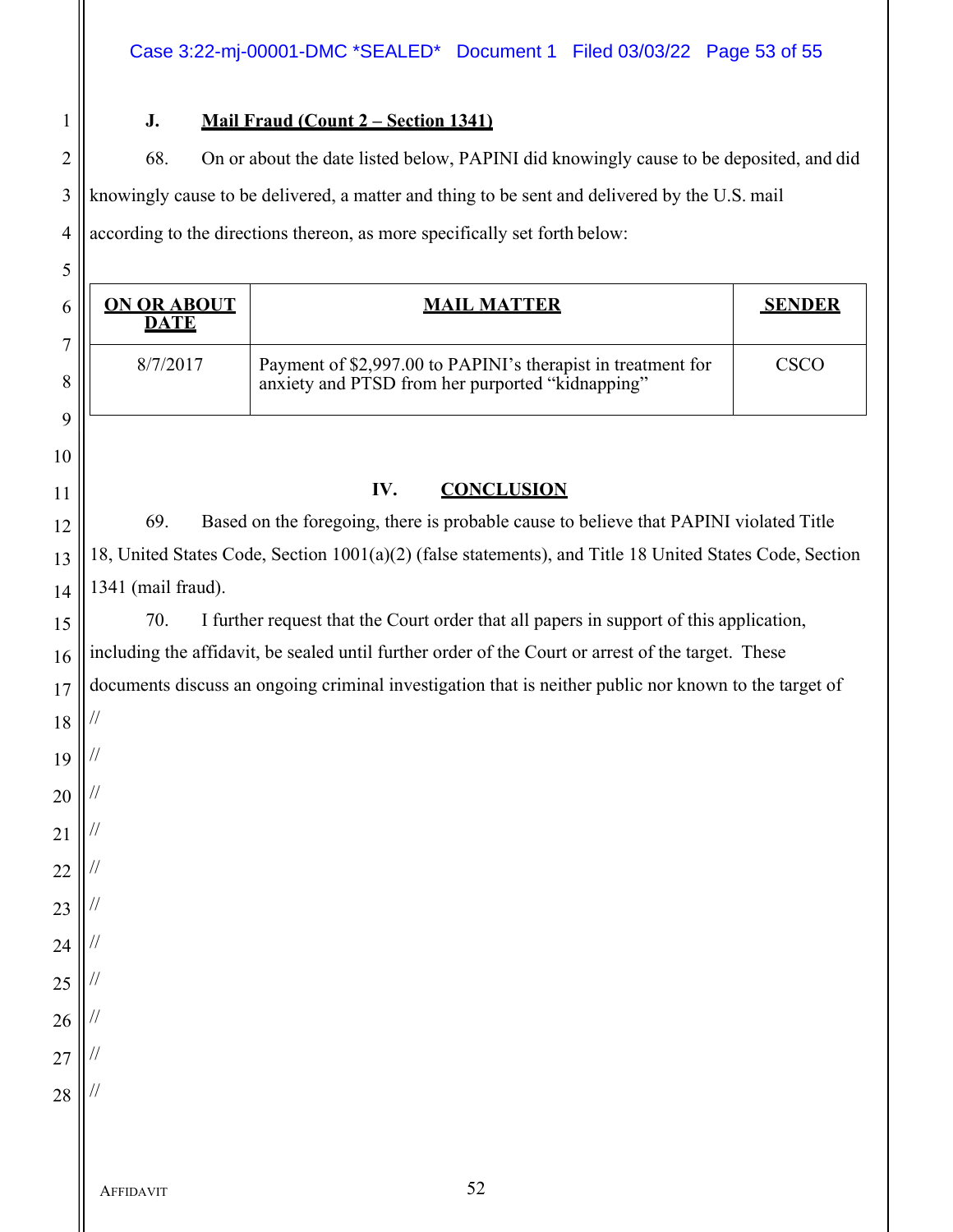# Case 3:22-mj-00001-DMC \*SEALED\* Document 1 Filed 03/03/22 Page 54 of 55

| $\mathbf{1}$   | the investigation. Accordingly, there is good cause to seal these documents because their premature |
|----------------|-----------------------------------------------------------------------------------------------------|
| $\overline{2}$ | disclosure may seriously jeopardize that investigation.                                             |
| 3              | Respectfully submitted,                                                                             |
| 4              |                                                                                                     |
| 5              | Courtney E. Lantto                                                                                  |
| 6              | Special Agent<br>Federal Bureau of Investigation                                                    |
| $\overline{7}$ |                                                                                                     |
| 8              | Subscribed and sworn to before me on:<br>3/2/2022                                                   |
| 9              |                                                                                                     |
| 10             | Hon. Dennis M. Cota                                                                                 |
| 11             | <b>U.S. MAGISTRATE JUDGE</b>                                                                        |
| 12             |                                                                                                     |
| 13             | /s/ Veronica M.A. Alegria<br>Approved as to form by AUSA Veronica M.A. Alegría                      |
| 14             |                                                                                                     |
| 15             |                                                                                                     |
| 16             |                                                                                                     |
| 17             |                                                                                                     |
| 18             |                                                                                                     |
| 19             |                                                                                                     |
| $20\,$         |                                                                                                     |
| $21\,$         |                                                                                                     |
| 22             |                                                                                                     |
| 23             |                                                                                                     |
| 24             |                                                                                                     |
| 25             |                                                                                                     |
| 26             |                                                                                                     |
| 27             |                                                                                                     |
| 28             |                                                                                                     |
|                | 53<br><b>AFFIDAVIT</b>                                                                              |